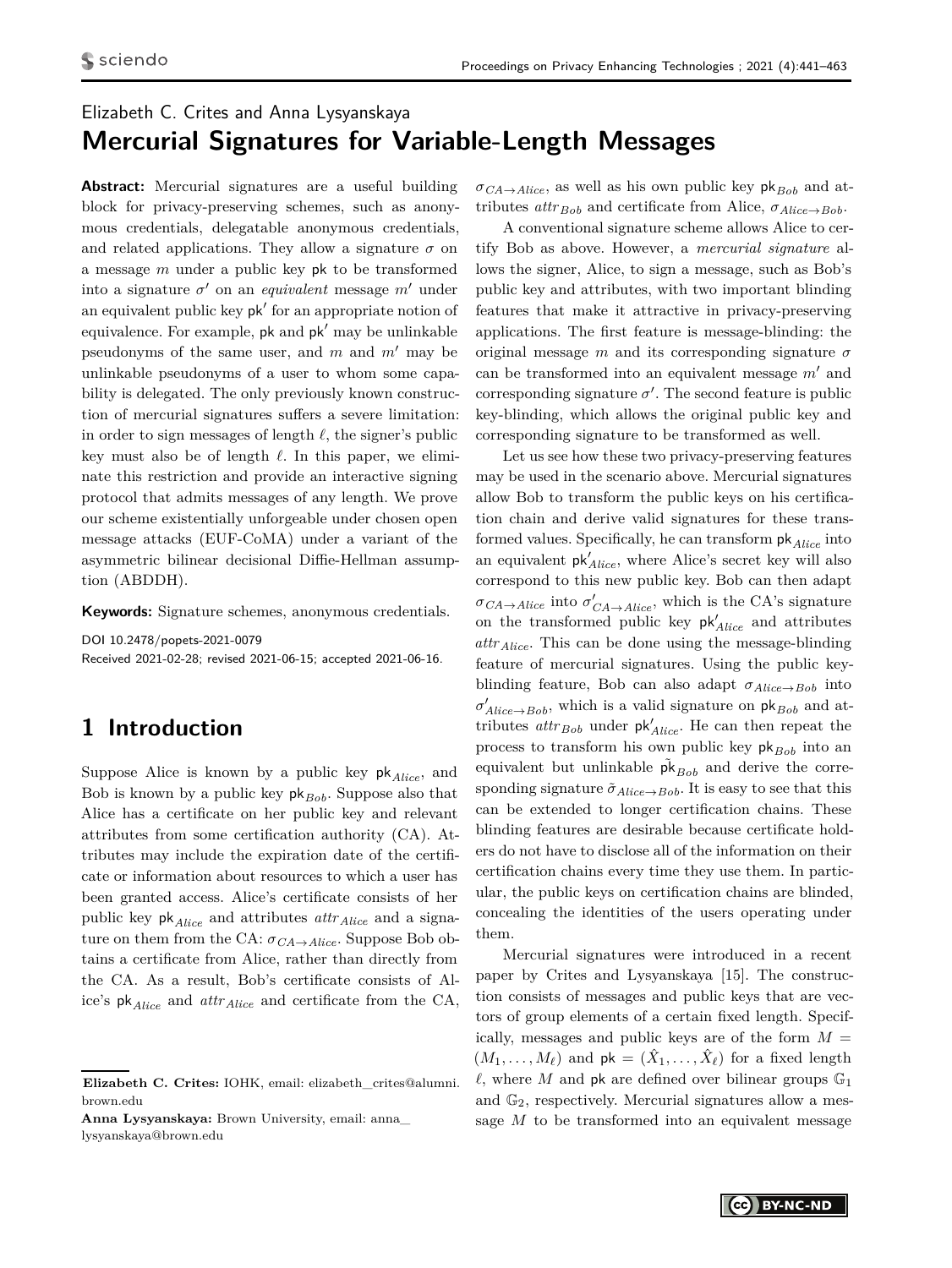$M' = (M_1^{\mu}, \dots, M_{\ell}^{\mu})$  using a scalar  $\mu$ , and public keys may be transformed similarly.

We present a construction of mercurial signatures that inherits this structure but allows for messages of unbounded length. A message space that consists of vectors of any length is very convenient because, in particular, it allows for signatures on public keys and any number of attributes. Consider anonymous credentials, wherein users receive credentials directly from the CA. (Such directly issued credentials are referred to as level-1 credentials.) Suppose Alice's public key is  $\mathsf{pk}_{Alice} = (\hat{X}_1, \ldots, \hat{X}_\ell)$  and her attributes are some values  $(a_1, \ldots, a_k)$  that represent access to a particular set of buildings at particular times. If Alice intends to reveal her attributes every time she uses her certificate, she may encode them as  $(\hat{X}_1^{a_1}, \ldots, \hat{X}_1^{a_k})$  and simply append them to the vector representing her public key. (Of course, a limitation of encoding attributes this way is that they are exposed. In this paper, we do not address limited disclosure of attributes.) Her certificate is then the CA's signature on this combined vector  $M = (\hat{X}_1, ..., \hat{X}_{\ell}, \hat{X}_1^{a_1}, ..., \hat{X}_1^{a_k})$  of length  $\ell + k$ . If the message is transformed into an equivalent message  $M' = (\hat{X}_1^{\mu}, \dots, \hat{X}_{\ell}^{\mu}, \hat{X}_1^{\mu \cdot a_1}, \dots, \hat{X}_1^{\mu \cdot a_k})$ , the attributes remain the same relative to the base  $\hat{X}^{\mu}_1$ , so Alice's certificate still authorizes access to the same buildings at the same times. A message space that consists of vectors of any length is also desirable because the CA does not need to know how many attributes a user has ahead of time.

Now consider *delegatable* anonymous credentials, wherein a user receives a level-L credential from a level-L-1 user. In particular, suppose Alice issues a level-2 credential to Bob that grants him access to the same buildings or a subset of the buildings to which she has access, potentially limiting the hours during which Bob is authorized. Under the mercurial signature scheme of [15], if Alices's public key is of length  $\ell$  and her attributes are of length *k*, the CA's public key must be of length  $\ell + k$ . This, in turn, severely limits the kinds of keyattribute pairs that Alice can sign with a public key of length  $\ell$  and Bob can sign with a public key of length  $\ell$  − |*attr*<sub>*Bob*</sub>| (and so on down the chain). Furthermore, while the construction of [15] permits this kind of delegation, the proofs of security do not. Delegatable anonymous credentials in [15] are proven secure only when all public keys and messages are of the same fixed length  $\ell$ . The mercurial signature scheme presented in this work allows messages to include any number of elements.

#### **1.1 Related Work and Applications**

Our motivating application is anonymous credentials [5– 8, 14, 24, 25]. In an anonymous credential system, users can obtain credentials anonymously as well as prove possession of credentials without revealing any other information (via zero-knowledge proofs). Anonymous credentials are well studied and have been incorporated into industry standards (such as the TCG standard [4]) and government policy (such as the NSTIC document released by the Obama administration<sup>1</sup>).

Mercurial signatures are a natural building block for anonymous credentials. In order to anonymously obtain a credential, Alice requests a signature from the CA on one of her many equivalent public keys. In order to anonymously use her credential, Alice blinds her public key and the CA's signature and gives a zero-knowledge proof of knowledge (ZKPoK) of the secret key corresponding to her public key. Crucially, it is difficult to distinguish whether or not a pair of public keys (and thus identities) are equivalent.

Mercurial signatures are used as a building block for even more interesting applications, such as delegatable anonymous credentials [15]. In this setting, a participant may use her credential anonymously as well as anonymously delegate it to others, all while remaining oblivious to the true identities of the users on her credential chain. All prior constructions of delegatable anonymous constructions relied on costly non-interactive zeroknowledge (NIZK) proofs [2, 12, 13], such as Groth-Sahai proofs [23], which made them too inefficient for practical use. (Some required hundreds of group elements to represent a chain of length two.) Mercurial signatures allow for modular constructions of delegatable anonymous credentials that do not require NIZKs and are substantially more efficient: in the construction of [15], only five group elements are needed to represent each link in a credential chain.

A user may in fact be in possession of several types of credentials: a credential issued by her employer, one issued by the government, and another issued by a service provider, for example. *Multi-authority* delegatable anonymous credentials allow users to anonymously obtain, demonstrate possession of, and delegate credentials under different certification authorities, all with the same underlying identity. For example, suppose Alice has a level-1 credential from her employer and a level-2 credential from the government. Under the mer-

**<sup>1</sup>** https://obamawhitehouse.archives.gov/sites/default/files/rss\_viewer/ NSTICstrategy\_041511.pdf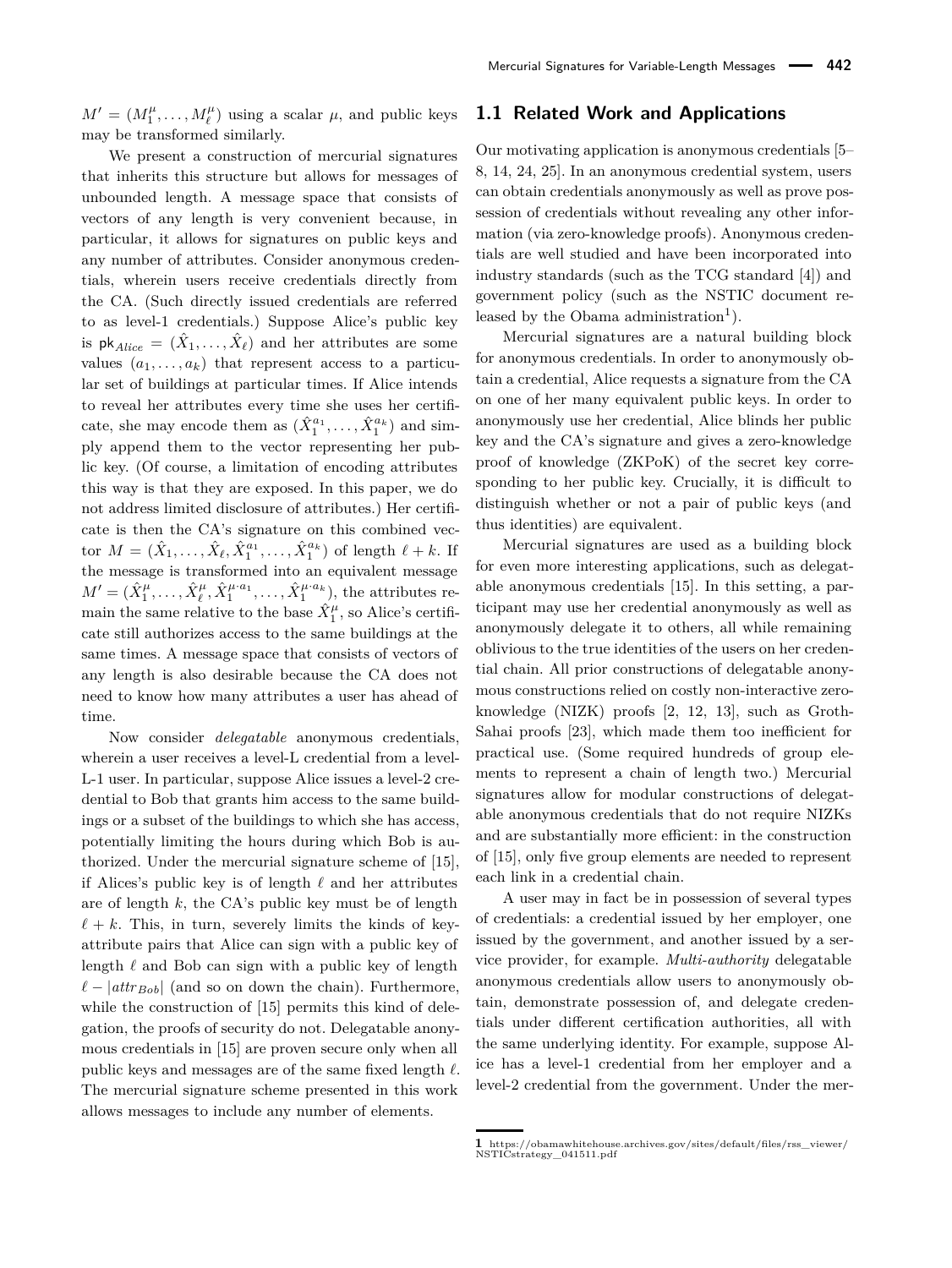curial signature scheme of [15], Alice could not possess a single underlying secret key. To see why, suppose a credential has just one single attribute. Following [15], to give Alice a level-1 credential, her employer signs a representative of the equivalence class of her public keys. If her secret key is a vector of length  $\ell$ , then her public key is also a vector of length  $\ell$ . To issue a level-2 credential, Alice signs a representative of the equivalence class of Bob's public keys; however, using a length- $\ell$  key, she may only sign length- $\ell$ -1 vectors, so Bob's secret key must be shorter than Alice's. By the same logic, any user who has a level-2 credential must have a secret key of shorter length than that of a user with a level-1 credential (under the same CA). In particular, if Alice's level-2 government credential chain is government  $\rightarrow$ Carol  $\rightarrow$  Alice for some user Carol with a secret key also of length  $\ell$ , then Alice's secret key would need to be of length  $\ell - 1$ . This is a contradiction since Alice's secret key is of length  $\ell$ .

Mercurial signatures for variable-length messages allow users to have the same underlying secret key under different CAs as well as any number of attributes (although note that delegators at the same level must have the same number of attributes or else their signatures are trivially distinguishable). This is a first step towards achieving efficient multi-authority delegatable anonymous credentials.

Mercurial signatures were inspired by Fuchsbauer, Hanser and Slamanig's work on structure-preserving signatures on equivalence classes (SPS-EQ) [22], which introduces the idea of transforming a signature  $\sigma$  on a fixed-length message  $m$  into a signature  $\sigma'$  on an equivalent but unlinkable message m'. Mercurial signatures [15] additionally allow the fixed-length public key  $pk$  to be transformed into an equivalent public key  $pk'$ , where pk and pk' are unlinkable even when given signatures under both keys. A related concept, signatures with flexible public key [1], allows blinding of the public key, but not the message.

#### **1.2 Our Contribution**

The only previously known construction of mercurial signatures [15] was restricted to messages of fixed length, which limits its use in applications. Thus, our goal was to construct mercurial signatures that allow messages of any length to be signed under public keys of a small, fixed length. This is desirable because public keys are pseudonyms, which users may wish to be shorter than the messages they are signing.

While the prior construction of mercurial signatures [15] achieved the standard notion of unforgeability, namely existential unforgeability under chosen message attacks (EUF-CMA), the construction presented here is unforgeable in a more limited sense. Instead of the adversary having access to the usual signing oracle that simply responds with its signature  $\sigma$  on input a message *m*, the adversary obtains signatures via a *signing protocol* in which it is required to prove knowledge of the discrete logarithm of each message vector component. This proof of knowledge is needed for proving unforgeability. (The reduction must use these discrete logarithms.) This variant of unforgeability was defined by Fuchsbauer and Gay [20] as existential unforgeability under chosen *open* message attacks (EUF-CoMA).

The construction of mercurial signatures presented here also differs from that of [15] as far as messageblinding is concerned. Recall that Bob needs to blind a message *m* signed by a potentially malicious Alice by transforming it into a new message  $m'$  and adapting her signature  $\sigma$  into  $\sigma'$  accordingly. A property of mercurial signatures called *origin-hiding* guarantees that the resulting signature  $\sigma'$  is distributed identically to what Bob would have received had  $m'$  been signed anew. Our construction guarantees origin-hiding if the signer follows the signing algorithm, but a malicious signer could issue improperly formed signatures that would allow it to tell whether  $\sigma'$  was adapted from  $\sigma$  or was freshly issued. To mitigate this, the signer convinces the recipient that the signature was formed properly via an efficient zero-knowledge proof as part of the signing protocol.

Though our construction satisfies a weaker notion of unforgeability and origin-hiding, for the purpose of anonymous credentials, our results constitute a success. This is because the protocol for issuing anonymous credentials typically requires that the recipient prove knowledge of her secret key anyway, so relaxing unforgeability to EUF-CoMA comes for free. Relaxing originhiding so it holds only when signatures were issued properly adds an additional step to the signing protocol; however, it can be executed efficiently and is therefore also a reasonable relaxation.

Our construction of variable-length mercurial signatures uses the fixed-length mercurial signature scheme of [15] as a building block and is proven secure (under the variants of unforgeability and origin-hiding above) assuming (1) the security of the underlying mercurial signature scheme and (2) the ABDDH<sup>+</sup> assumption, which was introduced in [21] and is reminiscent of the decisional Diffie-Hellman assumption for Type III bilinear pairings.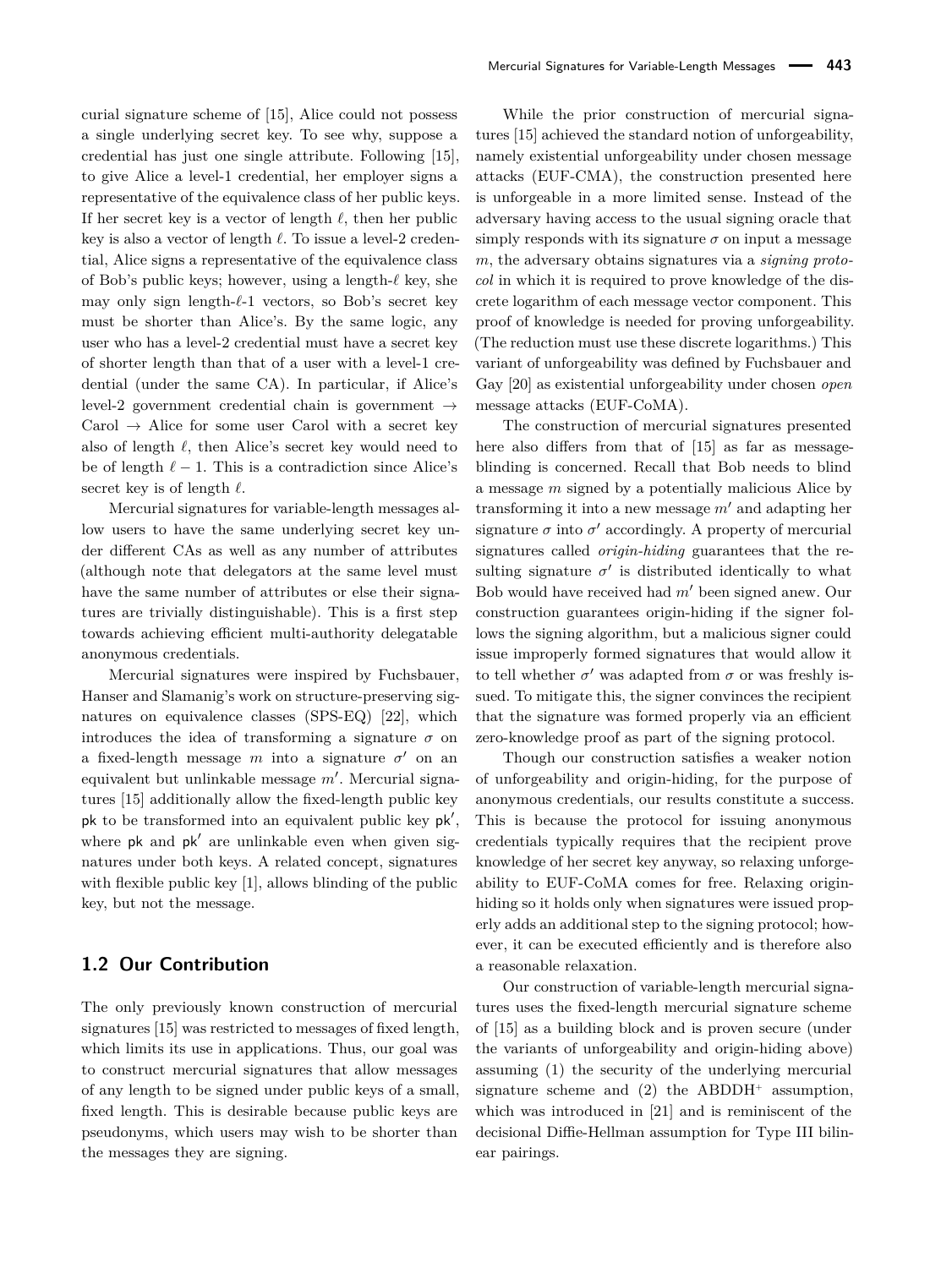**Towards constructing variable-length mercurial signatures.** A naive approach to extending mercurial signatures to allow messages of any length would be to hash the messages down to the correct fixed length and use the fixed-length mercurial signature scheme of [15]. In general, this does not work because we do not readily have a hash function *H* such that  $H(m)$  and  $H(m')$  are equivalent when  $m$  and  $m'$  are equivalent.

In order to maintain the equivalence relation among messages, we instead break a message  $m =$  $(\hat{g}, u_1, \ldots, u_n)$ , where  $\hat{g}$  is a base group element and  $u_i = \hat{g}^{m_i}$  for some  $m_i \in \mathbb{Z}_p^*$ , into its *n* constituent group elements  $u_i$ . Each  $u_i$ , together with powers of a base  $\tilde{g}$  indicating the index *i*, is signed using the fixed-length mercurial signature scheme. However, an adversary may be able to mix and match elements of the *n* new messages being signed under the fixed-length scheme. To mitigate this, an additional group element is included in each of the *n* messages to link them together and to the original message *m* in an unforgeable way. We call this additional element the "glue" element. Specifically, we represent the message *m* to be signed as a sequence of *n* messages  $M_1 = (\tilde{g}, \tilde{g}^1, \tilde{g}^n, \tilde{g}^s, u_1), M_2 = (\tilde{g}, \tilde{g}^2, \tilde{g}^n, \tilde{g}^s, u_2), \dots,$  $M_n = (\tilde{g}, \tilde{g}^n, \tilde{g}^n, \tilde{g}^s, u_n)$ , where  $\tilde{g}^s$  is the glue element. This allows the message *m* to be transformed into an equivalent message  $m' = m^{\mu} = (\hat{g}^{\mu}, u_1^{\mu}, \dots, u_n^{\mu}),$  for any  $\mu \in \mathbb{Z}_p^*$ , by simply changing each  $M_i$  to  $M'_i = M''_i =$  $(\tilde{g}^{\mu}, (\tilde{g}^{\mu})^i, (\tilde{g}^{\mu})^n, (\tilde{g}^{\mu})^s, u_i^{\mu})$  and invoking the underlying algorithm of the fixed-length scheme that updates the signature. The problem with this approach, however, is that different signatures receive different glue values, so origin-hiding does not hold in a statistical sense. In order to satisfy the origin-hiding property, the glue element  $\tilde{g}^s$  must be computed (relative to  $\tilde{g}$ ) as a function of the entire equivalence class to which the message belongs. That way, no matter which message in the class is signed, the glue element's discrete logarithm base  $\tilde{q}$ is the same. Our main technical insight is how to compute the glue element such that it is a function of the entire equivalence class that a message represents, and not just the message itself.

## **2 Preliminaries**

A function  $\nu : \mathbb{N} \to \mathbb{R}$  is called *negligible* if for all  $c > 0$ , there exists a  $k_0$  such that  $\nu(k) < \frac{1}{k^c}$  for all  $k > k_0$ . Let  $y \leftarrow A(x)$  denote running a probabilistic algorithm *A* on input *x* and assigning the output to *y*.

**Definition 1** (Bilinear pairing). Let  $\mathbb{G}_1, \mathbb{G}_2$ , and  $\mathbb{G}_T$ be multiplicative groups of prime order *p*, and let *P* and  $\hat{P}$  be generators of  $\mathbb{G}_1$  and  $\mathbb{G}_2$ , respectively. A *bilinear pairing* is a map  $e : \mathbb{G}_1 \times \mathbb{G}_2 \to \mathbb{G}_T$  that satisfies (1) bi- $\text{linearity: } e(P^a, \hat{P}^b) = e(P, \hat{P})^{ab} = e(P^b, \hat{P}^a) \,\forall \, a, b \in \mathbb{Z}_p;$ (2) non-degeneracy:  $e(P, \hat{P}) \neq 1_{\mathbb{G}_T}$  (i.e.,  $e(P, \hat{P})$  generates  $\mathbb{G}_T$ ; and (3) computability: there exists an efficient algorithm to compute *e*.

Bilinear pairings can be classified into three types. We consider Type III (asymmetric) pairings, where  $\mathbb{G}_1 \neq$  $\mathbb{G}_2$  and there is no efficiently computable homomorphism between them.

**Definition 2** (Bilinear group generator)**.** A *bilinear group generator* BGGen is a (possibly probabilistic) polynomial-time algorithm that takes as input a security parameter 1 *<sup>k</sup>* and outputs a bilinear group description  $BG = (\mathbb{G}_1, \mathbb{G}_2, \mathbb{G}_T, P, \hat{P}, e)$  with a Type III pairing.

**Definition 3** (Discrete logarithm assumption (DL))**.**

Let BGGen be a bilinear group generator that outputs  $BG = (\mathbb{G}_1, \mathbb{G}_2, \mathbb{G}_T, P_1, P_2, e)$ . For  $i \in \{1, 2\}$ , the *discrete logarithm assumption* holds in G*<sup>i</sup>* for BGGen if for all probabilistic, polynomial-time (PPT) adversaries  $A$ , there exists a negligible function  $\nu$  such that:  $\Pr[\mathsf{BG} \leftarrow \mathsf{BGGen}(1^k), x \leftarrow \mathbb{Z}_p, x' \leftarrow \mathcal{A}(\mathsf{BG}, P_i^x) : P_i^{x'} = \emptyset$  $P_i^x] \leq \nu(k)$ .

**Definition 4.** (Decisional Diffie-Hellman assumption (DDH)). Let BGGen be a bilinear group generator that outputs  $BG = (\mathbb{G}_1, \mathbb{G}_2, \mathbb{G}_T, P_1, P_2, e)$ . For  $i \in \{1, 2\}$ , the *decisional Diffie-Hellman assumption* holds in G*<sup>i</sup>* for BGGen if for all probabilistic, polynomial-time (PPT) adversaries  $A$ , there exists a negligible function  $\nu$  such that: Pr[ $b$  ← {0,1}, BG ← BGGen( $1^k$ )*, s, t, r* ←  $\mathbb{Z}_p$ *,*  $b^* \leftarrow A(\textsf{BG}, P_i^s, P_i^t, P_i^{(1-b)\cdot r + b \cdot st}) : b^* = b] - \frac{1}{2} \leq \nu(k).$ 

# **3 Definition**

We begin with the definition of mercurial signatures. The following definition is mostly a restatement of [15] with a few adaptations to accommodate messages of any length. We denote by  $\mathcal{M}_n$  the message space consisting of all message vectors of length *n*. The key generation algorithm KeyGen no longer takes as input a fixed length parameter, and the signature conversion algorithm ConvertSig now takes as input a message converter  $\mu$  to transform  $(m, \sigma)$  into  $(m', \tilde{\sigma})$ . The original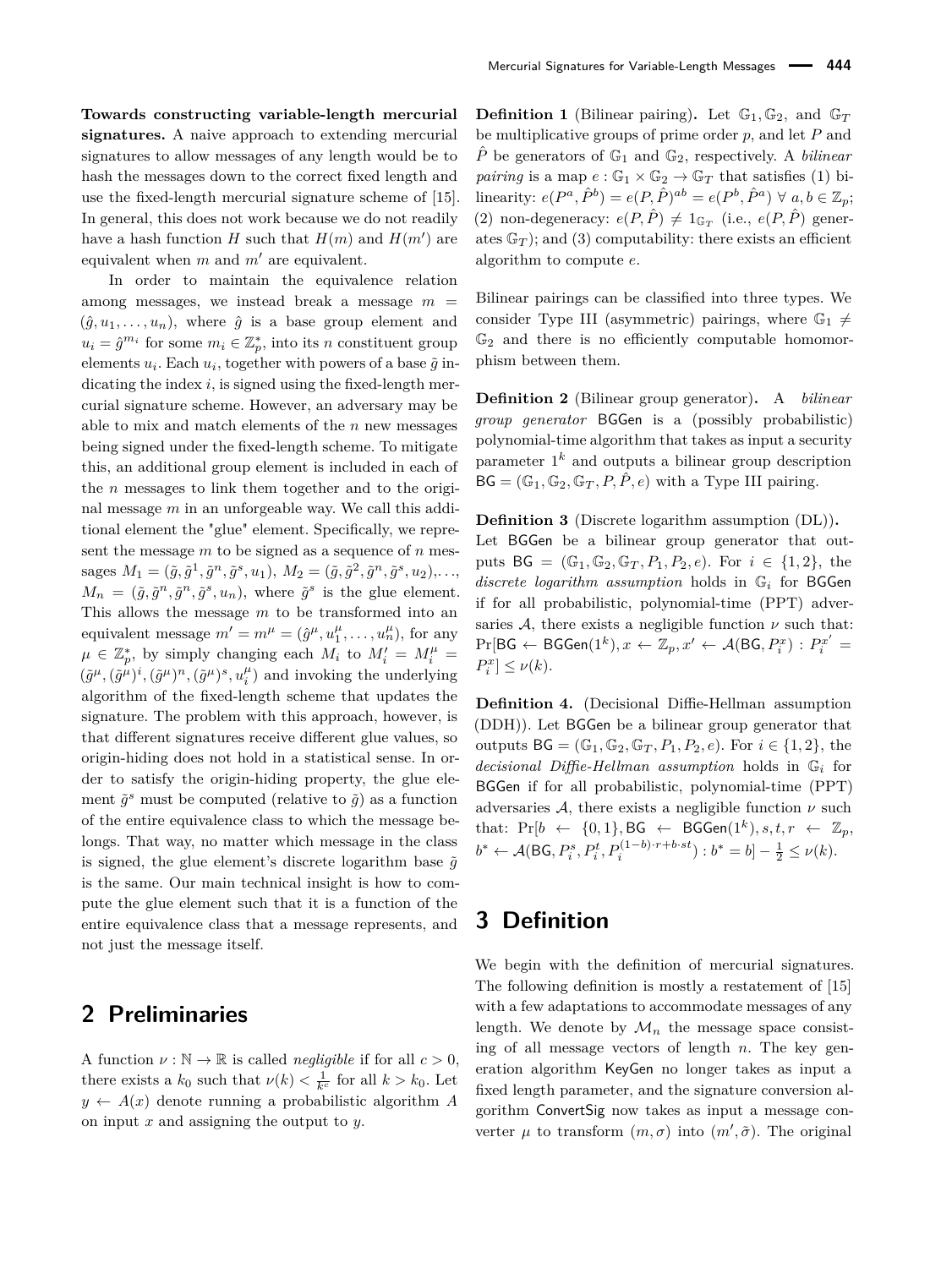construction of mercurial signatures [15] satisfies this revised definition for a fixed-length message space.

**Definition 5** (Mercurial signature)**.** A *mercurial signature scheme* for parameterized equivalence relations  $\mathcal{R}_m$ ,  $\mathcal{R}_{\text{pk}}$ ,  $\mathcal{R}_{\text{sk}}$  is a tuple of the following polynomialtime algorithms, which are deterministic algorithms unless stated otherwise:

- $PPGen(1^k) \rightarrow PP:$  On input the security parameter  $1<sup>k</sup>$ , this probabilistic algorithm outputs the public parameters *PP*. This includes parameters for the parameterized equivalence relations  $\mathcal{R}_m$ ,  $\mathcal{R}_{\rm pk}$ ,  $\mathcal{R}_{\rm sk}$  so they are all well defined. It also includes parameters for the algorithms sample*<sup>ρ</sup>* and sample*µ*, which sample key and message converters, respectively.
- $KevGen(PP) \rightarrow (pk, sk)$ : On input the public parameters *PP*, this probabilistic algorithm outputs a key pair (pk*,*sk). This algorithm also defines a correspondence between public and secret keys: we write  $(pk, sk) \in \text{KeyGen}(PP)$  if there exists a set of random choices that KeyGen could make that would result in (pk*,*sk) as the output.
- $Sign(sk, m) \rightarrow \sigma$ : On input the signing key sk and a message  $m \in \mathcal{M}$ , this probabilistic algorithm outputs a signature *σ*.
- Verify(pk,  $m, \sigma$ )  $\rightarrow$  0/1: On input the public key pk, a message *m*, and a purported signature  $\sigma$ , output 0 or 1.
- ConvertSK(sk,  $\rho$ )  $\rightarrow$  sk: On input sk and a key converter  $\rho \in \mathsf{sample}_\rho$ , output a new secret key  $\tilde{\mathsf{sk}} \in [\mathsf{sk}]_{\mathcal{R}_{\mathsf{sk}}}.$
- ConvertPK( $pk, \rho$ )  $\rightarrow$   $pk$ : On input pk and a key converter  $\rho \in \textsf{sample}_{\rho}$ , output a new public key  $\tilde{\mathsf{pk}} \in$  $[pk]_{\mathcal{R}_{nk}}$ . (Correctness of this operation, defined below, will guarantee that if pk corresponds to sk, then  $\tilde{pk}$  corresponds to  $s\tilde{k}$  = ConvertSK(sk, ρ).)
- ChangeRep(pk,  $m, \sigma, \mu$ )  $\rightarrow$   $(m', \sigma')$ : On input pk, a message  $m$ , a signature  $\sigma$ , and a message converter  $\mu \in \textsf{sample}_{\mu}$ , this probabilistic algorithm computes a new message representative  $m' \in [m]_{\mathcal{R}_m}$  and a new signature  $\sigma'$  and outputs  $(m', \sigma')$ . (Correctness of this will require that whenever  $Verify(pk, m, \sigma) = 1$ , it will also be the case that  $Verify(pk, m', \sigma') = 1$ .)
- ConvertSig(pk,  $m, \sigma, \rho, \mu$ )  $\rightarrow$   $(m', \tilde{\sigma})$ : On input pk, a message *m*, a signature  $\sigma$ , a key converter  $\rho \in \textsf{sample}_{\rho}$ , and a message converter  $\mu \in \text{sample}_{\mu}$ , this probabilistic algorithm computes a new message representative  $m' \in [m]_{\mathcal{R}_m}$  and a new signature  $\tilde{\sigma}$ and outputs  $(m', \tilde{\sigma})$ . (Correctness of this will require that whenever  $Verify(pk, m, \sigma) = 1$ , it will

also be the case that  $Verify(p\tilde{k}, m', \tilde{\sigma}) = 1$ , where  $\tilde{pk} =$  ConvertPK(pk,  $\rho$ ).)

**Definition 6** (Correctness)**.** A mercurial signature scheme (PPGen*,*KeyGen*,* Sign*,* Verify*,* ConvertSK*,* ConvertPK*,* ChangeRep*,* ConvertSig) for parameterized equivalence relations  $\mathcal{R}_m$ ,  $\mathcal{R}_{nk}$ ,  $\mathcal{R}_{sk}$  is *correct* if it satisfies the following conditions for all *k*, for all  $PP \in \mathsf{PPGen}(1^k)$ , and for all  $(\mathsf{pk}, \mathsf{sk}) \in \mathsf{KeyGen}(PP)$ :

**Verification:** For all  $m \in \mathcal{M}$ , for all  $\sigma \in$  Sign(sk, m), Verify(pk,  $m, \sigma$ ) = 1.

**Key conversion:** For all  $\rho \in \mathsf{sample}_\rho,$  (ConvertPK(pk,  $\rho$ ), ConvertSK(sk*, ρ*)) ∈ KeyGen(*PP*)*.* Moreover*,* ConvertSK(sk*,*  $\rho$ )  $\in$  [sk] $_{\mathcal{R}_{\text{sk}}}$  and ConvertPK(pk,  $\rho$ )  $\in$  [pk] $_{\mathcal{R}_{\text{pk}}}$ .

**Change of message representative:** For all *m* ∈ M, for all  $\sigma$  such that Verify(pk,  $m, \sigma$ ) = 1, for all  $\mu \in \mathsf{sample}_{\mu}, \text{ for all } (m', \sigma') \in \mathsf{ChangeRep}(\mathsf{pk}, m, \sigma, \mu),$  $Verify(\mathsf{pk}, m', \sigma') = 1$ , where  $m' \in [m]_{\mathcal{R}_m}$ .

**Signature conversion:** For all  $m \in \mathcal{M}$ , for all  $\sigma$  such that  $Verify(\mathsf{pk}, m, \sigma) = 1$ , for all  $\rho \in \mathsf{sample}_{\rho}$ , for all  $\mu \in \mathsf{sample}_{\mu}, \text{ for all } (m', \tilde{\sigma}) \in \mathsf{ConvertSig}(\mathsf{pk}, m, \sigma, \rho, \mu),$  $Verify(ConvertPK(pk, \rho), m', \tilde{\sigma}) = 1$ , where  $m' \in [m]_{\mathcal{R}_m}$ .

Correct verification, key conversion, and change of message representative are exactly as in [15]. Correct signature conversion means that if a key converter  $\rho$  is applied to a public key pk to obtain an equivalent  $\tilde{pk}$ , and the same  $\rho$  together with a message converter  $\mu$  is applied to a valid message-signature pair  $(m, \sigma)$  to obtain  $(m', \tilde{\sigma})$ , then the signature  $\tilde{\sigma}$  is valid on the equivalent message  $m'$  under the public key  $\tilde{pk}$ .

**Definition 7** (Unforgeability)**.** A mercurial signature scheme (PPGen*,*KeyGen*,* Sign*,* Verify*,* ConvertSK*,* ConvertPK*,* ChangeRep*,* ConvertSig) for parameterized equivalence relations  $\mathcal{R}_m$ ,  $\mathcal{R}_{nk}$ ,  $\mathcal{R}_{sk}$  is *unforgeable* if for all probabilistic, polynomial-time (PPT) algorithms A having access to a signing oracle, there exists a negligible function  $\nu$  such that:

$$
\begin{aligned} \Pr[PP \leftarrow \mathrm{PPGen}(1^k);(\mathrm{pk},\mathrm{sk}) \leftarrow \mathrm{KeyGen}(PP);(Q,\mathrm{pk}^*,m^*,\\ \sigma^*) \leftarrow \mathcal{A}^{\mathrm{Sign}(\mathrm{sk},\cdot)}(\mathrm{pk}): \forall~\bar{m} \in Q, [m^*]_{\mathcal{R}_m} \neq [m]_{\mathcal{R}_m}~\wedge \\ [\mathrm{pk}^*]_{\mathcal{R}_\mathrm{pk}} = [\mathrm{pk}]_{\mathcal{R}_\mathrm{pk}}~\wedge~\mathrm{Verify}(\mathrm{pk}^*,m^*,\sigma^*) = 1] \leq \nu(k) \end{aligned}
$$

where  $Q$  is the set of discrete logarithms  $\bar{m}$  of messages *m* that A has queried to the signing oracle.

This definition is similar to existential unforgeability under chosen open message attacks (EUF-CoMA) defined by Fuchsbauer and Gay [20]. EUF-CoMA differs from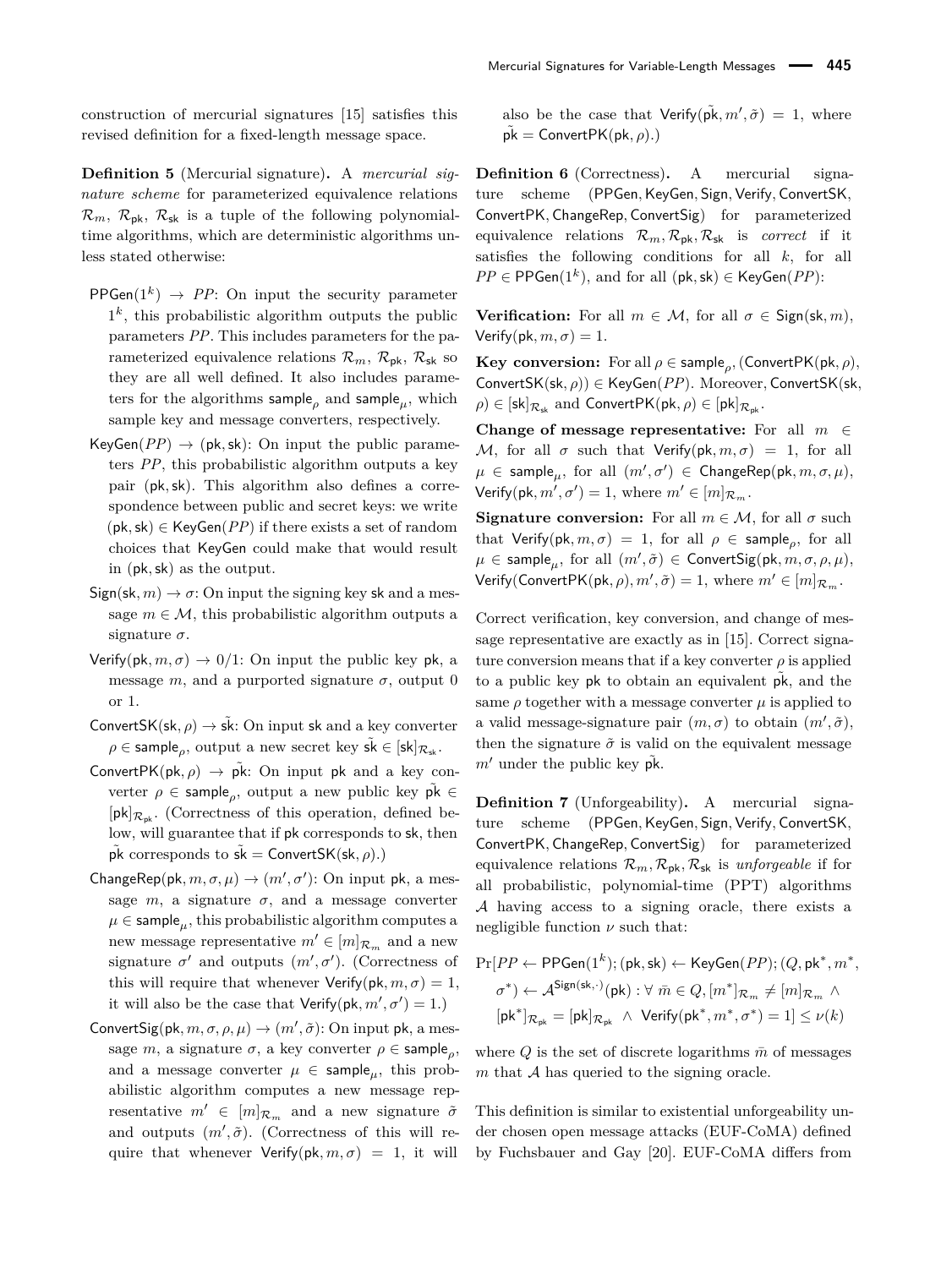EUF-CMA in that the adversary must provide the discrete logarithm  $\bar{m}$  of the message  $m$  to be signed. This has the advantage that the adversary's success is efficiently verifiable [20]. Our notion of unforgeability is similar to EUF-CoMA, except the adversary's winning condition is slightly altered. As in the EUF-CoMA game, the adversary is given the public key pk and is allowed to query the signing oracle that knows the corresponding secret key sk. Eventually, the adversary outputs a public key pk<sup>∗</sup> , a message *m*<sup>∗</sup> , and a purported signature  $\sigma^*$ . Unlike the EUF-CoMA game, the adversary has the freedom to output a forgery under a different public key pk<sup>∗</sup> , as long as pk<sup>∗</sup> is in the same equivalence class as pk. This seemingly makes the adversary's task easier. At the same time, the adversary's forgery is not valid if the message  $m^*$  is in the same equivalence class as a previously queried message *m*, making the adversary's task harder. The definition of unforgeability for mercurial signatures in [15] allows a forgery under an equivalent public key, but does not require the adversary to provide the discrete logarithm of the message to be signed by the oracle.

*Remark.* In Section 4.1, we define an interactive signing protocol in which the recipient of the signature gives a zero-knowledge proof of knowledge (ZKPoK) of the discrete logarithm of the message.

**Definition 8** (Class- and origin-hiding)**.** A mercurial signature scheme (PPGen, KeyGen*,* Sign*,* Verify*,* ConvertSK*,* ConvertPK*,* ChangeRep*,* ConvertSig) for parameterized equivalence relations  $\mathcal{R}_m, \mathcal{R}_{\rm pk}, \mathcal{R}_{\rm sk}$  is *class-hiding* if it satisfies the following two properties:

**Message class-hiding:** For all polynomial-length parameters  $n(k)$ , and for all probabilistic, polynomial-time (PPT) algorithms A, there exists a negligible function *ν* such that:

$$
\Pr[PP \leftarrow \text{PPGen}(1^k); \ m_1 \leftarrow \mathcal{M}_{n(k)}; \ m_2^0 \leftarrow \mathcal{M}_{n(k)}; \nm_2^1 \leftarrow [m_1]_{\mathcal{R}_m}; \ b \leftarrow \{0, 1\}; \nb' \leftarrow \mathcal{A}(PP, m_1, m_2^b) : \ b' = b] \le \frac{1}{2} + \nu(k)
$$

**Public key class-hiding:** For all probabilistic, polynomial-time  $(PPT)$  algorithms  $A$ , there exists a negligible function  $\nu$  such that:

$$
\begin{aligned} \Pr[PP \leftarrow \mathrm{PPGen}(1^k); \ (\mathsf{pk}_1, \mathsf{sk}_1) \leftarrow \mathrm{KeyGen}(PP); \\ (\mathsf{pk}_2^0, \mathsf{sk}_2^0) \leftarrow \mathrm{KeyGen}(PP); \ \rho \leftarrow \mathrm{sample}_\rho(PP); \\ \mathsf{pk}_2^1 = \mathrm{ConvertPK}(\mathsf{pk}_1, \rho); \ \mathsf{sk}_2^1 = \mathrm{ConvertSK}(\mathsf{sk}_1, \rho); \\ b \leftarrow \{0, 1\}; \ b' \leftarrow \mathcal{A}^{\mathrm{Sign}(\mathsf{sk}_1, \cdot), \mathrm{Sign}(\mathsf{sk}_2^b, \cdot)}(\mathsf{pk}_1, \mathsf{pk}_2^b) \\ : \ b' = b] \leq \frac{1}{2} + \nu(k) \end{aligned}
$$

A mercurial signature is also *origin-hiding* if the following two properties hold:

**Origin-hiding of** ChangeRep: For all  $k$ , for all  $PP \in$  $PPGen(1^k)$ , for all  $pk^*$  (in particular, adversarially generated ones), for all  $m, \sigma,$  if  $Verify(\mathsf{pk}^*, m, \sigma) = 1$ , if  $\mu \leftarrow$  sample<sub>*u*</sub>, then with overwhelming probability  $\mathsf{ChangeRep}(\mathsf{pk}^*, m, \sigma, \mu)$  outputs a uniformly random  $m' \in [m]_{\mathcal{R}_m}$  and a uniformly random  $\sigma' \in {\hat{\sigma}}$  $Verify(\mathsf{pk}^*, m', \hat{\sigma}) = 1$ .

**Origin-hiding of ConvertSig:** For all  $k$ , for all  $PP \in$  $PPGen(1^k)$ , for all  $pk^*$  (in particular, adversarially generated ones), for all  $m, \sigma,$  if  $Verify(\mathsf{pk}^*, m, \sigma) = 1$ , if  $\rho \leftarrow$  sample<sub>*ρ*</sub> and  $\mu \leftarrow$  sample<sub>*µ*</sub>, then with overwhelming probability ConvertSig(pk<sup>∗</sup> *, m, σ, ρ, µ*) outputs a uniformly random  $m' \in [m]_{\mathcal{R}_m}$  and a uniformly ran $dom \ \tilde{\sigma} \in \{ \hat{\sigma} \mid \text{Verify}(\text{ConvertPK}(pk^*, \rho), m', \hat{\sigma}) = 1) \}.$ Convert $PK(pk^*, \rho)$  outputs a uniformly random element of  $[{\sf pk}^*]_{\mathcal{R}_{\sf pk}}$ .

*Remark.* This definition of origin-hiding is a relaxation of the prior definition [15] in that there is a small probability that the outputs of ChangeRep and ConvertSig are not distributed correctly. It will become clear why in Section 4.1.

## **4 Construction**

Let  $\mathbb{G}_1$ ,  $\mathbb{G}_2$ , and  $\mathbb{G}_T$  be multiplicative groups of prime order *p* with a Type III bilinear pairing  $e : \mathbb{G}_1 \times \mathbb{G}_2 \to \mathbb{G}_T$ . Similar to the prior mercurial signature scheme [15], the message space for our new mercurial signature scheme consists of vectors of group elements from  $\mathbb{G}_1^*$ , where  $\mathbb{G}_1^* = \mathbb{G}_1 \setminus \{1_{\mathbb{G}_1}\}.$  Unlike the prior scheme, these can be vectors of any length. The message space is  $\mathcal{M}_n$  =  $\{(\hat{g}, u_1, \ldots, u_n) \in (\mathbb{G}_1^*)^{n+1}\},\$  where  $\hat{g}$  is a generator of  $\mathbb{G}_1$ , and for all  $1 \leq i \leq n$ ,  $u_i = \hat{g}^{m_i}$  for some  $m_i \in \mathbb{Z}_p^*$ . The space of secret keys consists of vectors of elements from  $\mathbb{Z}_p^*$ . The space of public keys, similar to the message space, consists of vectors of group elements from  $\mathbb{G}_2^*$ . A scheme with messages over  $\mathbb{G}_2^*$  and public keys over  $\mathbb{G}_1^*$  can be obtained by simply switching  $\mathbb{G}_1^*$  and  $\mathbb{G}_2^*$  throughout. Once the prime  $p$ ,  $\mathbb{G}_1$ , and  $\mathbb{G}_2$  are well defined, for a length parameter  $n \in \mathbb{N}$  the equivalence relations are as follows:

$$
\mathcal{R}_m = \{ (m, m') \in (\mathbb{G}_1^*)^{n+1} \times (\mathbb{G}_1^*)^{n+1} \mid \exists \mu \in \mathbb{Z}_p^* \text{ s.t. } m' = m^\mu \}
$$
  

$$
\mathcal{R}_{\mathsf{sk}} = \{ (\mathsf{sk}_X, \mathsf{sk}_X) \in (\mathbb{Z}_p^*)^{10} \times (\mathbb{Z}_p^*)^{10} \mid \exists \rho \in \mathbb{Z}_p^* \text{ s.t. } \mathsf{sk} = \rho \cdot \mathsf{sk} \}
$$
  

$$
\mathcal{R}_{\mathsf{pk}} = \{ (\mathsf{pk}_X, \mathsf{pk}_X) \in (\mathbb{G}_2^*)^{10} \times (\mathbb{G}_2^*)^{10} \mid \exists \rho \in \mathbb{Z}_p^* \text{ s.t. } \mathsf{pk} = \mathsf{pk}^\rho \}
$$

Our variable-length mercurial signature scheme, denoted  $MS_X$ , is an extension of the prior fixed-length scheme, denoted  $\mathsf{MS}_f$  [15], which can be found in Ap-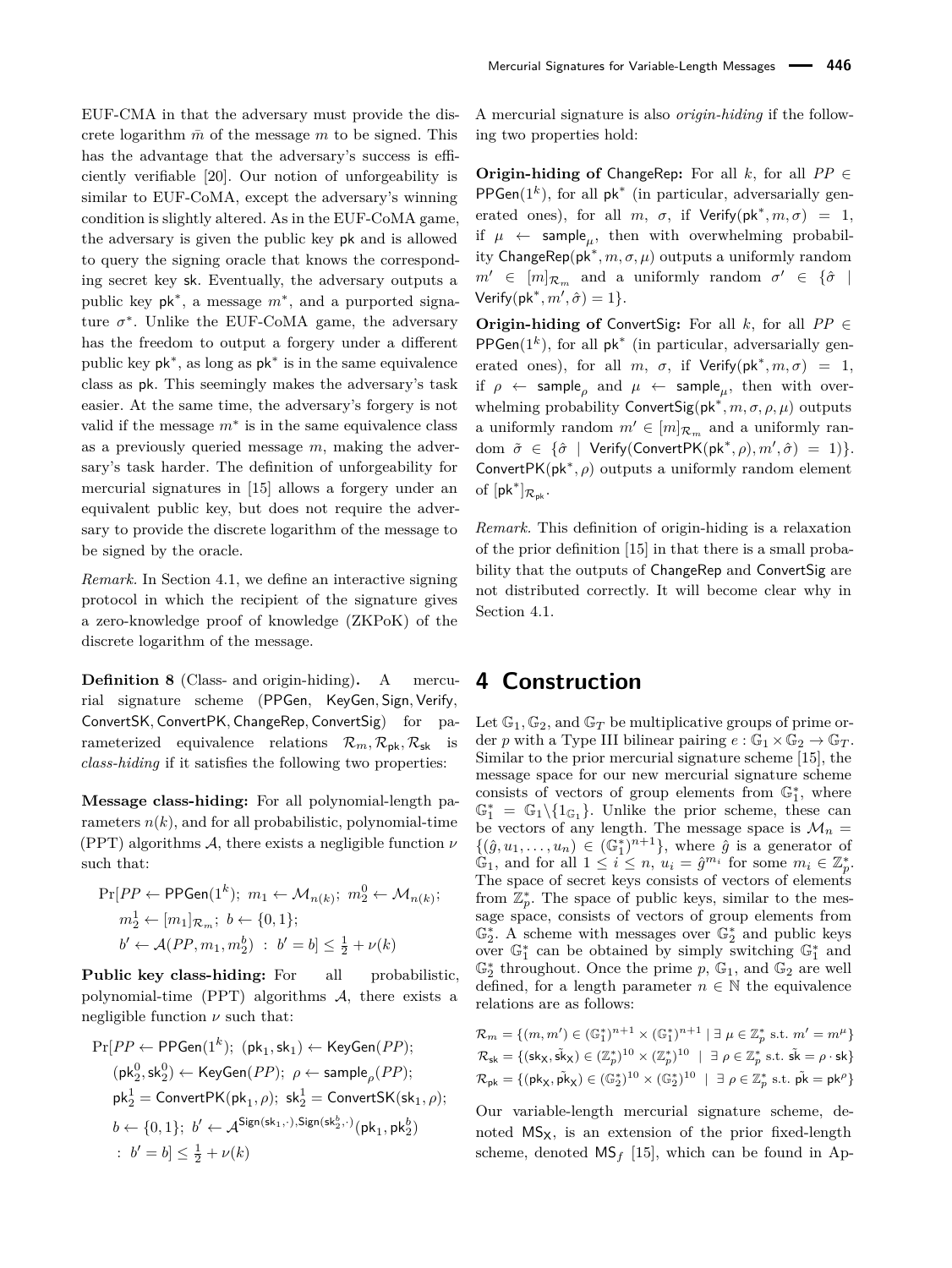pendix A. The subscript X, for extension, is used to denote all keys and algorithms associated with the variable-length scheme MS<sub>x</sub>.

Let us discuss the security properties of the fixedlength scheme  $\mathsf{MS}_f$ . It satisfies the definition of security in Section 3, but only for the fixed-length message space  $\mathcal{M}_5 = (\mathbb{G}_1^*)^5$ . If given as input a message  $m \notin \mathcal{M}_5$ , the signing algorithm rejects. Correspondingly, correctness only holds for messages of the correct length.  $\text{MS}_f$  satisfies the definition of unforgeability in Section 3 as well as message and public key classhiding. As for origin-hiding, ChangeRep*<sup>f</sup>* (pk*, m, σ, µ*) outputs  $(m', \sigma')$ , where  $m' = m^{\mu} \in [m]_{\mathcal{R}_m}$  for a message converter  $\mu \in \mathbb{Z}_p^*$  and  $\sigma'$  is a valid signature on  $m'$  under pk, and ConvertSig $_f$ (pk, $m, \sigma, \rho$ ) outputs  $\tilde{\sigma}$ , where  $\tilde{\sigma}$ is a valid signature on *m* under  $pk = pk^{\rho} \in [pk]_{\mathcal{R}_{pk}}$  for a  $\text{key } \text{converter } \rho \in \mathbb{Z}_p^*.$  Both  $\text{ChangeRep}_f$  and  $\text{ConvertSig}_f$ satisfy origin-hiding with probability 1. The following theorem summarizes the security properties of MS*<sup>f</sup>* .

**Theorem 1.** [15]*. The mercurial signature scheme* MS*<sup>f</sup> is correct for fixed-length messages, unforgeable, and satisfies class- and origin-hiding in the generic group model for Type III bilinear groups.*

 $MS_X$  can be constructed from  $MS_f$  on messages of length  $\ell = 5$  as follows. A message *m* is written as  $m = (\hat{g}, u_1, \dots, u_n) \in (\mathbb{G}_1^*)^{n+1}$ , where  $\hat{g}$  is a generator of  $\mathbb{G}_1$  and for all  $1 \leq i \leq n$ ,  $u_i = \hat{g}^{m_i}$  for some  $m_i \in \mathbb{Z}_p^*$ . For a generator  $\tilde{g}$  of  $\mathbb{G}_1$  and "glue" element  $\tilde{h} \in \mathbb{G}_1^*$  (discussed shortly), the message *m* can be represented as a set of *n* messages that are in the message space of the mercurial signature scheme  $MS_f$  as follows, where  $\tilde{u}_i = \tilde{g}^{m_i}$  for all  $1 \leq i \leq n$ :

$$
M_1 = (\tilde{g}, \tilde{g}^1, \tilde{g}^n, \tilde{h}, \tilde{u}_1)
$$
  
\n
$$
M_2 = (\tilde{g}, \tilde{g}^2, \tilde{g}^n, \tilde{h}, \tilde{u}_2)
$$
  
\n:  
\n
$$
M_n = (\tilde{g}, \tilde{g}^n, \tilde{g}^n, \tilde{h}, \tilde{u}_n)
$$

Each message  $M_i = (\tilde{g}, \tilde{g}^i, \tilde{g}^n, \tilde{h}, \tilde{u}_i)$  is signed using the mercurial signature scheme  $\text{MS}_f$ , resulting in a signature  $\sigma_i$ . The verification consists of checking the *n* message-signature pairs  $(M_i, \sigma_i)$  using the prior mercurial signature Verify*<sup>f</sup>* algorithm.

How might we form the glue element *h*? As discussed in the introduction, it is important for the originhiding property that  $\tilde{h}$  for a message  $m = (\hat{g}, u_1, \ldots, u_n)$ , where  $u_i = \hat{g}^{m_i}$ , be a function of the  $m_i$ 's so that if another representative  $m' \in [m]_{\mathcal{R}_m}$  gets signed, the corresponding  $M_i$ 's are in the same equivalence classes as

the original  $M_i$ 's for the original  $m$  (i.e.,  $M'_i \in [M_i]_{\mathcal{R}_m}$ for all  $1 \leq i \leq n$ ). Computing  $\tilde{h}$  as  $\tilde{g}^{R(m_1,...,m_n)}$  for a random function *R* of the *m<sup>i</sup>* 's would work, but how would the signer compute such a value? A pseudorandom function could be used instead, but it is not obvious how to compute it since the signer has the group elements  $u_1, \ldots, u_n$ , but not their discrete logarithms  $m_1, \ldots, m_n$ .

Our solution is as follows. Consider a polynomial  $p_m(x)$  parameterized by the  $m_i$ 's:  $p_m(x) = m_1 + m_2x +$  $m_3x^2 \cdots + m_nx^{n-1}$ . The signer evaluates this polynomial at a secret value  $\hat{x}$  known only to him:  $p_m(\hat{x})$ . The glue element could be computed by the signer as  $\hat{h} = \hat{g}^{p_m(\hat{x})}$ ; however, to ensure that it is pseudorandom, the signer picks a uniformly random  $w \leftarrow \mathbb{Z}_p^*$ , sets  $\tilde{g} = g^w$ , and computes the glue element as  $\tilde{h} = \tilde{g}^{p_m(\hat{x})}$ . Additionally, the signer picks a uniformly random  $y \leftarrow \mathbb{Z}_p^*$  and raises  $\tilde{g}^{p_m(\hat{x})}$  to *y*, resulting in the following:

$$
\tilde{h} = \left(\tilde{g}^{p_m(\hat{x})}\right)^y = \left(\tilde{g}^{\sum_{i=1}^n m_i \hat{x}^{i-1}}\right)^y = \left(\prod_{i=1}^n \tilde{g}^{m_i \hat{x}^{i-1}}\right)^y \tag{1}
$$

Note that *w* is fresh for each signature, but *y* is the same for all signatures issued by the same signer. In reality, the signer does not know the  $m_i$ 's required to form the polynomial  $p_m(\hat{x})$ ; however, he is given as input the original  $u_i$ 's, which have the relationship  $u_i = \hat{g}^{m_i}$ , so  $\tilde{h}$  can be computed directly as follows, where  $\tilde{u}_i = u_i^w = \tilde{g}^{m_i}$ .  $\tilde{h} = \left(\prod_{i=1}^n \tilde{u}_i^{\hat{x}^{i-1}}\right)^y$ . This is exactly Equation (1).

We now describe our construction formally. We first provide a non-interactive construction that satisfies the input-output specification in the definition of mercurial signatures. The final construction (Section 4.1) involves an interactive signing protocol carried out between the signer and the recipient of the signature.

**Construction.** The following algorithms are invoked from the fixed-length mercurial signature scheme  $MS_f$  : ChangeRep<sub>f</sub>(pk,  $m, \sigma, \mu$ )  $\rightarrow$   $(m', \sigma')$ , where  $m' = m^{\mu} \in [m]_{\mathcal{R}_m}$  for a message converter  $\mu \in \mathbb{Z}_p^*$  and  $Verify_f(pk, m', \sigma') = 1$ , and  $ConvertSig_f(pk, m, \sigma, \rho) \rightarrow \tilde{\sigma}$ , where  $Verify_f(\tilde{pk}, m, \tilde{\sigma}) = 1$  and  $\tilde{pk} = pk^{\rho} \in [pk]_{\mathcal{R}_{pk}}$  for a key converter  $\rho \in \mathbb{Z}_p^*$ .

 $PPGen_{\mathsf{X}}(1^k) \to PP_{\mathsf{X}}$ : Run  $PP \leftarrow PPGen_f(1^k)$  and output  $PP_X = PP = BG = (\mathbb{G}_1, \mathbb{G}_2, \mathbb{G}_T, P, \hat{P}, e)$ .

 $KeyGen_X(PP_X) \rightarrow (pk_X, sk_X):$  Run (pk, sk)  $\leftarrow$  $KeyGen_f(PP, ℓ = 5), where sk = (x₁, x₂, x₃, x₄, x₅) ∈$  $(\mathbb{Z}_p^*)^5$  and pk =  $(\hat{X}_1, \hat{X}_2, \hat{X}_3, \hat{X}_4, \hat{X}_5) \in (\mathbb{G}_2^*)^5$  for  $\hat{X}_i = \hat{P}^{x_i}$ . Pick uniformly at random a secret point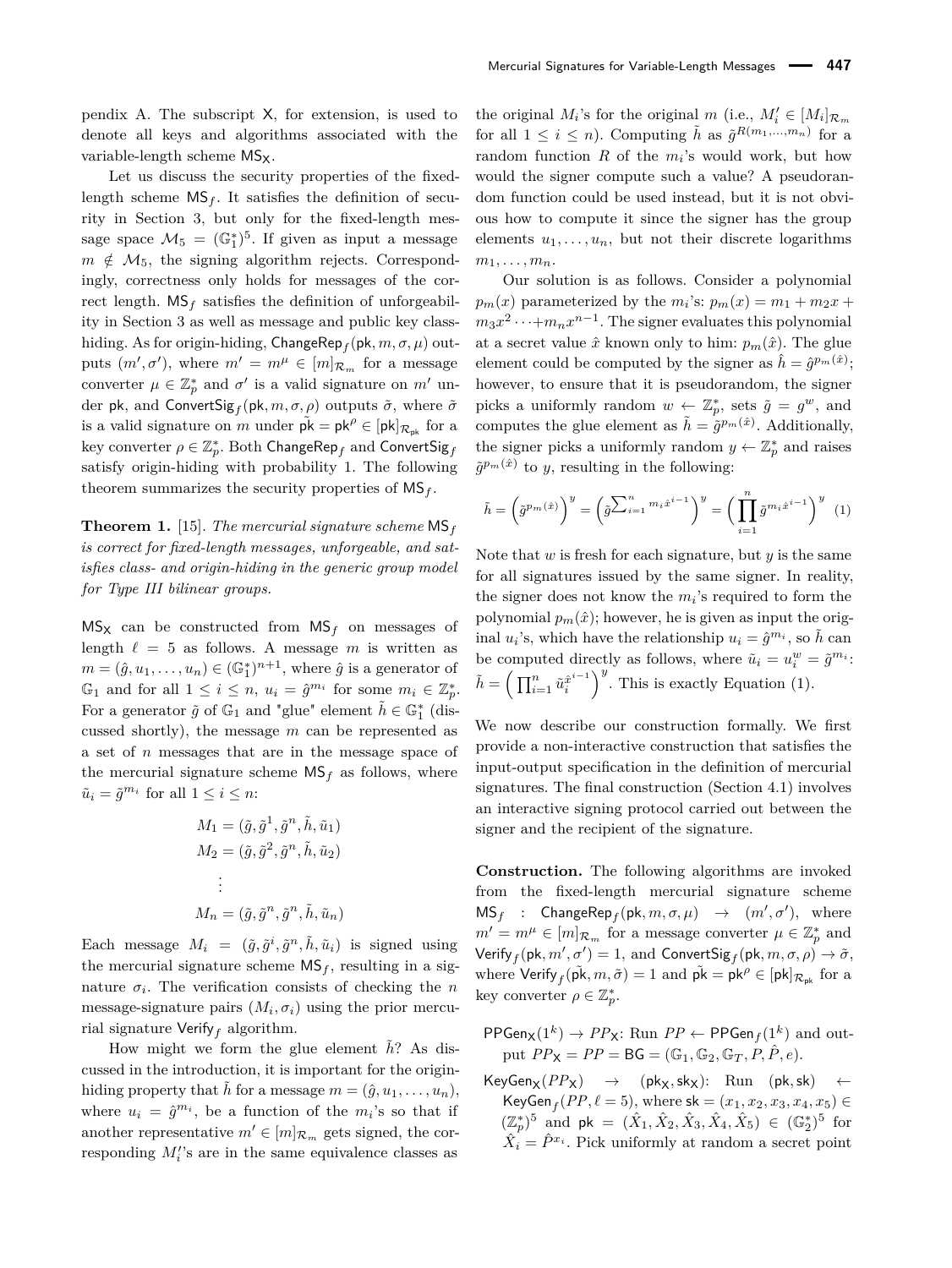$\hat{x} \leftarrow \mathbb{Z}_p^*$  and secret seeds  $y_1, y_2 \leftarrow \mathbb{Z}_p^*$ . Also pick  $x_6, x_8 \leftarrow \mathbb{Z}_p^*$  and set  $x_7 = x_6 \cdot \hat{x}$  and  $x_9 = x_8 \cdot y_1$  and  $x_{10} = x_8 \cdot y_2$ . Set  $\mathsf{sk}_{\mathsf{X}} = (\mathsf{sk}, x_6, x_7, x_8, x_9, x_{10})$  and  $pk_{\mathsf{X}} = (pk, \hat{X}_6, \hat{X}_7, \hat{X}_8, \hat{X}_9, \hat{X}_{10}), \text{ where } \hat{X}_i = \hat{P}^{x_i},$ and output  $(\mathsf{pk}_\mathsf{X},\mathsf{sk}_\mathsf{X})$ .

- $Sign_{\mathsf{X}}(\mathsf{sk}_{\mathsf{X}}, m) \to (\hat{h}, \sigma)$ : On input  $\mathsf{sk}_{\mathsf{X}} = (\mathsf{sk}, x_6, x_7, x_8,$  $(x_9, x_{10})$  and a message  $m = (\hat{g}, u_1, \ldots, u_n) \in$  $(\mathbb{G}_1^*)^{n+1}$ , where  $\hat{g}$  is a generator of  $\mathbb{G}_1$ , compute  $\hat{x}$  =  $x_7 \cdot x_6^{-1}$  and  $y_1 = x_9 \cdot x_8^{-1}$  and  $y_2 = x_{10} \cdot x_8^{-1}$ . Then, compute  $y := y_1 \cdot y_2$  and  $\hat{h} = \left(\prod_{i=1}^n u_i^{\hat{x}^{i-1}}\right)^y$ . Compute  $\hat{g}^2, \ldots, \hat{g}^n$ . For all  $1 \leq i \leq n$ , form the message  $M_i = (\hat{g}, \hat{g}^i, \hat{g}^n, \hat{h}, u_i)$  and run  $\sigma_i \leftarrow \mathsf{Sign}_f(\mathsf{sk}, M_i)$ . Output the signature  $(\hat{h}, \sigma = {\sigma_1, \sigma_2, \ldots, \sigma_n}).$
- $\mathsf{Verify}_{\mathsf{X}}(\mathsf{pk}_{\mathsf{X}}, m, (\hat{h}, \sigma)) \to 0/1$ : On input  $\mathsf{pk}_{\mathsf{X}} = (\mathsf{pk}, \hat{X}_6, \sigma)$  $\hat{X}_7, \hat{X}_8, \hat{X}_9, \hat{X}_{10}$ ,  $m = (\hat{g}, u_1, \dots, u_n)$ , and a signa- $\textrm{ture} \ (\hat{h}, \sigma = \{\sigma_1, \ldots, \sigma_n\}), \textrm{ compute } \hat{g}^2, \ldots, \hat{g}^n. \textrm{ For}$ all  $1 \leq i \leq n$ , form the message  $M_i = (\hat{g}, \hat{g}^i, \hat{g}^n, \hat{h}, u_i)$ and check whether  $\mathsf{Verify}_f(\mathsf{pk}, M_i, \sigma_i) = 1.$  If these checks hold, output 1; otherwise output 0.
- ConvertSK<sub>X</sub>(sk<sub>X</sub>,  $\rho$ )  $\rightarrow$  sk<sub>X</sub>: On input sk<sub>X</sub> = (sk,  $x_6, x_7$ ,  $x_8, x_9, x_{10}$ ) and  $\rho \in \mathbb{Z}_p^*$ , run  $\tilde{\mathsf{sk}} \leftarrow \mathsf{ConvertSK}_f(\mathsf{sk}, \rho),$ where  $s\tilde{k} = \rho \cdot sk$ , compute  $\tilde{x}_i = \rho \cdot x_i$  for all  $6 \leq i \leq 10$ , and output the new secret key  $\tilde{sk}_X$  =  $(\tilde{\mathsf{sk}}, \tilde{x}_6, \tilde{x}_7, \tilde{x}_8, \tilde{x}_9, \tilde{x}_{10}).$
- $\mathsf{ConvertPK}_\mathsf{X}(\mathsf{pk}_\mathsf{X}, \rho) \to \tilde{\mathsf{pk}}_\mathsf{X} \colon \text{On input } \mathsf{pk}_\mathsf{X} = (\mathsf{pk}, \hat{X}_6,$  $(\hat{X}_7,\hat{X}_8,\hat{X}_9,\hat{X}_{10})$  and  $\rho\in \mathbb{Z}_p^*,$  run  $\tilde{\mathsf{pk}}\leftarrow\mathsf{ConvertPK}_f(\hat{X}_9)$  $p\mathsf{k}, \rho$ , where  $\tilde{\mathsf{p}}\mathsf{k} = \mathsf{p}\mathsf{k}^{\rho}$ , compute  $\tilde{X}_i = \hat{X}_i^{\rho}$  for all  $6 \leq i \leq 10$ , and output the new public key  $\tilde{\text{pk}}_{\text{X}} =$  $(\tilde{\mathsf{pk}}, \tilde{X}_6, \tilde{X}_7, \tilde{X}_8, \tilde{X}_9, \tilde{X}_{10}).$
- $\mathsf{ChangeRep}_{\mathsf{X}}(\mathsf{pk}_{\mathsf{X}}, m, (\hat{h}, \sigma), \mu) \rightarrow (m', (\hat{h}', \sigma'))$ : On in $p$ ut  $pk$ **x** = ( $pk$ ,  $\hat{X}_6$ ,  $\hat{X}_7$ ,  $\hat{X}_8$ ,  $\hat{X}_9$ ,  $\hat{X}_{10}$ ),  $m = (\hat{g}, u_1, \ldots, u_n)$  $u_n$ ),  $(\hat{h}, \sigma = {\sigma_1, \ldots, \sigma_n})$ , and  $\mu \in \mathbb{Z}_p^*$ , compute  $\hat{g}^2, \ldots, \hat{g}^n$ . For all  $1 \leq i \leq n$ , form the message  $M_i =$  $(\hat{g}, \hat{g}^i, \hat{g}^n, \hat{h}, u_i)$  and run  $(M'_i, \sigma'_i) \leftarrow \mathsf{ChangeRep}_f(\mathsf{pk}, \sigma'_i)$  $M_i, \sigma_i, \mu$ , where  $M'_i = (\hat{g}^{\mu}, (\hat{g}^{\mu})^i, (\hat{g}^{\mu})^n, \hat{h}^{\mu}, u_i^{\mu})$ . Set  $m' = (\hat{g}', u'_1, \dots, u'_n) = (\hat{g}^\mu, u''_1, \dots, u''_n)$  and  $\hat{h}' = \hat{h}^\mu$ and output  $(m', (\hat{h}', \sigma' = {\sigma'_1, ..., \sigma'_n})$ ).
- $\mathsf{ConvertSig}_X(\mathsf{pk}_X, m, (\hat{h}, \sigma), \rho, \mu) \rightarrow (m', (\hat{h}', \tilde{\sigma}))$ : On input  $\mathsf{pk}_{\mathsf{X}}, m, (\hat{h}, \sigma)$ , and  $\rho, \mu \in \mathbb{Z}_p^*$ , run  $(m', (\hat{h}', \sigma'))$  $\leftarrow$  ChangeRep<sub>X</sub>(pk<sub>X</sub>,  $m,(\hat{h},\sigma),\mu$ ), where  $m'=(\hat{g}',\phi)$  $u'_1, \ldots, u'_n$  and  $\sigma' = {\sigma'_1, \ldots, \sigma'_n}$ . Compute  $(\hat{g}')^2$ ,  $\dots$ ,  $(\hat{g}')^n$ . For all  $1 \leq i \leq n$ , form the message  $M'_i =$  $(\hat{g}',(\hat{g}')^i,(\hat{g}')^n,\hat{h}',u'_i)$  and run  $\tilde{\sigma}_i \leftarrow \mathsf{ConvertSig}_f(\mathsf{pk},\mathsf{p}')$  $M'_{i}, \sigma'_{i}, \rho$ ). Output  $(m', (\hat{h}', \tilde{\sigma} = {\tilde{\sigma}_1, \ldots, \tilde{\sigma}_n}).$

#### **4.1 Signing Protocol**

Our construction satisfies the input-output specification in the definition of mercurial signatures; however, unfortunately, our proofs of unforgeability and origin-hiding do not allow a signer to simply sign any message given to it as input. Instead, the signer must run a signing protocol with the receiver of the signature. When a signature is queried on a message  $m = (\hat{g}, u_1, \dots, u_n) \in (\mathbb{G}_1^*)^{n+1}$ , the signer first has the recipient give a ZKPoK that, for all  $1 \leq i \leq n$ , the recipient knows  $m_i$  such that  $u_i = \hat{g}^{m_i}$ . This ZKPoK is requisite for proving unforgeability, as the reduction's algorithm must use the exponent  $m_i$ 's. The signer then carries out the signing algorithm  $Sign_{\mathbf{Y}}$ as specified in the construction above, with one modification: the signer picks a uniformly random  $w \leftarrow \mathbb{Z}_p^*$ , sets  $\tilde{g} = \hat{g}^w$ , and computes the glue element  $\tilde{h}$  relative to base  $\tilde{g}$ . The additional randomness  $w$  ensures that the glue element is pseudorandom, as discussed in Section 4.

In addition to the usual unforgeability property that protects the signer, mercurial signatures also have the origin-hiding property that protects the privacy of the signature recipient. Intuitively, origin-hiding means that a message-signature pair  $(m, \sigma)$  is distributed exactly the same way whether (1) the signature  $\sigma$  on  $m$  was issued directly by the signer, or  $(2)$   $(m, \sigma)$  was obtained by running  $\mathsf{ChangeRep}(\mathsf{pk}, m', \sigma')$  on an equivalent  $m'$ . The reason it protects the signature recipient is that the resulting  $(m, \sigma)$  is not linkable to the specific point in time when this recipient was issued this signature.

In order to satisfy the origin-hiding property, the glue element  $\tilde{h}$  must be computed (relative to  $\tilde{g}$ ) as a function of the entire equivalence class to which the message belongs. That way, no matter which message in the class is signed, the glue element's discrete logarithm base  $\tilde{q}$  is the same. A dishonest signer might try to compute the glue element incorrectly, depriving the recipient of the benefits that origin-hiding confers. Thus, as a final step in the signing protocol, the recipient verifies that the glue element was indeed computed correctly via a ZKPoK, so origin-hiding holds for all signers, not just honest ones.

**Signing Protocol:** This is an interactive protocol between a Signer, who runs the Sign side of the protocol, and a Receiver, who runs the Receive side.

 $[Sign_{\mathbf{X}}(sk_{\mathbf{X}}, m) \leftrightarrow \text{Receive}_{\mathbf{X}}(pk_{\mathbf{X}}, m, (m_1, \ldots, m_n))] \rightarrow$  $(\tilde{m}, (\tilde{h}, \sigma))$ : The Signer takes as input his signing key  $sk_{X} = (sk, x_{6}, x_{7}, x_{8}, x_{9}, x_{10})$  and a message  $m =$  $(\hat{g}, u_1, \ldots, u_n)$ . The Receiver takes as input the corre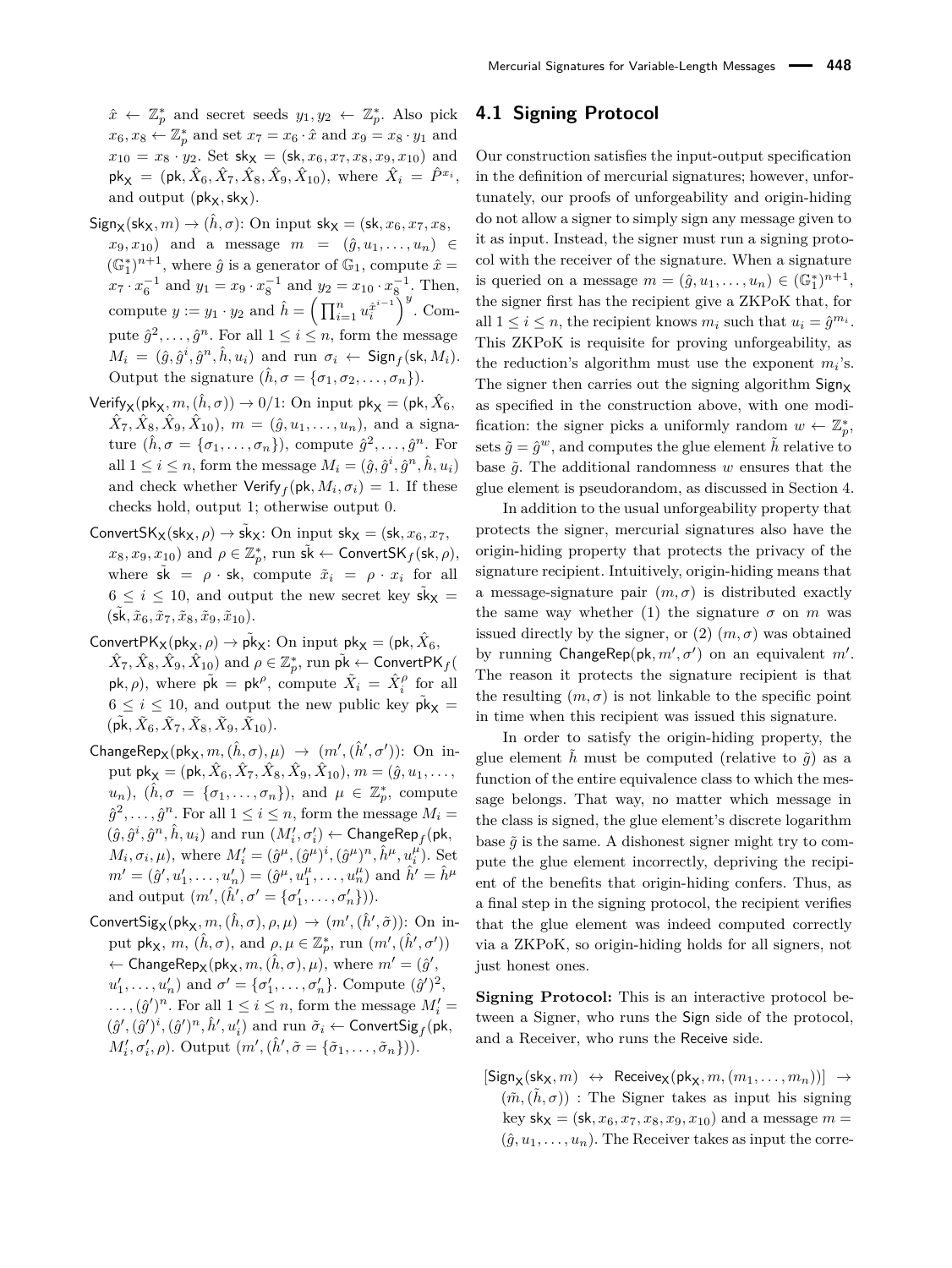sponding public key  $\mathsf{pk}_{\mathsf{X}} = (\mathsf{pk}, \hat{X}_6, \hat{X}_7, \hat{X}_8, \hat{X}_9, \hat{X}_{10}),$ the message *m*, and a vector  $(m_1, \ldots, m_n) \in (\mathbb{Z}_p^*)^n$ .

- 0. The Receiver checks that in fact  $u_i = \hat{g}^{m_i}$  for all  $1 \leq i \leq n$ .
- 1. The Signer acts as the verifier while the Receiver gives a ZKPoK that, for all  $1 \leq i \leq n$ , he knows  $m_i$  such that  $u_i = \hat{g}^{m_i}$ . If the verification fails, the Signer denies the Receiver the signature.
- 2. The Signer computes  $\hat{h}$  as in the construction above. He then picks uniformly at random  $w \leftarrow \mathbb{Z}_p^*$  and computes  $\tilde{h} = \hat{h}^w$  and  $\tilde{m} = (\tilde{g}, \tilde{u}_1, \dots, \tilde{u}_n)$  $(\hat{g}^w, u_i^w, \dots, u_n^w)$ . He also computes  $\tilde{g}^2, \dots, \tilde{g}^n$ . For all  $1 \leq i \leq n$ , he forms the message  $M_i =$  $(\tilde{g}, \tilde{g}^i, \tilde{g}^n, \tilde{h}, \tilde{u}_i)$  and runs  $\sigma_i \leftarrow \text{Sign}_f(\text{sk}, M_i)$ . The Signer sends the message  $\tilde{m}$  and signature ( $\tilde{h}, \sigma =$  $\{\sigma_1, \ldots, \sigma_n\}$  to the Receiver.
- 3. The Receiver acts as the verifier while the Signer gives a ZKPoK that he has computed the glue element  $\hat{h}$  correctly. If verification of the glue and signature passes, the Receiver outputs the message  $\tilde{m}$ and signature  $(\tilde{h}, \sigma)$ .

The algorithms Verify<sub>x</sub>, ChangeRep<sub>x</sub>, and ConvertSig<sub>x</sub> must be modified to take as input the message  $\tilde{m} =$  $(\tilde{g}, \tilde{u}_1, \ldots, \tilde{u}_n)$ :

- $\mathsf{Verify}_{\mathsf{X}}(\mathsf{pk}_{\mathsf{X}}, \tilde{m}, (\tilde{h}, \sigma)) \to 0/1$ : Form  $M_i = (\tilde{g}, \tilde{g}^i, \tilde{g}^n, \tilde{h},$  $\tilde{u}_i$ ) and check whether  $\mathsf{Verify}_f(\mathsf{pk}, M_i, \sigma_i) = 1$  for all  $1 \leq i \leq n$ .
- $\mathsf{ChangeRep}_{\mathsf{X}}(\mathsf{pk}_{\mathsf{X}}, \tilde{m}, (\tilde{h}, \sigma), \mu) \rightarrow (\tilde{m}', (\tilde{h}', \sigma'))$ : Form  $M_i = (\tilde{g}, \tilde{g}^i, \tilde{g}^n, \tilde{h}, \tilde{u}_i)$  and run  $(M'_i, \sigma'_i) \leftarrow$ ChangeRep<sub>f</sub>(pk,  $M_i$ ,  $\sigma_i$ ,  $\mu$ ) for all  $1 \leq i \leq n$ . Output  $(\tilde{m}' = (\tilde{g}^{\mu}, \tilde{u}^{\mu}_1, \dots, \tilde{u}^{\mu}_n), (\tilde{h}' = \tilde{h}^{\mu}, \sigma' = {\sigma'_1, \dots, \sigma'_n}).$  $\textsf{ConvertSig}_{\mathsf{X}}(\mathsf{pk}_{\mathsf{X}}, \tilde{m}, (\tilde{h}, \sigma), \rho, \mu) \rightarrow (\tilde{m}', (\tilde{h}', \tilde{\sigma}))$ : Run  $(\tilde{m}', (\tilde{h}', \sigma' = {\sigma'_1, \ldots, \sigma'_n})) \leftarrow \mathsf{ChangeRep}_{\mathsf{X}}(\mathsf{pk}_{\mathsf{X}}, \tilde{m},$  $(\tilde{h}, \sigma), \mu$ ). Form  $M'_i = (\tilde{g}', (\tilde{g}')^i, (\tilde{g}')^n, \tilde{h}', \tilde{u}'_i)$  and run  $\tilde{\sigma}_i$  ← ConvertSig<sub>f</sub>(pk,  $M'_i, \sigma'_i, \rho$ ) for all  $1 \leq i \leq n$ . Output  $(\tilde{m}', (\tilde{h}', \tilde{\sigma} = {\tilde{\sigma}_1, \ldots, \tilde{\sigma}_n}).$

*Remark.* While the elements  $\hat{X}_6 = \hat{P}^{x_6}, \hat{X}_7 = \hat{P}^{x_6 \cdot \hat{x}}, \hat{X}_8$  $= \hat{P}^{x_8}, \hat{X}_9 = \hat{P}^{x_8 \cdot y_1}, \hat{X}_{10} = \hat{P}^{x_8 \cdot y_2}$  of the public key are not used in signature verification, they are used in Step 3 of the signing protocol. The secret values  $\hat{x}, y_1$ , and *y*<sup>2</sup> are defined relative to random bases in order for the hiding proofs to go through. The secret value *y* is broken into two components,  $y_1$  and  $y_2$ , in order for the proof of unforgeability to go through (specifcally, Claim 3).

*Efficiency analysis.* Group operations and elements for the construction of  $MS_X$  can be found in Figure 4.1. The ZKPoKs are not part of the signature itself and

| KeyGen           | exp: $10$ ; grp: $10$                          |
|------------------|------------------------------------------------|
| Sign             | exp: $9n + 1$ ; mult: $6n - 2$ ; grp: $4n + 2$ |
| Verify           | pair: $8n$ ; mult: $5n-1$                      |
| ConvertSK        | field: $10$                                    |
| <b>ConvertPK</b> | exp: $10$ ; grp: $10$                          |
| ChangeRep        | exp: $4n + 2$ ; grp: $4n + 2$                  |
| ConvertSig       | exp: $4n + 2$ ; grp: $4n + 2$                  |

Fig. 1. Table of efficiency for  $MS_x$ . Here, exp denotes the number of group exponentiations, mult denotes the number of group multiplications, and pair denotes the number of pairings. Field operations are ignored. Group and field elements, grp and field, are given as the total number of elements output.

are therefore not counted in the group operations. They can be formed using a combination of  $\Sigma$ -protocols, which can be compiled into efficient non-interactive zeroknowledge proofs using the Fiat-Shamir transform with a reliance on the random oracle model [18]. See Appendix B.

**Theorem 2** (Correctness)**.** *Let* MS*<sup>f</sup> be a mercurial signature scheme on message space*  $(\mathbb{G}_1^*)^5$  *as in Theorem 1,* and let  $MS_X$  *be the variable-length mercurial signature scheme on message space*  $(\mathbb{G}_1^*)^{n+1}$  *constructed above, where all signatures are issued via the interactive signing protocol. Then,*  $MS_X$  *is correct.* 

Correct verification and key conversion can be seen by inspection. We show correct change of message representative, and signature conversion is similar.

**Change of message representative:** We wish to show that for all messages  $m \in \mathcal{M}_n$ , for all signatures  $(\tilde{h}, \sigma)$  such that  $Verify_{\mathsf{X}}(\mathsf{pk}_{\mathsf{X}}, \tilde{m}, (\tilde{h}, \sigma)) = 1$ , for all  $\mu \in \mathsf{sample}_{\mu}, \text{ for all } (\tilde{m}', (\tilde{h}', \sigma')) \in \mathsf{ChangeRep}_{\mathsf{X}}(\mathsf{pk}_{\mathsf{X}}, \tilde{m},$  $(\tilde{h}, \sigma), \mu$ ), it holds that  $Verify_{\mathsf{X}}(\mathsf{pk}_{\mathsf{X}}, \tilde{m}', (\tilde{h}', \sigma')) = 1$ , where  $\tilde{m}' \in [\tilde{m}]_{\mathcal{R}_m}$ . First, observe that the  $M_i$ 's corresponding to  $(\tilde{m}, (\tilde{h}, \sigma = {\sigma_1, \ldots, \sigma_n})$  are  $M_i =$  $(\tilde{g}, \tilde{g}^i, \tilde{g}^n, \tilde{h}, \tilde{u}_i)$ . ChangeRep<sub>X</sub> invokes ChangeRep<sub>f</sub> as fol- $\text{rows: for all } 1 \leq i \leq n, \text{ChangeRep}_f(\textsf{pk}, M_i, \sigma_i, \mu) \text{ outputs}$  $(M'_i, \sigma'_i)$ , where  $M'_i = (\tilde{g}^{\mu}, (\tilde{g}^{\mu})^i, (\tilde{g}^{\mu})^n, \tilde{h}^{\mu}, \tilde{u}^{\mu}_i)$ . By correct change of message representative of ChangeRep*<sup>f</sup>* (Theorem 1), we have that  $\mathsf{Verify}_f(\mathsf{pk}, M'_i, \sigma'_i) = 1$  for all  $1 \leq i \leq n$ , which implies that  $Verify_{\mathsf{X}}(\mathsf{pk}_{\mathsf{X}}, \tilde{m}', (\tilde{h}', \sigma')) =$ 1, where  $\tilde{m}' = (\tilde{g}^{\mu}, \tilde{u}^{\mu}_1, \dots, \tilde{u}^{\mu}_n) \in [\tilde{m}]_{\mathcal{R}_m}$ .

#### **4.2 Origin-hiding**

**Theorem 3** (Origin-hiding)**.** *Let* MS*<sup>f</sup> be a mercurial signature scheme on message space* (G<sup>∗</sup> 1 ) <sup>5</sup> *as in Theo-*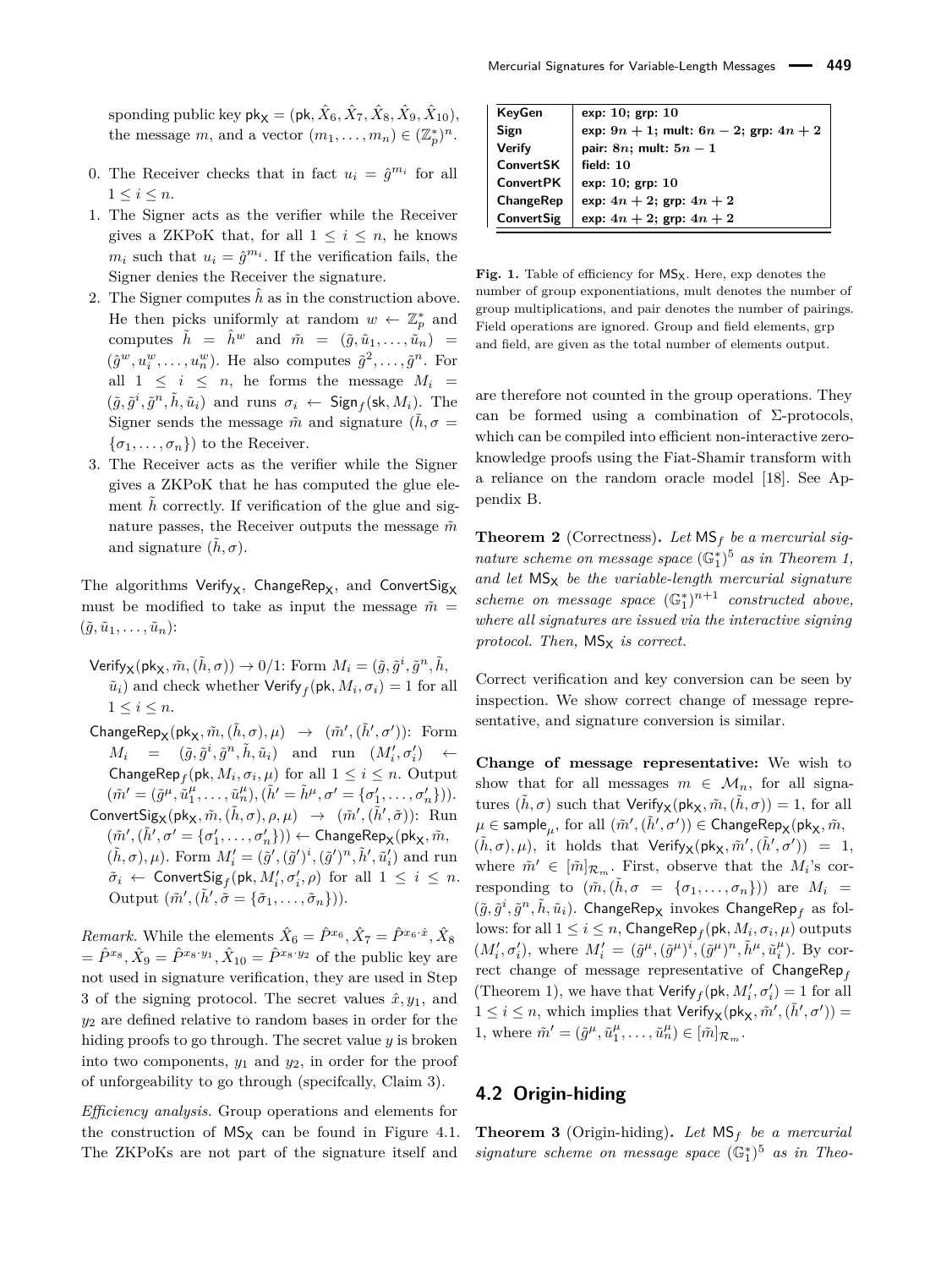*rem 1, and let*  $MS_X$  *be the variable-length mercurial sig-* $\emph{ nature scheme on message space } (\mathbb{G}_1^*)^{n+1} \enspace constructed$ *above. Suppose all signatures are issued via the interactive signing protocol described in Section 4.1, where the proof system used in Step 3 is sound under sequential (or concurrent) composition. Then,*  $MS_x$  *is origin-hiding under sequential (or concurrent) composition.*

 $\textbf{Original} \textbf{D} \textbf{D} \textbf{D} \textbf{D} \textbf{D} \textbf{D} \textbf{D} \textbf{D} \textbf{D} \textbf{D} \textbf{D} \textbf{D} \textbf{D} \textbf{D} \textbf{D} \textbf{D} \textbf{D} \textbf{D} \textbf{D} \textbf{D} \textbf{D} \textbf{D} \textbf{D} \textbf{D} \textbf{D} \textbf{D} \textbf{D} \textbf{D} \textbf{D} \textbf{D} \textbf{D} \textbf{D} \textbf{D} \textbf{D} \textbf{D} \textbf{$  ${\lbrace \sigma_1, \ldots, \sigma_n \rbrace}$  be such that  $Verify_{\mathsf{X}}(\mathsf{pk}_\mathsf{X}^*, \tilde{m}, \tilde{h}, \sigma) = 1$ , where  $pk_{X}^{*}$  is possibly adversarially generated.

 $\mathsf{ChangeRep}_{\mathsf{X}}(\mathsf{pk}_{\mathsf{X}}^*, \tilde{m}, (\tilde{h}, \sigma), \mu) \text{ outputs } (\tilde{m}', (\tilde{h}', \sigma')) =$  $(\tilde{m}^{\mu}, (\tilde{h}^{\mu}, {\sigma}'_1, \ldots, {\sigma}'_n))$ , where  $\tilde{m}^{\mu}$  is shorthand for  $\tilde{m}^{\mu} = (\tilde{g}^{\mu}, \tilde{u}_1^{\mu}, \dots, \tilde{u}_n^{\mu}).$  By soundness of the ZKPoK in Step 3 of the signing protocol, the glue element  $\tilde{h}$  is computed correctly with overwhelming probability. The  $M_i$ 's corresponding to  $(\tilde{m}, (\tilde{h}, \sigma))$  are  $M_i =$  $(\tilde{g}, \tilde{g}^i, \tilde{g}^n, \tilde{h}, \tilde{u}_i)$ . ChangeRep<sub>X</sub> invokes ChangeRep<sub>f</sub> as fol- $\text{rows: for all } 1 \leq i \leq n, \text{ChangeRep}_f(\textsf{pk}, M_i, \sigma_i, \mu) \text{ outputs}$  $(M_i', \sigma_i'),$  where  $M_i' = (\tilde{g}^{\mu}, (\tilde{g}^{\mu})^i, (\tilde{g}^{\mu})^n, \tilde{h}^{\mu}, \tilde{u}_i^{\mu}).$  By originhiding of  $\mathsf{ChangeRep}_f$  (Theorem 1),  $\sigma'_i$  is distributed the same as a fresh signature on  $M'_i$  for all  $1 \leq i \leq n$ . Note that the glue element  $\tilde{h}^{\mu}$  is correct if  $\tilde{h}$  is correct, and  $\tilde{h}^{\mu}$  is distributed the same as a fresh glue element for a fresh signature on  $\tilde{m}^{\mu}$ . Thus,  $\tilde{m}^{\mu}$  is a uniformly random element of  $[\tilde{m}]_{\mathcal{R}_m}$ , and  $(\tilde{h}^{\mu}, (\sigma'_1, \ldots, \sigma'_n))$  is a uniformly random element in the space of signatures  $(\bar{h}, \bar{\sigma})$  satisfying  $Verify_X(\mathsf{pk}_X^*, \tilde{m}^{\mu}, (\bar{h}, \bar{\sigma})) = 1$  with overwhelming probability.

 $\textbf{Original} \textbf{D} \textbf{D} \textbf{D} \textbf{D} \textbf{D} \textbf{D} \textbf{D} \textbf{D} \textbf{D} \textbf{D} \textbf{D} \textbf{D} \textbf{D} \textbf{D} \textbf{D} \textbf{D} \textbf{D} \textbf{D} \textbf{D} \textbf{D} \textbf{D} \textbf{D} \textbf{D} \textbf{D} \textbf{D} \textbf{D} \textbf{D} \textbf{D} \textbf{D} \textbf{D} \textbf{D} \textbf{D} \textbf{D} \textbf{D} \textbf{D} \textbf{$  $\{\sigma_1,\ldots,\sigma_n\}$ ) be such that  $\mathsf{Verify}_\mathsf{X}(\mathsf{pk}_\mathsf{X}^*,\tilde{m},(\tilde{h},\sigma))\ =\ 1,$ where  $pk_{X}^{*}$  is possibly adversarially generated.

 $\mathsf{ConvertSig}_X(\mathsf{pk}_X^*, \tilde{m}, (\tilde{h}, \sigma), \rho, \mu) \text{ outputs } (\tilde{m}', (\tilde{h}', \tilde{\sigma})) =$  $(\tilde{m}^{\mu}, (\tilde{h}^{\mu}, (\tilde{\sigma}_1, \ldots, \tilde{\sigma}_n)))$ , where  $\tilde{m}^{\mu}$  is shorthand for  $\tilde{m}^{\mu} = (\tilde{g}^{\mu}, \tilde{u}_1^{\mu}, \dots, \tilde{u}_n^{\mu}).$  By soundness of the ZKPoK in Step 3 of the signing protocol, the glue element  $\tilde{h}$  is computed correctly with overwhelming probability. The  $M_i$ 's corresponding to  $(\tilde{m}, (\tilde{h}, \sigma))$  are  $M_i =$  $(\tilde{g}, \tilde{g}^i, \tilde{g}^n, \tilde{h}, \tilde{u}_i)$ . The output of ConvertSig<sub>X</sub> is com- $\text{puted in two steps. First, ChangeRep}_{\mathsf{X}}(\mathsf{pk}_\mathsf{X}^*, \tilde{m}, (\tilde{h}, \sigma), \mu)$ outputs  $(\tilde{m}', (\tilde{h}', \sigma')) = (\tilde{m}^{\mu}, (\tilde{h}^{\mu}, (\sigma'_{1}, \ldots, \sigma'_{n})))$ . Then,  $\text{ConvertSig}_{f}(\text{pk}^*, M'_{i}, \sigma'_{i}, \rho) \text{ outputs } \tilde{\sigma}_i \text{ for all } 1 \leq i \leq n.$  $ChangeRep_X$  is origin-hiding, as shown above, and  $\text{ConvertSig}_f$  is origin-hiding by Theorem 1. Thus,  $\tilde{m}^{\mu}$  is a uniformly random element of  $[\tilde{m}]_{\mathcal{R}_m}$ , and  $(h^{\mu}, (\tilde{\sigma}_1, \ldots, \tilde{\sigma}_n))$  is a uniformly random element in the space of signatures  $(\bar{h}, \bar{\sigma})$  satisfying  $Verify_{\mathsf{X}}(\mathsf{ConvertPK}_{\mathsf{X}}(\mathsf{pk}_{\mathsf{X}}^*, \rho), \tilde{m}^{\mu}, (\bar{h}, \bar{\sigma})) = 1$  with overwhelming probability (where ConvertPK<sub>X</sub>(pk<sup>\*</sup><sub>X</sub>, *ρ*) =  $(\mathsf{pk}_{\mathsf{X}}^*)^\rho$  is a uniformly random element of  $[\mathsf{pk}_{\mathsf{X}}^*]_{\mathcal{R}_{\mathsf{pk}}}).$  Note

that origin-hiding does not hold if  $\tilde{h} = 1$ , but this occurs with negligible probability.

### **4.3 Unforgeability**

Unforgeability of  $MS_X$  holds under a variant of the asymmetric bilinear decisional Diffie-Hellman assumption (ABDDH<sup>+</sup> ) introduced by Fuchsbauer et al. [21].

**Definition 9** (ABDDH<sup>+</sup> assumption [21])**.** Let BGGen be a bilinear group generator that outputs  $BG =$  $(p, \mathbb{G}_1, \mathbb{G}_2, \mathbb{G}_T, P, \hat{P}, e)$ . The *ABDDH*<sup>+</sup> assumption holds in  $\mathbb{G}_1$  if for all probabilistic, polynomial-time (PPT) algorithms  $A$ , there exists a negligible function  $\nu$  such that:

$$
\begin{aligned} \Pr[b \leftarrow \{0, 1\}; \mathsf{BG} \leftarrow \mathsf{BGGen}(1^k); u, v, w, r \leftarrow \mathbb{Z}_p^*; \\ b^* \leftarrow & \mathcal{A}(\mathsf{BG}, \hat{P}^u, \hat{P}^v, P^u, P^{uv}, P^w, P^{(1-b) \cdot r + b \cdot (wuv)}) \\ &\quad : b^* = b] - \frac{1}{2} \le \nu(k) \end{aligned}
$$

**Proposition 1.** [21] *The ABDDH*<sup>+</sup> *assumption holds in generic groups.*

**Theorem 4** (Unforgeability)**.** *Let* MS*<sup>f</sup> be a mercurial signature scheme on message space* (G<sup>∗</sup> 1 ) <sup>5</sup> *as in Theorem 1, and let*  $MS_X$  *be the variable-length mercurial sig-* $\mathit{nature~scheme~on~message~space}~(\mathbb{G}_1^*)^{n+1}~\mathit{constructed}$ *above. Suppose all signatures are issued via the interactive signing protocol described in Section 4.1, where the proof system used in Step 1 is extractable under sequential (or concurrent) composition. Then, unforgeability of*  $MS_x$  *holds sequentially (or concurrently) under the discrete logarithm (DL) assumption in*  $\mathbb{G}_2$  *and the ABDDH*<sup>+</sup> *assumption in* G1*. The same holds when* G<sup>1</sup> *and* G<sup>2</sup> *are swapped.*

*Proof.* We wish to show that if there exists a probabilistic, polynomial-time (PPT) adversary A that breaks unforgeability of  $\mathsf{MS}_\mathsf{X}$  with non-negligible probability, then we can construct a PPT adversary  $A'$  that breaks unforgeability of  $MS_f$  with non-negligible probability, or the discrete logarithm (DL) or ABDDH<sup>+</sup> assumption doesn't hold.

Suppose there exists such a PPT adversary  $A$ . Then, we construct a PPT adversary  $A'$  as a reduction  $\mathcal{B}_{\text{MS}_f}$  running A as a subroutine. We construct the reduction  $\mathcal{B}_{\mathsf{MS}_f}$  for breaking unforgeability of  $\mathsf{MS}_f$ as follows.  $\mathcal{B}_{\text{MS}_f}$  receives as input public parameters  $PP = BG = (\mathbb{G}_1, \mathbb{G}_2, \mathbb{G}_T, P, \hat{P}, e)$  and a fixed public  $\text{key pk} = (\hat{X}_1, \hat{X}_2, \hat{X}_3, \hat{X}_4, \hat{X}_5) \text{ for the mercurial sig-}$ nature scheme  $MS_f$  on messages of length  $\ell = 5$  for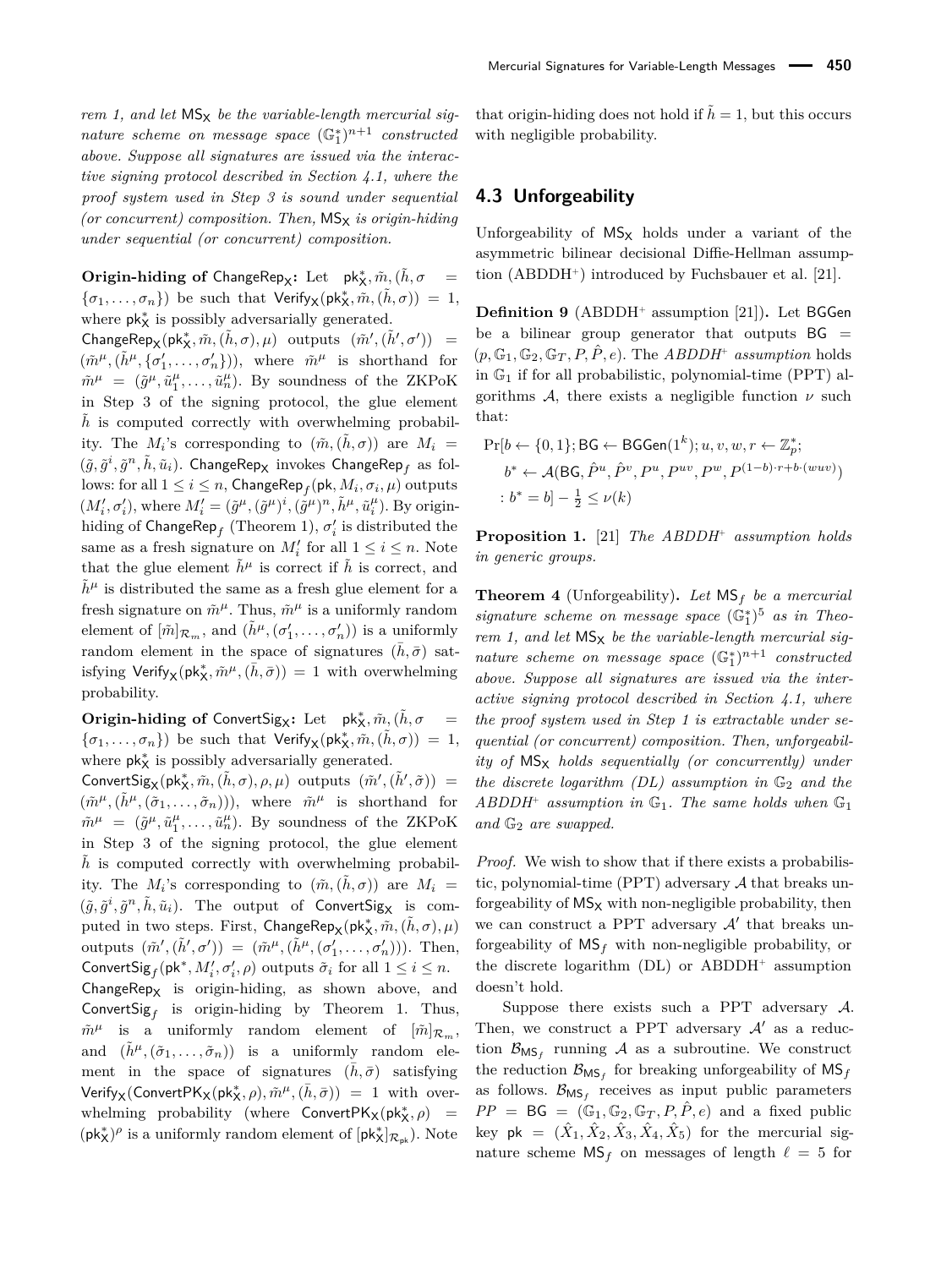which he will try to produce a forgery. He chooses uniformly at random a secret point  $\hat{x} \leftarrow \mathbb{Z}_p^*$  and secret seeds  $y_1, y_2 \leftarrow \mathbb{Z}_p^*$ . He also picks  $x_6, x_8 \leftarrow \mathbb{Z}_p^*$  and sets  $x_7 = x_6 \cdot \hat{x}$  and  $x_9 = x_8 \cdot y_1$  and  $x_{10} = x_8 \cdot y_2$ . He then sets  $pk_{X} = (pk, \hat{X}_6, \hat{X}_7, \hat{X}_8, \hat{X}_9, \hat{X}_{10}),$  where  $\hat{X}_i = \hat{P}^{x_i}$ .  $\mathcal{B}_{\mathsf{MS}_f}$  forwards  $PP_{\mathsf{X}} = PP$  and  $\mathsf{pk}_{\mathsf{X}}$  to A and acts as  $A$ 's challenger  $C$ . As in the unforgeability game for  $MS_f$ ,  $\mathcal{B}_{MS_f}$  has access to a signing oracle  $Sign_f Sk, \cdot)$ , where sk is the secret key corresponding to pk. A proceeds to make signature queries on messages of the form  $m = (\hat{g}, u_1, \dots, u_n) \in (\mathbb{G}_1^*)^{n+1}$ . For each signature query,  $\mathcal{B}_{\mathsf{MS}_f}$  acts as the verifier while  $\mathcal A$  gives a ZKPoK that, for all  $1 \leq i \leq n$ , he knows  $m_i$  such that  $u_i = \hat{g}^{m_i}$ . If the verification fails,  $\mathcal{B}_{\text{MS}_f}$  denies A the signature; otherwise,  $\mathcal{B}_{\mathsf{MS}_f}$  computes  $y = y_1 \cdot y_2$  and  $\hat{h} = \left(\prod_{i=1}^n u_i^{\hat{x}^{i-1}}\right)^y$ .  $\mathcal{B}_{\mathsf{MS}_f}$  picks uniformly at random  $w \leftarrow \mathbb{Z}_p^*$  and computes  $\tilde{g} = \hat{g}^w, \tilde{h} = \hat{h}^w$ , and  $\tilde{u}_i = u_i^w$  for all  $1 \le i \le n$ . He also computes  $\tilde{g}^2, \ldots, \tilde{g}^n$ . He forwards *n* messages of the form  $M_i = (\tilde{g}, \tilde{g}^i, \tilde{g}^n, \tilde{h}, \tilde{u}_i)$  to his signing oracle  $\textsf{Sign}_f(\textsf{sk}, \cdot)$  and receives *n* signatures  $\sigma_1, \ldots, \sigma_n$ . He sends the message  $\tilde{m} = (\tilde{g}, \tilde{u}_1, \dots, \tilde{u}_n)$  and the signature  $(h, \sigma = {\sigma_1, \ldots, \sigma_n})$  to A, along with a ZKPoK that  $\tilde{h}$ was computed correctly.

After some polynomial number of signature queries, *A* produces a forgery  $(\mathsf{pk}_{\mathsf{X}}^*, \tilde{m}^*, (\tilde{h}^*, \sigma^*))$ , where  $\mathsf{pk}_{\mathsf{X}}^* =$  $(\mathsf{pk}^*, \hat{X}_6^*, \hat{X}_7^*, \hat{X}_8^*, \hat{X}_9^*, \hat{X}_{10}^*), \quad \tilde{m}^* = (\tilde{g}^*, \tilde{u}_1^*, \dots, \tilde{u}_n^*), \text{ and}$  $\sigma^* = {\sigma_1^*, \ldots, \sigma_n^*}$ . A's forgery can be represented as a set of messages that are in the message space of  $MS_f$ :  $M_1^* = (\tilde{g}^*, (\tilde{g}^*)^1, (\tilde{g}^*)^n, \tilde{h}^*, \tilde{u}_1^*), M_2^* =$  $(\tilde{g}^*, (\tilde{g}^*)^2, (\tilde{g}^*)^n, \tilde{h}^*, \tilde{u}_2^*), \ldots, M_n^* = (\tilde{g}^*, (\tilde{g}^*)^n, (\tilde{g}^*)^n, \tilde{h}^*,$  $\tilde{u}_n^*$ ).  $\mathcal{B}_{\mathsf{MS}_f}$  chooses  $i \leftarrow \{1, \ldots, n\}$  uniformly at random and outputs  $(\mathsf{pk}^*, M^*_i, \sigma^*_i)$  as his forgery. Let us analyze  $\mathcal{B}_{\mathsf{MS}_f}$ 's success probability.

Suppose *A*'s forgery (pk<sup>\*</sup><sub>χ</sub>,  $\tilde{m}$ <sup>\*</sup>, ( $\tilde{h}$ <sup>\*</sup>, σ<sup>\*</sup>)) is successful. Then, by definition, it satisfies  $[pk_X^*]_{\mathcal{R}_{pk}} = [pk_X]_{\mathcal{R}_{pk}}$ and  $\forall \bar{m} \in Q, [\tilde{m}^*]_{\mathcal{R}_m} \neq [m]_{\mathcal{R}_m}$  and  $\text{Verify}_X(\text{pk}_X^*, \tilde{m}^*,$  $(\tilde{h}^*, \sigma^*)$  = 1, where *Q* is the set of discrete logarithms  $\bar{m} = \{m_1, \ldots, m_n\} \in (\mathbb{Z}_p^*)^n$  of messages *m* that A has queried to the signing oracle. Note that the forged  $\tilde{g}^*$  and  $\tilde{h}^*$  must be repeated for each message  $M_i^*$  because the verification algorithm accepts the signature  $(\tilde{h}^*, \sigma^* = {\sigma_1^*, \ldots, \sigma_n^*}).$ 

There are two ways in which the forged message  $\tilde{m}^*$ could have been derived by  $A$ :

**(1) Good Case:** There exists some  $i \in \{1, \ldots, n\}$ for which  $[M_i^*]_{\mathcal{R}_m} \neq [M]_{\mathcal{R}_m}$  for any *M* previously queried by  $\mathcal{B}_{\text{MS}_f}$  to his signing oracle. We will see that with overwhelming probability, the Good Case is the way in which  $A$  forms his forgery.

(2) Bad Case: Every  $M_i^*$  is such that  $[M_i^*]_{\mathcal{R}_m} =$  $[M]_{\mathcal{R}_m}$  for some M previously queried by  $\mathcal{B}_{\mathsf{MS}_f}$  to his signing oracle. In this case,  $A$  is able to "mix and match"  $m_i$ 's from different messages for which signatures have been issued. We claim that  $A$  cannot do this, except with negligible probability, or the  $DL$  or ABDDH<sup>+</sup> assumption doesn't hold.

First, note that if a glue element  $\tilde{h}$  is formed as  $\tilde{g}^{R(m_1,...,m_n)}$  for some random function  $R: (\mathbb{Z}_p^*)^n \to$  $\mathbb{Z}_p^*$ , then A cannot mix and match. This is because if the vectors  $(m_1, \ldots, m_n)$  are distinct, then the values  $R(m_1, \ldots, m_n)$  are distinct as well as the glue elements  $\tilde{g}^{R(m_1,...,m_n)}$ . Our goal is to demonstrate that a glue element formed as  $\tilde{g}^{R(m_1,...,m_n)}$  is indistinguishable from a real glue element  $\tilde{g}^{y \cdot q}$ , where  $q = p(\hat{x}) = \sum_{i=1}^{n} m_i \hat{x}^{i-1}$ . Then, A can't mix and match when real glue elements are used, except with negligible probability.

We achieve this goal in two steps. We first demonstrate that  $\tilde{g}^{R(m_1,...,m_n)}$  is indistinguishable from  $\tilde{g}^{R(q)}$ , where  $R : \mathbb{Z}_p^* \to \mathbb{Z}_p^*$  is a random function, under the DL assumption. We then demonstrate that  $\tilde{g}^{R(q)}$  is indistinguishable from a real glue element  $\tilde{g}^{y \cdot q}$  under the ABDDH<sup>+</sup> assumption. This gives the desired result.

Consider the following set of games. In Game 0, the real signing game, the glue element is computed directly, without extraction of the *m<sup>i</sup>* 's or simulated proofs. Game 1 includes simulated proofs. In Games 2-5, the challenger acts as the zero-knowledge extractor to extract the  $m_i$ 's necessary to compute the glue element and provides a simulated proof that it was computed correctly. The overall proof structure is as follows. Arrows indicate why consecutive games are indistinguishable.

- **Game 0.**  $\tilde{h} = \tilde{g}^{y \cdot q}$ . No extraction or simulation. This is the real signing game.
- l Claim 1: zero-knowledge property
- **Game 1.**  $\tilde{h} = \tilde{g}^{y \cdot q}$ . No extraction, but simulation.
- $\uparrow$  Claim 2: knowledge extractor property
- **Game 2.**  $\tilde{h} = \tilde{g}^{y \cdot q}, q = p(\hat{x})$ . Extraction and simulation henceforth.
- $\updownarrow$  Claim 3: ABDDH<sup>+</sup> assumption in  $\mathbb{G}_1$
- **Game 3.**  $\tilde{h} = \tilde{g}^{R(q)}$ ,  $q = p(\hat{x})$ ,  $R: \mathbb{Z}_p^* \to \mathbb{Z}_p^*$  random.
- $\updownarrow$  Claim 4: polynomial collision argument / Claim 5: DL assumption in  $\mathbb{G}_2$

**Game 4.**  $\tilde{h} = \tilde{g}^{R(\dot{q})}, \ \dot{q} = p(\alpha)$  for "fake" secret  $\alpha \in \mathbb{Z}_p^*$ .

l Claim 6: polynomial collision argument

**Game 5.**  $\tilde{h} = \tilde{g}^{R(m_1,...,m_n)}$ ,  $R: (\mathbb{Z}_p^*)^n \to \mathbb{Z}_p^*$  random.

We now provide descriptions of the games and proofs of the claims.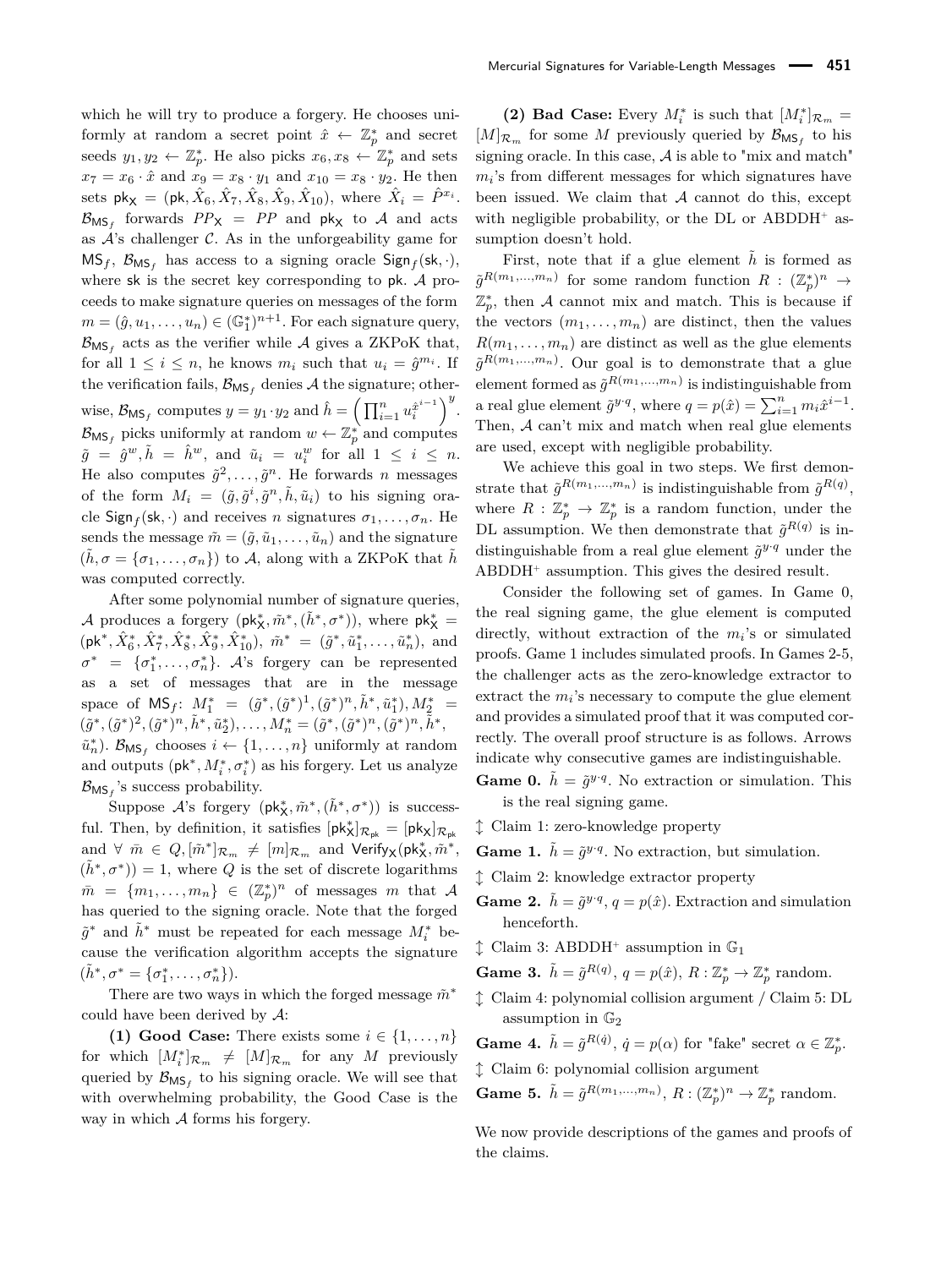**Game 0.** In this real signing game, the glue element is  $\tilde{h} = \tilde{g}^{y \cdot q}$ . There is no extraction or zero-knowledge simulation.

The challenger  $C$  computes the public parameters  $PP$  and keys (pk,sk) =  $((\hat{X}_1, \hat{X}_2, \hat{X}_3, \hat{X}_4, \hat{X}_5),$  $(x_1, x_2, x_3, x_4, x_5)$  for a mercurial signature scheme  $\text{MS}_f$ on messages of length  $\ell = 5$ . C chooses uniformly at random a secret point  $\hat{x} \leftarrow \mathbb{Z}_p^*$  and secret seeds  $y_1, y_2 \leftarrow \mathbb{Z}_p^*$ . He also picks  $x_6, x_8 \leftarrow \mathbb{Z}_p^*$  and sets  $x_7 = x_6 \cdot \hat{x}$  and  $x_9 = x_8 \cdot y_1$  and  $x_{10} = x_8 \cdot y_2$ . He then sets  $\mathsf{pk}_{\mathsf{X}} =$  $(\mathsf{pk}, \hat{X}_6, \hat{X}_7, \hat{X}_8, \hat{X}_9, \hat{X}_{10}), \text{ where } \hat{X}_i = \hat{P}^{x_i}$ . C forwards  $PP$ <sub>X</sub> and pk<sub>x</sub> to A.

A proceeds to make signature queries on messages of the form  $m = (\hat{g}, u_1, \dots, u_n) \in (\mathbb{G}_1^*)^{n+1}$ . For each signature query,  $\mathcal C$  acts as the verifier while  $\mathcal A$  gives a ZKPoK that, for all  $1 \leq i \leq n$ , he knows  $m_i$  such that  $u_i = \hat{g}^{m_i}$ . If the verification fails,  $\mathcal C$  denies  $\mathcal A$  the signature; otherwise, C computes  $y = y_1 \cdot y_2$  and  $\hat{h} = \left(\prod_{i=1}^n u_i^{\hat{x}^{i-1}}\right)^y$ . C picks uniformly at random  $w \leftarrow \mathbb{Z}_p^*$  and computes  $\tilde{g} = \hat{g}^w, \tilde{h} = \hat{h}^w$ , and  $\tilde{u}_i = u_i^w$   $\forall i$ . He also computes  $\tilde{g}^2, \ldots, \tilde{g}^n$ . He then signs *n* messages of the form  $M_i = (\tilde{g}, \tilde{g}^i, \tilde{g}^n, \tilde{h}, \tilde{u}_i)$  using his secret key sk for  $\textsf{MS}_f$  and sends  $\tilde{m} = (\tilde{g}, \tilde{u}_1, \dots, \tilde{u}_n)$  and  $(\tilde{h}, \sigma = {\sigma_1, \dots, \sigma_n})$  to A, along with a ZKPoK that  $\tilde{h}$  was computed correctly.  $A$ issues queries for signatures on messages a polynomial number of times. The game ends when  $A$  produces a forgery or terminates without producing a forgery.

**Game 1.** In this game, the glue element remains  $\tilde{h}$  =  $\tilde{g}^{y \cdot q}$ . There is no extraction, but now there is simulation.

Game 1 is the same as Game 0, except the challenger  $\mathcal C$ simulates the ZKPoK that  $\tilde{h}$  was computed correctly.

**Claim 1.** *A PPT adversary cannot distinguish Game 0 from Game 1, except with negligible probability.*

The only difference between the two games is zeroknowledge simulation. In Game 1, the challenger simulates the ZKPoK that the glue  $\tilde{h}$  was computed correctly, whereas in Game 0, the challenger gives a real ZKPoK. If an adversary could distinguish the two games, it would break the zero-knowledge property.

**Game 2.** In this game, the glue element remains  $\tilde{h}$  =  $\tilde{g}^{y \cdot q}$ , where  $q = p(\hat{x})$ . There is now extraction and simulation (and for all games henceforth).

The challenger  $C$  computes the public parameters  $PP$  and keys (pk,sk) =  $((\hat{X}_1, \hat{X}_2, \hat{X}_3, \hat{X}_4, \hat{X}_5),$  $(x_1, x_2, x_3, x_4, x_5)$  for a mercurial signature scheme  $\text{MS}_f$ on messages of length  $\ell = 5$ . C chooses uniformly at random a secret point  $\hat{x} \leftarrow \mathbb{Z}_p^*$  and secret seeds  $y_1, y_2 \leftarrow \mathbb{Z}_p^*$ .

He also picks  $x_6, x_8 \leftarrow \mathbb{Z}_p^*$  and sets  $x_7 = x_6 \cdot \hat{x}$  and  $x_9 = x_8 \cdot y_1$  and  $x_{10} = x_8 \cdot y_2$ . He then sets  $\mathsf{pk}_{\mathsf{X}} =$  $(\mathsf{pk}, \hat{X}_6, \hat{X}_7, \hat{X}_8, \hat{X}_9, \hat{X}_{10}), \text{ where } \hat{X}_i = \hat{P}^{x_i}$ . C forwards  $PP$ <sub>X</sub> and pk<sub>X</sub> to A.

A proceeds to make signature queries on messages of the form  $m = (\hat{g}, u_1, \dots, u_n) \in (\mathbb{G}_1^*)^{n+1}$ . For each signature query,  $\mathcal C$  acts as the extractor while  $\mathcal A$  gives a ZKPoK that, for all  $1 \leq i \leq n$ , he knows  $m_i$  such that  $u_i = \hat{g}^{m_i}$ .  $C$  extracts the  $m_i$ 's, or if the extraction fails,  $\mathcal C$  denies  $\mathcal A$  the signature. Otherwise,  $\mathcal C$  computes the polynomial  $p(x) = m_1 + m_2x + \cdots + m_nx^{n-1}$  and evaluates  $p(x)$  at the secret point  $\hat{x}$ . Let  $q = p(\hat{x})$  denote this evaluation. C computes  $y = y_1 \cdot y_2$  and  $\hat{h} = \hat{g}^{y \cdot q}$ . C picks uniformly at random  $w \leftarrow \mathbb{Z}_p^*$  and computes  $\tilde{g} = \hat{g}^w, \tilde{h} = \hat{h}^w$ , and  $\tilde{u}_i = u_i^w$   $\forall i$ . He also computes  $\tilde{g}^2, \ldots, \tilde{g}^n$ . He then signs *n* messages of the form  $M_i =$  $(\tilde{g}, \tilde{g}^i, \tilde{g}^n, \tilde{h}, \tilde{u}_i)$  using his secret key sk for  $\textsf{MS}_f$  and sends  $\tilde{m} = (\tilde{g}, \tilde{u}_1, \dots, \tilde{u}_n)$  and  $(\tilde{h}, \sigma = {\sigma_1, \dots, \sigma_n})$  to A, along with a simulated ZKPoK that  $\tilde{h}$  was computed correctly. A issues queries for signatures on messages a polynomial number of times. The game ends when  $A$  produces a forgery or terminates without producing a forgery.

#### **Claim 2.** *A PPT adversary cannot distinguish Game 1 from Game 2, except with negligible probability.*

In Game 2, the challenger  $C$  extracts the  $m_i$ 's from the message *m*, forms the polynomial  $p(x) = m_1 + m_2x +$  $\cdots + m_n x^{n-1}$ , and evaluates  $q = p(\hat{x})$ . C then forms the glue element as  $\tilde{h} = \tilde{g}^{y \cdot q}$ , where  $\tilde{g} = \hat{g}^w$  for some uniformly random  $w \leftarrow \mathbb{Z}_p^*$ . In Game 1, the challenger C forms the glue element as  $\tilde{h} = \left(\prod_{i=1}^n (u_i^w)^{\hat{x}^{i-1}}\right)^y$ for a uniformly random  $w \leftarrow \mathbb{Z}_p^*$ . But note that  $\tilde{h} =$  $\left(\prod_{i=1}^n (\hat{g}^{m_i \cdot w})^{\hat{x}^{i-1}}\right)^y = \left(\prod_{i=1}^n \tilde{g}^{y \cdot m_i \cdot \hat{x}^{i-1}}\right) = \tilde{g}^{y \cdot q}.$ 

Thus, the glue elements  $\tilde{h}$  in both games are identical. The only difference between the two games is extraction. In Game 2, the challenger extracts the  $m_i$ 's to compute the glue  $\tilde{h}$ , whereas in Game 1, the challenger computes the correct  $\tilde{h}$  directly from the  $u_i$ 's, without extracting the  $m_i$ 's. If an adversary could distinguish the two games, it would break the knowledge extractor property.

**Game 3.** In this game, the glue element is  $\tilde{h} = \tilde{g}^{R(q)}$ , where  $q = p(\hat{x})$  and  $R: \mathbb{Z}_p^* \to \mathbb{Z}_p^*$  is a random function.

Game 3 is the same as Game 2, except the challenger C chooses a random function  $R: \mathbb{Z}_p^* \to \mathbb{Z}_p^*$  and for each signature computes  $\hat{h} = \hat{g}^{R(q)}$ , where  $q = p(\hat{x})$ . The rest of the signing protocol is carried out as in Game 2.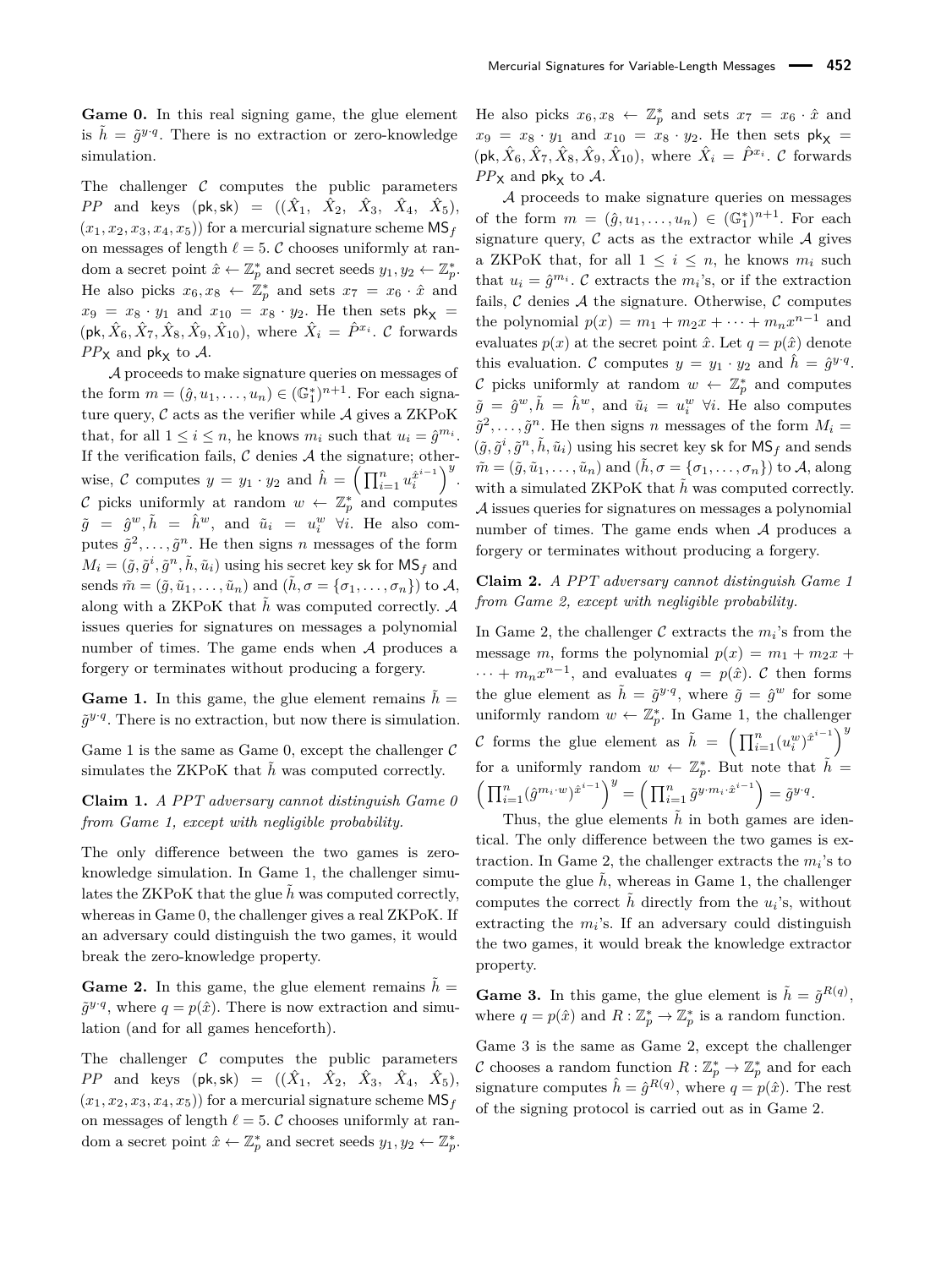**Claim 3.** *A PPT adversary cannot distinguish Game 2* from Game 3 under the ABDDH<sup>+</sup> assumption in  $\mathbb{G}_1$ .

Consider the following decisional problem related to the ABDDH<sup>+</sup> assumption.

**Definition 10.** (ABDDH† problem). Let BGGen be a bilinear group generator that outputs  $BG = (\mathbb{G}_1, \mathbb{G}_2,$ 

 $\mathbb{G}_T, P, \hat{P}, e$ ). The ABDDH<sup>†</sup> problem in  $\mathbb{G}_1$  is to distinguish between the distributions  $D_0$  and  $D_1$  defined by:

$$
D_0 = \{ \text{BG} \leftarrow \text{BGGen}(1^k); \ \alpha, \beta, u, v, \omega \leftarrow \mathbb{Z}_p^*; \\ (\text{BG}, \hat{P}^{\alpha}, \hat{P}^{\alpha u}, \hat{P}^{\alpha v}, P^{\beta}, P^{\beta u v}, P^{\omega}, P^{\omega u v}) \}
$$
\n
$$
D_1 = \{ \text{BG} \leftarrow \text{BGGen}(1^k); \ \alpha, \beta, u, v, \omega, r \leftarrow \mathbb{Z}_p^*; \\ (\text{BG}, \hat{P}^{\alpha}, \hat{P}^{\alpha u}, \hat{P}^{\alpha v}, P^{\beta}, P^{\beta u v}, P^{\omega}, P^r)
$$

**Lemma 1.** *If the ABDDH*<sup>+</sup> *assumption holds for a bilinear group generator* BGGen*, then the ABDDH*† *problem is also hard for* BGGen*.*

Indeed, a reduction  $\beta$  given an ABDDH<sup>+</sup> instance

$$
(\mathsf{B}\mathsf{G}, \hat{P}^u, \hat{P}^v, P^u, P^{uv}, P^\omega, P^{(1-b)\cdot r+b\cdot(\omega uv)})
$$

can pick uniformly at random  $\alpha, \beta \leftarrow \mathbb{Z}_p^*$  and provide an ABDDH† instance

$$
(\mathsf{B}\mathsf{G},\hat{P}^\alpha,(\hat{P}^u)^\alpha,(\hat{P}^v)^\alpha,P^\beta,(P^{uv})^\beta,P^\omega,P^{(1-b)\cdot r+b\cdot(\omega uv)})
$$

to an adversary A whose non-negligible advantage in distinguishing ABDDH<sup>†</sup> tuples becomes  $\mathcal{B}$ 's non-negligible advantage in breaking ABDDH<sup>+</sup> .

We now prove Claim 3 via a hybrid argument. Let  $\Gamma(k)$  be a polynomial. For  $0 \leq i \leq \Gamma(k)$ , let  $\mathcal{H}_i$  be the hybrid experiment defined as the following game. The challenger  $\mathcal C$  computes the public parameters *PP* and keys (pk,sk) =  $((\hat{X}_1, \hat{X}_2, \hat{X}_3, \hat{X}_4, \hat{X}_5),$  $(x_1, x_2, x_3, x_4, x_5)$  for a mercurial signature scheme  $\text{MS}_f$ on messages of length  $\ell = 5$ . C chooses uniformly at random a secret point  $\hat{x} \leftarrow \mathbb{Z}_p^*$  and secret seeds  $y_1, y_2 \leftarrow$  $\mathbb{Z}_p^*$ . He also picks  $x_6, x_8 \leftarrow \mathbb{Z}_p^*$  and sets  $x_7 = x_6 \cdot \hat{x}$ and  $x_9 = x_8 \cdot y_1$  and  $x_{10} = x_8 \cdot y_2$ . He then sets  $pk_{X}$  = (pk,  $\hat{X}_6$ ,  $\hat{X}_7$ ,  $\hat{X}_8$ ,  $\hat{X}_9$ ,  $\hat{X}_{10}$ ), where  $\hat{X}_i$  =  $\hat{P}^{x_i}$ . He also chooses a random function  $R: \mathbb{Z}_p^* \to \mathbb{Z}_p^*$  and forwards  $PP<sub>X</sub>$  and pk<sub>X</sub> to A.

Let  $A$ 's  $j$ <sup>th</sup> signature query be on message  $m_j =$  $(\hat{g}_j, u_{j,1}, \ldots, u_{j,n})$ . C acts as the extractor while A gives a ZKPoK that, for all  $1 \leq i \leq n$ , he knows  $m_{j,i}$  such that  $u_{j,i} = \hat{g}_j^{m_{j,i}}$ . C extracts the  $m_{j,i}$ 's, or if the extraction fails,  $\mathcal C$  denies  $\mathcal A$  the signature. Otherwise,  $\mathcal C$  computes the polynomial  $p_j(x) = m_{j,1} + m_{j,2}x + \cdots + m_{j,n}x^{n-1}$ and evaluates  $q_j = p_j(\hat{x})$ . C also computes  $y = y_1 \cdot y_2$ .

(1) If  $j \leq i$ , C computes  $R(q_j)$  and  $\hat{h}_j = \hat{g}_j^{R(q_j)}$ . C picks uniformly at random  $w_j \leftarrow \mathbb{Z}_p^*$  and computes

 $\tilde{g}_j = \hat{g}_j^{w_j}, \tilde{h}_j = \hat{h}_j^{w_j}, \text{ and } \tilde{u}_{j,i} = u_{j,i}^{w_j} \forall i. \text{ He also com-}$ putes  $\tilde{g}_j^2, \ldots, \tilde{g}_j^n$ . He then signs *n* messages of the form  $M_{j,i} = (\tilde{g}_j, \tilde{g}_j^i, \tilde{g}_j^n, \tilde{h}_j, \tilde{u}_{j,i})$  using his secret key sk for  $MS_f$  and sends  $\tilde{m}_j = (\tilde{g}_j, \tilde{u}_{j,1}, \dots, \tilde{u}_{j,n})$  and  $(\tilde{h}_j, \sigma_j)$  $\{\sigma_{j,1},\ldots,\sigma_{j,n}\}\)$  to A, along with a simulated ZKPoK that  $\tilde{h}_j$  was computed correctly.

(2) If  $j > i$ , C computes:  $\hat{h}_j = \hat{g}_j^{y \cdot q_j}$ . C picks uniformly at random  $w_j \leftarrow \mathbb{Z}_p^*$  and computes  $\tilde{g}_j =$  $\hat{g}^{w_j}_{j}, \tilde{h}_j = \hat{h}^{w_j}_{j}, \text{ and } \tilde{u}_{j,i} = \tilde{u}^{w_j}_{j,i} \ \forall i. \text{ He also com-}$ putes  $\tilde{g}_j^2, \ldots, \tilde{g}_j^n$ . He then signs *n* messages of the form  $M_{j,i} = (\tilde{g}_j, \tilde{g}_j^i, \tilde{g}_j^n, \tilde{h}_j, \tilde{u}_{j,i})$  using his secret key sk for  $MS_f$  and sends  $\tilde{m}_j = (\tilde{g}_j, \tilde{u}_{j,1}, \dots, \tilde{u}_{j,n})$  and  $(\tilde{h}_j, \sigma_j)$  $\{\sigma_{j,1},\ldots,\sigma_{j,n}\}\)$  to A, along with a simulated ZKPoK that  $\tilde{h}_j$  was computed correctly.

By definition,  $\mathcal{H}_0$  corresponds to the game in which all glue elements are formed as  $\tilde{h}_j = \tilde{g}_j^{y \cdot q_j}$  (Game 2), while  $\mathcal{H}_{\Gamma(k)}$  corresponds to the game in which all glue elements are formed as  $\tilde{h}_j = \tilde{g}_j^{R(q_j)}$  (Game 3).

Let A be an adversary, let  $\Gamma(k)$  be the number of queries A makes, and let  $0 \leq i \leq \Gamma(k) - 1$ . We wish to show that A's advantage  $\epsilon = \mathsf{Adv}(\mathcal{A}, k, i)$  in distinguishing  $\mathcal{H}_i$  from  $\mathcal{H}_{i+1}$  is negligible; in fact,  $\epsilon \leq \nu$ , where  $\nu$  is the best advantage in distinguishing ABDDH† tuples.

Suppose not; that is, suppose  $\epsilon = \text{Adv}(\mathcal{A}, k, i)$  $\nu$  for some  $A, k, i$ . Then, let us show that there exists a probabilistic, polynomial-time  $\beta$  that can distinguish between the distributions  $D_0$  and  $D_1$ .

We construct  $\beta$  as a reduction running  $\beta$  as a subroutine.  $\beta$  serves as the challenger for  $\mathcal A$  in the hybrid game and as the adversary for his own challenger in the ABDDH<sup>†</sup> game.  $\beta$  receives as input  $(BG, \hat{A}_0, \hat{A}_1, \hat{A}_2, B_1, C, B_2, D),$  where implicitly  $\hat{A}_0 =$  $\hat{P}^{\alpha}, \hat{A}_1 = \hat{P}^{\alpha u}, \hat{A}_2 = \hat{P}^{\alpha v}, B_1 = P^{\beta}, C = P^{\beta u v}, B_2 =$  $P^{\omega}$ , and  $D = P^{\omega uv}$  or  $P^r$  for some uniformly random  $\alpha, \beta, u, v, \omega, r \in \mathbb{Z}_p^*$ .

B computes the public parameters *PP* and keys  $(\mathsf{pk}, \mathsf{sk}) = ((\hat{X}_1, \hat{X}_2, \hat{X}_3, \hat{X}_4, \hat{X}_5), (x_1, x_2, x_3, x_4, x_5))$ for a mercurial signature scheme  $MS_f$  on messages of length  $\ell = 5$ . B chooses uniformly at random a secret point  $\hat{x} \leftarrow \mathbb{Z}_p^*$  but does not know the secret seeds  $y_1, y_2$ . He also picks  $x_6 \leftarrow \mathbb{Z}_p^*$  and sets  $x_7 = x_6 \cdot \hat{x}$ . He then sets  $pk_X = (pk, \hat{X}_6, \hat{X}_7, \hat{A}_0, \hat{A}_1, \hat{A}_2)$ , where  $\hat{X}_i = \hat{P}^{x_i}$ . B chooses a random function  $R: \mathbb{Z}_p^* \to \mathbb{Z}_p^*$  and forwards  $PP<sub>X</sub>$  and pk<sub>X</sub> to A.

A proceeds to make queries to the signing oracle. Acting as the challenger for  $A, B$  is responsible for computing the responses to the signature queries and forwarding them to  $A$ .  $B$  responds to the signature queries as follows.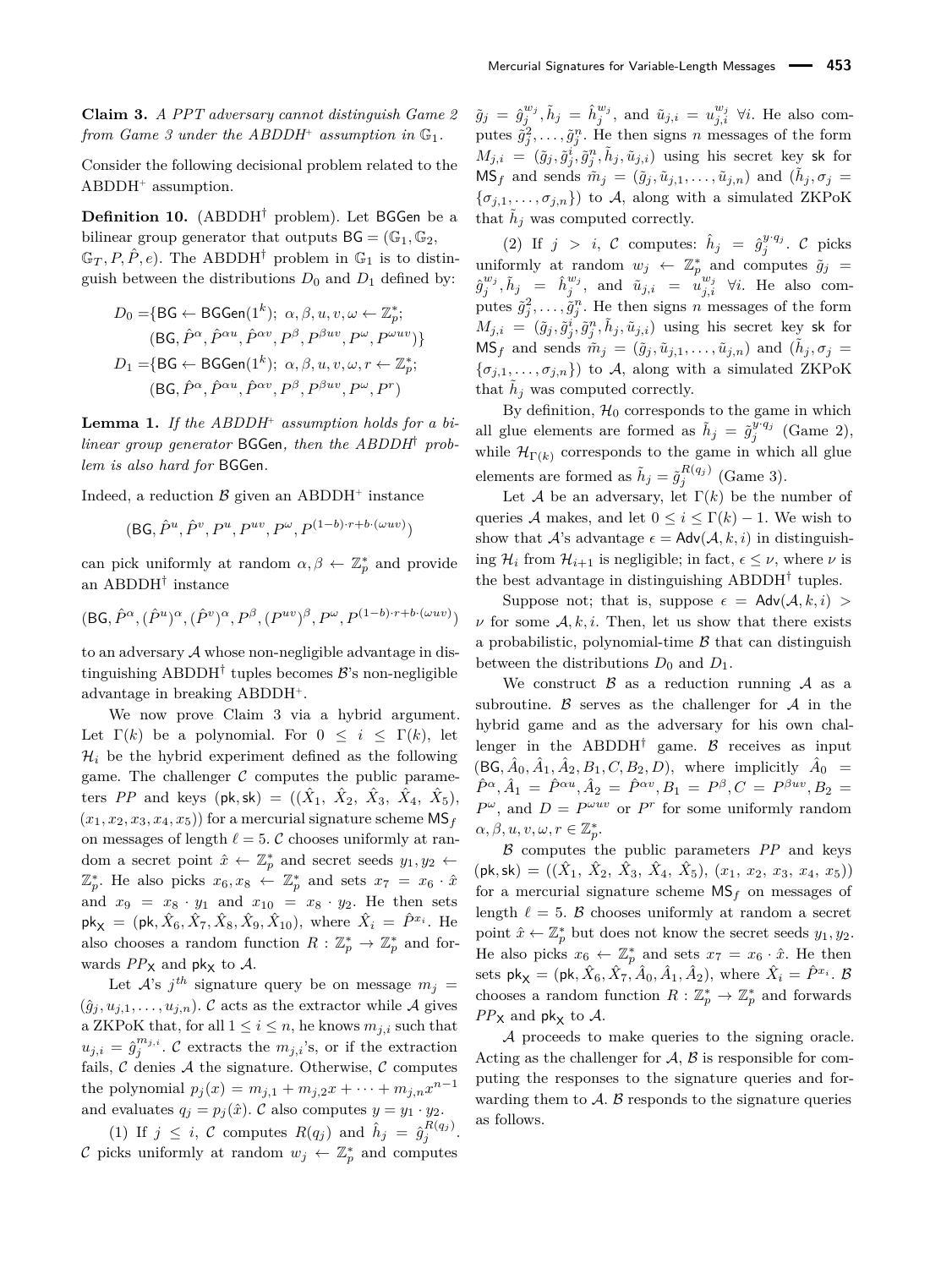Let  $A$ 's  $j$ <sup>th</sup> signature query be on message  $m_j =$  $(\hat{g}_j, u_{j,1}, \ldots, u_{j,n})$ . B acts as the extractor while A gives a ZKPoK that, for all  $1 \leq i \leq n$ , he knows  $m_{j,i}$  such that  $u_{j,i} = \hat{g}_j^{m_{j,i}}$ . B extracts the  $m_{j,i}$ 's, or if the extraction fails,  $\beta$  denies  $\mathcal A$  the signature. Otherwise,  $\beta$  computes the polynomial  $p_j(x) = m_{j,1} + m_{j,2}x + \cdots + m_{j,n}x^{n-1}$ and evaluates  $q_j = p_j(\hat{x})$ .

(1) If  $j \leq i$ ,  $\beta$  computes  $R(q_j)$  and  $\hat{h}_j = \hat{g}_j^{R(q_j)}$ . B picks uniformly at random  $w_j \leftarrow \mathbb{Z}_p^*$  and computes  $\tilde{g}_j = \hat{g}_j^{w_j}, \tilde{h}_j = \hat{h}_j^{w_j}, \text{ and } \tilde{u}_{j,i} = u_{j,i}^{w_j} \quad \forall i. \text{ He also com-}$ putes  $\tilde{g}_j^2, \ldots, \tilde{g}_j^n$ . He then signs *n* messages of the form  $M_{j,i} = (\tilde{g}_j, \tilde{g}_j^i, \tilde{g}_j^n, \tilde{h}_j, \tilde{u}_{j,i})$  using his secret key sk for  $MS_f$  and sends  $\tilde{m}_j = (\tilde{g}_j, \tilde{u}_{j,1}, \dots, \tilde{u}_{j,n})$  and  $(\tilde{h}_j, \sigma_j)$  $\{\sigma_{j,1},\ldots,\sigma_{j,n}\}\)$  to A, along with a simulated ZKPoK that  $\tilde{h}_j$  was computed correctly.

(2) If  $j = i + 1$ ,  $\beta$  computes  $\hat{h}_j = D^{q_j}$ .  $\beta$  sets  $\tilde{g}_j =$  $B_2, \tilde{h}_j = \hat{h}_j$ , and  $\tilde{u}_{j,i} = B_2^{m_{j,i}}$   $\forall i$ . He also computes  $B_2^2, \ldots, B_2^n$ . He then signs *n* messages of the form  $M_{j,i} =$  $(B_2, B_2^i, B_2^n, D^{q_j}, B_2^{m_{j,i}})$  using his secret key sk for  $\overline{\mathsf{MS}}_f$ and sends  $\tilde{m}_j = (\tilde{B}_2, B_2^{m_{j,1}}, \ldots, B_2^{m_{j,n}})$  and  $(D^{q_j}, \sigma_j =$  ${\lbrace \sigma_{j,1}, \ldots, \sigma_{j,n} \rbrace}$  to A, along with a simulated ZKPoK that  $\tilde{h}_j$  was computed correctly.

(3) If  $j > i + 1$ , B computes:  $\hat{h}_j = C^{q_j}$ . B picks uniformly at random  $w_j \leftarrow \mathbb{Z}_p^*$  and  $\lim_{M \to \infty} \tilde{g}_j = B_1^{w_j}, \tilde{h}_j = \hat{h}_j^{w_j}, \text{ and } \tilde{u}_{j,i} = \frac{1}{2}$  $(B_1^{w_j})^{m_{j,i}}$   $\forall i$ . He also computes  $(B_1^{w_j})^2, \ldots, (B_1^{w_j})^n$ . He then signs *n* messages of the form  $M_{j,i}$  =  $(B_1^{w_j}, (B_1^{w_j})^i, (B_1^{w_j})^n, C^{q_j \cdot w_j}, (B_1^{w_j})^{m_{j,i}})$  using his secret key sk for  $\text{MS}_f$  and sends  $\tilde{m}_j = (B_1^{w_j}, (B_1^{w_j})^{m_{j,1}}, \dots,$  $(B_1^{w_j})^{m_{j,n}}$  and  $(C^{q_j \cdot w_j}, \sigma_j = {\sigma_{j,1}, \ldots, \sigma_{j,n}})$  to A, along with a simulated ZKPoK that  $\tilde{h}_j$  was computed correctly.

Finally, when A terminates, without loss of generality he outputs either 0 or 1. He outputs 0 if he thinks he has observed  $\mathcal{H}_i$  and 1 if he thinks he has observed  $\mathcal{H}_{i+1}$ . If A outputs 0, B outputs 0; otherwise, B outputs 1. Let us analyze  $\mathcal{B}$ 's success probability.

First, note that in the public key  $pk_{X}$ , the values  $\hat{X}_8, \hat{X}_9, \hat{X}_{10}$  can't be computed as  $\hat{P}^{x_8}, \hat{P}^{x_9}, \hat{P}^{x_{10}},$  where  $x_9 = x_8 \cdot y_1$  and  $x_{10} = x_8 \cdot y_2$ , because B does not know  $y_1$ or *y*<sub>2</sub>; however,  $(\hat{A}_0, \hat{A}_1, \hat{A}_2)$  is implicitly  $(\hat{P}^{\alpha}, \hat{P}^{\alpha u}, \hat{P}^{\alpha v})$ , which is distributed the same as  $(\hat{P}^{x_8}, \hat{P}^{x_8 \cdot y_1}, \hat{P}^{x_8 \cdot y_2})$ for uniformly random  $x_8, y_1, y_2 \in \mathbb{Z}_p^*$ . Thus,  $\mathsf{pk}_\mathsf{X}$  is distributed correctly.

The case  $j \leq i$  is exactly as in the hybrid game. For the case  $j > i + 1$ ,  $B_1$  is implicitly  $P^{\beta}$ , so  $\tilde{g}_j = P^{\beta w_j}$ , which is distributed the same as  $\hat{g}_j^{w_j}$  because  $w_j$  is uniformly random in  $\mathbb{Z}_p^*$ . *C* is implicitly  $P^{\beta uv}$ , so  $\tilde{h}_j =$  $C^{q_j \tcdot w_j} = (P^{\beta w_j})^{uv \tcdot q_j} = (B_1^{w_j})^{uv \tcdot q_j} = \tilde{g}_j^{uv \tcdot q_j}$ , which is distributed the same as  $\tilde{g}_j^{y_1 \overline{y}_2 \cdot q_j} = \tilde{g}_j^{y \cdot q_j}$  for uniformly

random  $y_1, y_2 \in \mathbb{Z}_p^*$ . For the case  $j = i + 1$ ,  $B_2$  is implicitly  $P^{\omega}$ , so  $\tilde{g}_j = P^{\omega}$ , which is distributed the same as  $\hat{g}_j^{w_j}$  for a uniformly random  $w_j \in \mathbb{Z}_p^*$ . *D* is implicitly  $P^{\omega u v}$  or  $P^r$  for the uniformly random  $u, v, \omega, r \in \mathbb{Z}_p^*$ given as input to the reduction. If  $D = P^{\omega uv}$ , then  $\tilde{h}_j = D^{q_j} = B_2^{uv \cdot q_j}$ , which is distributed the same as  $\tilde{g}^{y_1y_2\cdot q_j}_{j} = \tilde{g}^{y\cdot q_j}_{j}$  for uniformly random  $y_1, y_2 \in \mathbb{Z}_p^*$ . If  $\tilde{D} = P^r$ , then  $\tilde{h}_j = D^{q_j} = P^{r \cdot q_j}$ , which is distributed the same as  $\tilde{g}_j^{R(q_j)}$  since the *r* given as input to the reduction is uniformly random in  $\mathbb{Z}_p^*$ . Thus,  $D = P^{\omega u v}$ corresponds to hybrid  $\mathcal{H}_i$  and  $D = P^r$  corresponds to hybrid  $\mathcal{H}_{i+1}$ .

The above description of  $\mathcal{B}$ 's responses to  $\mathcal{A}$ 's oracle queries demonstrates that  $\beta$  is able to emulate the appropriate hybrid and compute each step of  $A$ 's oracle queries exactly as  $A$ 's challenger in the game would. If A outputs 0, it means the input looks like it came from  $\mathcal{H}_i$ , so  $\mathcal B$  outputs 0 to indicate the distribution  $D_0$ . If A outputs 1, it means the input looks like it came from  $\mathcal{H}_{i+1}$ , so  $\beta$  outputs 1 to indicate the distribution  $D_1$ . Then,  $\mathcal{A}$ 's advantage translates into  $\mathcal{B}$ 's advantage: if  $\mathcal{A}$ is able to distinguish  $\mathcal{H}_i$  from  $\mathcal{H}_{i+1}$  with non-negligible probability  $\epsilon$ , then  $\beta$  is able to distinguish ABDDH<sup>†</sup> tuples with the same non-negligible probability.

**Game 4.** In this game, the glue element is  $\tilde{h} = \tilde{g}^{R(\dot{q})}$ , where  $\dot{q} = p(\alpha)$  for a "fake" secret point  $\alpha \in \mathbb{Z}_p^*$  and  $R: \mathbb{Z}_p^* \to \mathbb{Z}_p^*$  is a random function.

Game 4 is the same as Game 3, except in addition to the secret point  $\hat{x}$ , the challenger  $\mathcal C$  also chooses a "fake" secret point uniformly at random  $\alpha \leftarrow \mathbb{Z}_p^*$  and computes  $\hat{h} = \hat{g}^{R(\hat{q})}$ , where  $\hat{q} = p(\alpha)$ . The rest of the signing protocol is carried out as in Game 3.

**Claim 4.** *A PPT adversary can distinguish Game 3 from Game 4 only if a collision*  $p_i(\hat{x}) = p_j(\hat{x})$  *occurs in Game 3 with non-negligible probability.*

Let a PPT adversary  $A$ 's  $j$ <sup>th</sup> signature query be on message  $m_j = (\hat{g}_j, u_{j,1}, \dots, u_{j,n})$ , where  $u_{j,i} = \hat{g}_j^{m_{j,i}}$   $\forall i$ . In Game 3, the challenger  $C$  extracts the  $m_{j,i}$ 's, forms the polynomial  $p_j(x) = m_{j,1} + m_{j,2}x + \cdots + m_{j,n}x^{n-1}$ , and evaluates  $q_j = p_j(\hat{x})$ . He then computes  $R(q_j)$  for some random function  $R : \mathbb{Z}_p^* \to \mathbb{Z}_p^*$  and forms the glue element as  $\tilde{h}_j = \tilde{g}_j^{R(q_j)}$ .

In Game 4, the challenger  $\mathcal C$  extracts the  $m_{j,i}$ 's, forms the polynomial  $p_j(x) = m_{j,1} + m_{j,2}x + \cdots$  $m_{j,n}x^{n-1}$ , and evaluates  $\dot{q}_j = p_j(\alpha)$  at the "fake" secret point  $\alpha \in \mathbb{Z}_p^*$ . He then computes  $R(\dot{q}_j)$  and forms the glue element as  $\tilde{h}_j = \tilde{g}_j^{R(\dot{q}_j)}$ .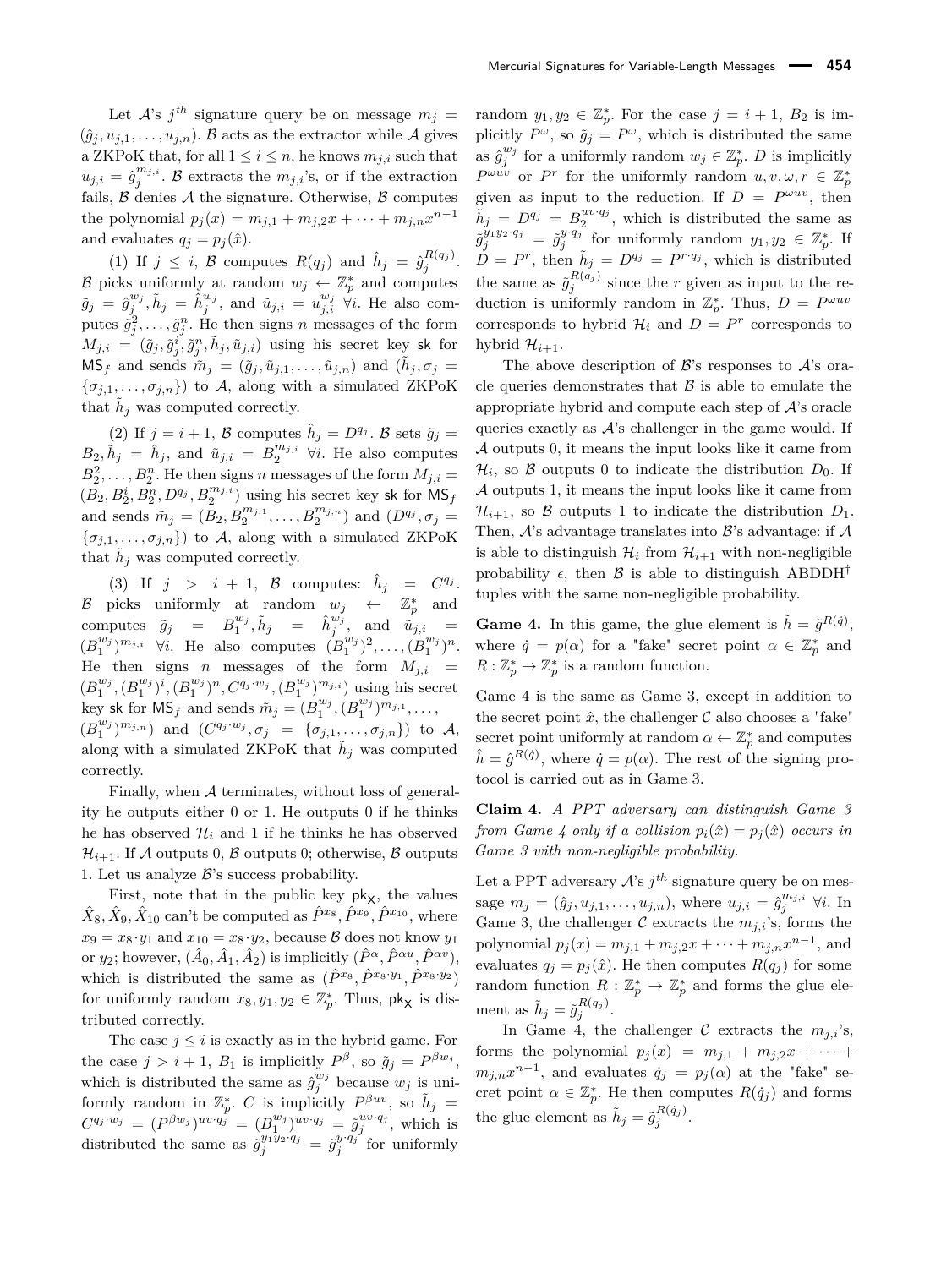by induction on the number of queries. For the base case, suppose  $\dot{q}_1 = \dot{q}_2$ . Then,  $\alpha$  is a root of the difference polynomial  $p_1(x) - p_2(x)$ . A's probability of successfully constructing a difference polynomial with root  $\alpha$  is maximized by choosing  $n-1$  distinct roots for it. The probability that one of these  $n-1$  distinct roots is  $\alpha$  is  $(n-1)/p$ . Thus, the probability that  $\dot{q}_1 = \dot{q}_2$ is at most  $(n-1)/p$ , which is negligible. For the induction step, suppose  $\forall i \leq t, \forall j \leq t, \dot{q}_i \neq \dot{q}_j$ . The probability that  $\dot{q}_{t+1}$  collides with one of the first  $t \dot{q}_i$ 's, conditioned on the fact that there are no collisions among the first *t*  $\dot{q}_i$ 's, is at most  $(t+1)(n-1)/p$ , which is negligible, completing the induction step.

Thus, A can distinguish Game 4 from Game 3 only if a collision  $p_i(\hat{x}) = p_j(\hat{x})$  occurs in Game 3 with nonnegligible probability. We now show that such a collision occurs in Game 3 with negligible probability or the DL assumption doesn't hold.

**Claim 5.** *A collision*  $p_i(\hat{x}) = p_j(\hat{x})$  *occurs in Game 3 with negligible probability under the DL assumption in* G2*.*

We wish to show that if there exists a PPT adversary A that produces a collision  $p_i(\hat{x}) = p_j(\hat{x})$  for some polynomials  $p_i(x) \neq p_i(x)$  with non-negligible probability, then we can construct a PPT adversary  $A'$  that breaks the DL assumption.

Suppose there exists such a PPT algorithm  $A$ . Then, we construct a PPT adversary  $A'$  as a reduction  $\beta$  running  $A$  as a subroutine. We construct the reduction  $\beta$ for breaking the DL assumption as follows.

B receives as input  $(\hat{A}, \hat{B}) \in \mathbb{G}_2^*$ , where implicitly  $\hat{B} = \hat{A}^{\hat{x}}$  for some uniformly random  $\hat{x} \in \mathbb{Z}_p^*$ . (Note that this variant of the DL assumption is equivalent to the one in which  $\hat{x}$  is drawn from  $\mathbb{Z}_p$ .)

B computes the public parameters *PP* and keys  $(\mathsf{pk}, \mathsf{sk}) = ((\hat{X}_1, \hat{X}_2, \hat{X}_3, \hat{X}_4, \hat{X}_5), (x_1, x_2, x_3, x_4, x_5))$ for a mercurial signature scheme MS*<sup>f</sup>* on messages of length  $\ell = 5$ . B chooses uniformly at random secret values  $y_1, y_2 \leftarrow \mathbb{Z}_p^*$  but does not know the secret point  $\hat{x}$ . He also picks  $x_8 \leftarrow \mathbb{Z}_p^*$  and sets  $x_9 = x_8 \cdot y_1$  and  $x_{10} = x_8 \cdot y_2$ . He then sets  $\mathsf{pk}_{\mathsf{X}} = (\mathsf{pk}, \hat{A}, \hat{B}, \hat{X}_8, \hat{X}_9, \hat{X}_{10}),$ where  $\hat{X}_i = \hat{P}^{x_i}$ , and forwards  $PP_X$  and  $pk_X$  to A.

Mercurial Signatures for Variable-Length Messages **455**

A proceeds to make queries to the signing oracle. Acting as the challenger for  $A, B$  is responsible for computing the responses to the signature queries and forwarding them to  $\mathcal{A}$ .  $\mathcal{B}$  responds to the signature queries as follows.

Let  $A$ 's  $j$ <sup>th</sup> signature query be on message  $m_j =$  $(\hat{g}_i, u_{i,1}, \ldots, u_{i,n})$ . B acts as the extractor while A gives a ZKPoK that, for all  $1 \leq i \leq n$ , he knows  $m_{j,i}$  such that  $u_{j,i} = \hat{g}_j^{m_{j,i}}$ . B extracts the  $m_{j,i}$ 's, or if the extraction fails,  $\beta$  denies  $\mathcal A$  the signature. Otherwise,  $\beta$  computes the polynomial  $p_j(x) = m_{j,1} + m_{j,2}x + \cdots + m_{j,n}x^{n-1}$ .

For all  $1 \leq t \leq j$ , B computes the difference polynomial  $p_j(x) - p_t(x)$  and finds its  $n-1$  roots  $r_{t,1}, \ldots, r_{t,n-1}$ . Since B knows  $\hat{A}$ , he can compute  $\hat{A}^{r_t,i}$   $\forall t, \forall i$  and check if  $\hat{A}^{r_{t,i}} = \hat{B}$ . If this holds for some  $r_{t,i}$ , then  $r_{t,i} = \hat{x}$ and  $\beta$  wins the DL game. If this does not hold,  $\beta$ picks uniformly at random  $\tilde{R}_j \leftarrow \mathbb{Z}_p^*$  and computes  $\hat{h}_j = \hat{g}_j^{\tilde{R}_j}$  since he cannot correctly compute  $\hat{g}^{R(q_j)}$ ; however, note that  $A$ 's view is identical because he receives random values. B picks uniformly at random  $w_j \leftarrow \mathbb{Z}_p^*$ and computes  $\tilde{g}_j = \hat{g}_j^{w_j}$ ,  $\tilde{h}_j = \hat{h}_j^{w_j}$ , and  $\tilde{u}_{j,i} = u_{j,i}^{w_j}$ <br>  $\forall i$ . He also computes  $\tilde{g}_j^2, \dots, \tilde{g}_j^n$ . He then signs n messages of the form  $M_{j,i} = (\tilde{g}_j, \tilde{g}_j^i, \tilde{g}_j^n, \tilde{h}_j, \tilde{u}_{j,i})$  using his secret key sk for  $\text{MS}_f$  and sends  $\tilde{m}_j = (\tilde{g}_j, \tilde{u}_{j,1}, \dots, \tilde{u}_{j,n})$ and  $(\tilde{h}_j, \sigma_j = {\sigma_{j,1}, \ldots, \sigma_{j,n}})$  to A, along with a simulated ZKPoK that  $\tilde{h}_j$  was computed correctly. A issues queries for signatures on messages a polynomial number of times. A's success in producing a difference polynomial  $p_i(x) - p_t(x)$  with root  $\hat{x}$  with non-negligible probability translates into  $\mathcal{B}$ 's success in breaking the DL assumption.

From Claim 4 and Claim 5, we can conclude that a PPT adversary  $A$  cannot distinguish Game 3 from Game 4, except with negligible probability.

**Game 5.** In this game, the glue element is  $\hat{h}$  =  $\tilde{g}^{R(m_1,...,m_n)}$ , where  $R: (\mathbb{Z}_p^*)^n \to \mathbb{Z}_p^*$  is a random function.

Game 5 is the same as Game 4, except the challenger  $\mathcal C$ does not choose a "fake" secret point  $\alpha \in \mathbb{Z}_p^*$  and does not compute or evaluate the polynomial  $p(x)$ . Instead, C chooses a random function  $R: (\mathbb{Z}_p^*)^n \to \mathbb{Z}_p^*$  and for each signature computes  $\hat{h} = \hat{g}^{R(m_1, ..., m_n)}$  The rest of the signing protocol is carried out as in Game 4.

**Claim 6.** *An adversary's view in Game 4 is the same as it is in Game 5, except with negligible probability.*

Let a (possibly unbounded) adversary  $A$ 's  $j<sup>th</sup>$  signature query be on message  $m_j = (\hat{g}_j, u_{j,1}, \dots, u_{j,n})$ , where  $u_{j,i} = \hat{g}_j^{m_{j,i}}$   $\forall i$ . In Game 5, the challenger  $\mathcal{C}$  extracts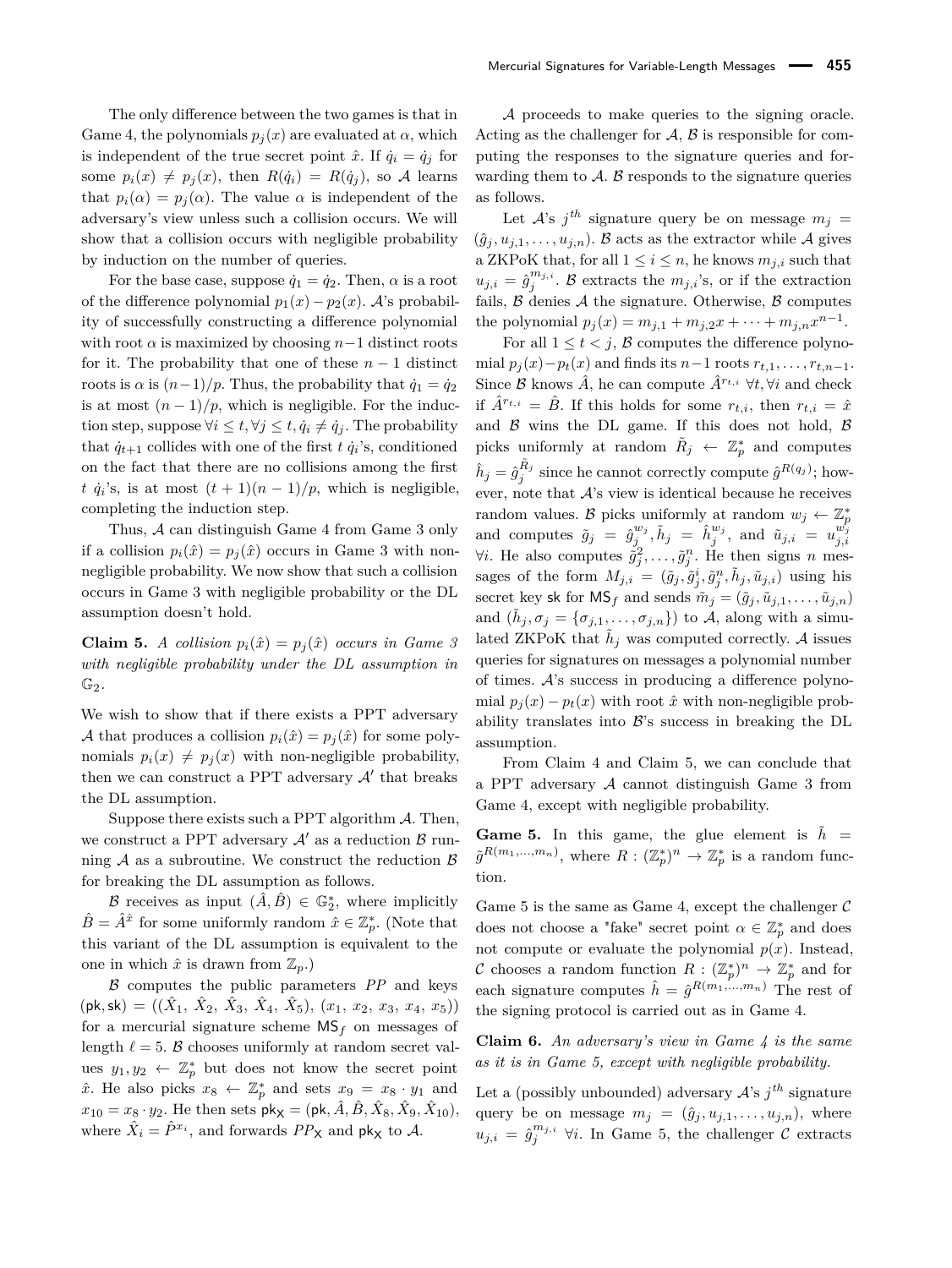the  $m_{j,i}$ 's, computes  $R(m_{j,1},\ldots,m_{j,n})$  for some random function *R*, and forms the glue element as  $\tilde{h}_j =$  $\tilde{g}^{R(m_{j,1},...,m_{j,n})}_j$ , where  $\tilde{g}_j = \hat{g}^{w_j}_j$  for some uniformly random  $w_j \leftarrow \mathbb{Z}_p^*$ .

In Game 4, the challenger  $C$  extracts the  $m_{i,i}$ 's, forms the polynomial  $p_j(x) = m_{j,1} + m_{j,2}x + \cdots$  $m_{j,n}x^{n-1}$ , and evaluates  $\dot{q}_j = p_j(\alpha)$  at the "fake" secret point  $\alpha \in \mathbb{Z}_p^*$ . He then computes  $R(\dot{q}_j)$  for some random function *R* and forms the glue element as  $\tilde{h}_j = \tilde{g}_j^{R(\dot{q}_j)}$ , where  $\tilde{g}_j = \hat{g}_j^{w_j}$  for some uniformly random  $w_j \leftarrow \mathbb{Z}_p^*$ .

If  $\dot{q}_i = \dot{q}_j$  for some  $p_i(x) \neq p_j(x)$ , then  $R(\dot{q}_i) = R(\dot{q}_j)$ , so A learns that  $p_i(\alpha) = p_i(\alpha)$ . The value  $\alpha$  is independent of the adversary's view unless such a collision occurs. We showed in Claim 4 that a collision  $p_i(\alpha) = p_i(\alpha)$ occurs in Game 4 with negligible probability. If there are no such collisions,  $A$ 's view is identical in both games because he receives random values.

This completes the proof of unforgeability for  $MS_x$ (Theorem 4).  $\Box$ 

#### **4.4 Class-hiding**

Message class-hiding states that given two messages *m*<sup>1</sup> and  $m_2$ , it is hard to tell if  $m_2 \in [m_1]_{\mathcal{R}_m}$ . Public key class-hiding states that given two public keys  $pk_{X,1}$  and pkX*,*<sup>2</sup> and oracle access to the signing algorithm for both of them, it is hard to tell if  $\mathsf{pk}_{\mathsf{X},2} \in [\mathsf{pk}_{\mathsf{X},1}]_{\mathcal{R}_{\mathsf{pk}}}.$ 

**Theorem 5** (Message class-hiding)**.** *Let* MS*<sup>f</sup> be a mercurial signature scheme on message space* (G<sup>∗</sup> 1 ) <sup>5</sup> *as in Theorem 1, and let*  $MS_X$  *be the variable-length mercurial*  $signature \ scheme \ on \ message \ space \ (\mathbb{G}_1^*)^{n+1} \ constructed$ *above. Then, message class-hiding of*  $MS_x$  *holds under the decisional Diffie-Hellman assumption (DDH) in*  $\mathbb{G}_1$ *. The same holds when*  $\mathbb{G}_1$  *and*  $\mathbb{G}_2$  *are swapped.* 

The proof is a straightforward hybrid argument inherited from Fuchsbauer et al. [22].

**Theorem 6** (Public key class-hiding). Let  $MS_f$  be a *mercurial signature scheme on message space*  $(\mathbb{G}_1^*)^5$ , and let  $MS_X$  *be the variable-length mercurial signature scheme on message space*  $(\mathbb{G}_1^*)^{n+1}$  *constructed above. Suppose all signatures are issued via the interactive signing protocol described in Section 4.1, where the proof system used in Step 1 is extractable under sequential (or concurrent) composition. Then, public key class-hiding of* MS<sup>X</sup> *holds sequentially (or concurrently) under the DL* assumption in  $\mathbb{G}_2$ , the ABDDH<sup>+</sup> assumption in  $\mathbb{G}_1$ , *and the DDH assumption in* G<sup>1</sup> *and* G2*. The same holds when*  $\mathbb{G}_1$  *and*  $\mathbb{G}_2$  *are swapped.* 

For the proof, consider two public keys for  $MS_x$ :

$$
\mathsf{pk}_{\mathsf{X},1} = (\mathsf{pk}_1, \hat{P}^{x_{1,6}}, \hat{P}^{x_{1,6}\cdot\hat{x}_1}, \hat{P}^{x_{1,8}}, \hat{P}^{x_{1,8}\cdot y_1^{(1)}}, \hat{P}^{x_{1,8}\cdot y_2^{(1)}})
$$

$$
\mathsf{pk}_{\mathsf{X},2} = (\mathsf{pk}_2, \hat{P}^{x_{2,6}}, \hat{P}^{x_{2,6}\cdot\hat{x}_2}, \hat{P}^{x_{2,8}}, \hat{P}^{x_{2,8}\cdot y_1^{(2)}}, \hat{P}^{x_{2,8}\cdot y_2^{(2)}})
$$

where  $x_{\delta,6}, x_{\delta,8}, \hat{x}_{\delta}, y_1^{(\delta)}, y_2^{(\delta)} \in \mathbb{Z}_p^*$  for  $\delta \in \{1,2\}$ . They are independent if these values are sampled uniformly at random from  $\mathbb{Z}_p^*$  and equivalent if  $\mathsf{pk}_{\mathsf{X},2} = \mathsf{pk}^{\beta}_{\mathsf{X},1}$  for some  $\beta \in \mathbb{Z}_p^*$ . They are said to be  $1/2$  independent and  $1/2$  equivalent if  $pk_2 = pk_1^{\beta}$ , but the remaining elements are independent.

We construct a sequence of games beginning with the real signing game in which  $\mathsf{pk}_{\mathsf{X},1}$ ,  $\mathsf{pk}_{\mathsf{X},2}$  are independent (Game 0). In the real signing game, a signature query on a message *m* under chosen public key  $pk_{X,δ}$ for  $\delta \in \{1,2\}$  results in a glue element computed as  $\tilde{h} = \tilde{g}^{y^{(\delta)} \cdot q_\delta}$ , where  $q_\delta = p(\hat{x}_\delta)$  and  $y^{(\delta)} := y_1^{(\delta)} \cdot y_2^{(\delta)}$ . The sequence of games ends with the real signing game in which  $\mathsf{pk}_{\mathsf{X},1}$ ,  $\mathsf{pk}_{\mathsf{X},2}$  are equivalent (Game 13). We show that Game 0 and Game 13 are indistinguishable via a sequence of intermediate games. These games cycle through public keys  $\mathsf{pk}_{\mathsf{X},1}$ ,  $\mathsf{pk}_{\mathsf{X},2}$  that are independent, 1/2 independent and 1/2 equivalent, and equivalent, as well as glue elements that are computed in the various ways specified in the proof of unforgeability. Since the real signing game in which  $\mathsf{pk}_{\mathsf{X},1}, \mathsf{pk}_{\mathsf{X},2}$  are independent (Game 0) is indistinguishable from the real signing game in which  $\mathsf{pk}_{\mathsf{X},1}, \mathsf{pk}_{\mathsf{X},2}$  are equivalent (Game 13),  $\mathsf{MS}_\mathsf{X}$  satisfies public key class-hiding. The proof can be found in Appendix C.

### **Acknowledgements**

The first author was supported by EPSRC Grant EP/N028104/1 and NSF Grant 1422361. The second author was supported by NSF Grant 1422361.

### **References**

[1] M. Backes, L. Hanzlik, K. Kluczniak, and J. Schneider. Signatures with flexible public key: Introducing equivalence classes for public keys. In T. Peyrin and S. D. Galbraith, editors, ASIACRYPT 2018, Brisbane, QLD, Australia, December 2-6, 2018, Part II, volume 11273 of LNCS, pages 405–434. Springer, 2018.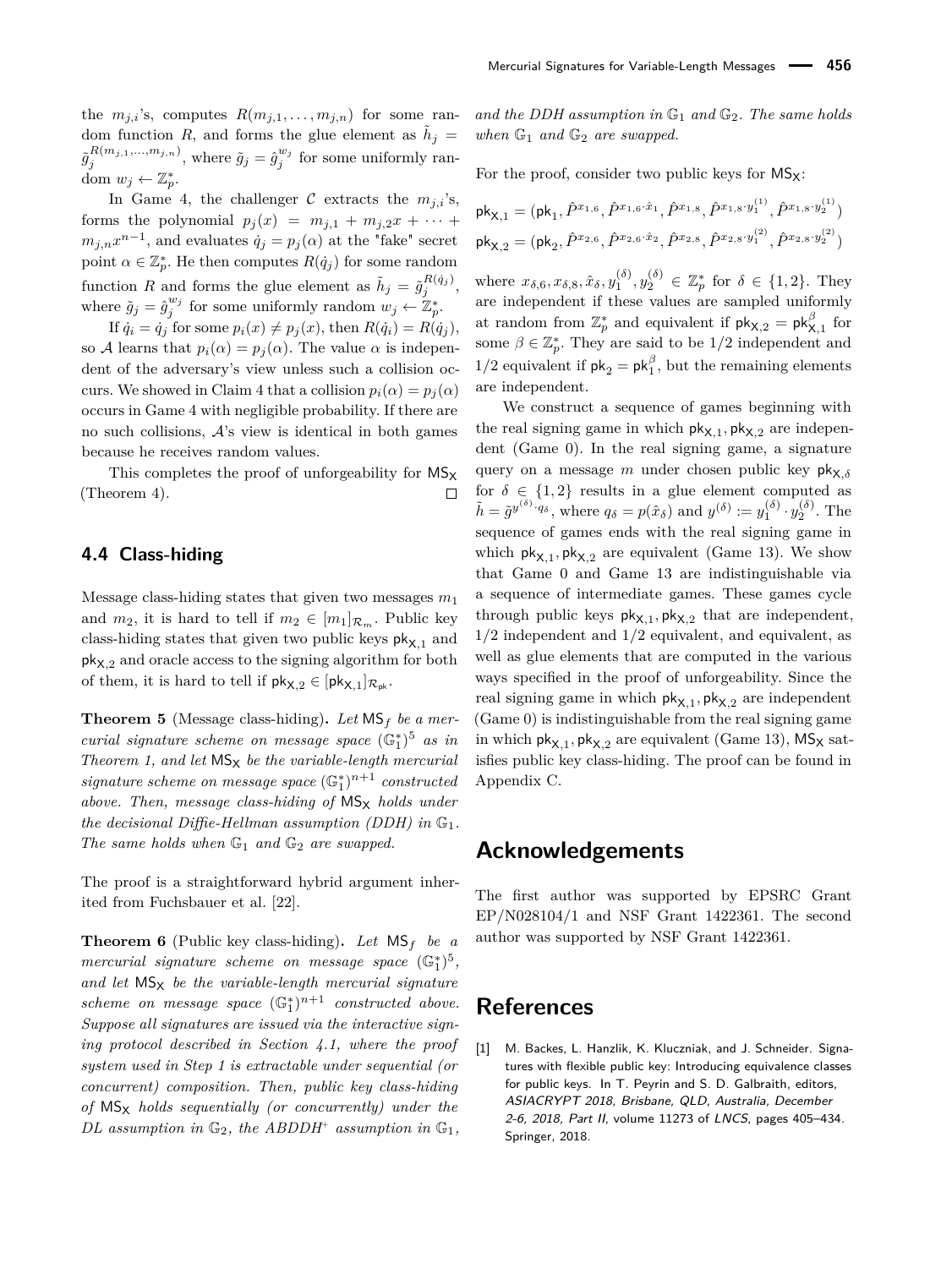- [2] M. Belenkiy, J. Camenisch, M. Chase, M. Kohlweiss, A. Lysyanskaya, and H. Shacham. Randomizable proofs and delegatable anonymous credentials. In S. Halevi, editor, CRYPTO 2009, Santa Barbara, CA, USA, August 16-20, 2009, volume 5677, pages 108–125. Springer, 2009.
- [3] D. Bernhard, M. Fischlin, and B. Warinschi. Adaptive proofs of knowledge in the random oracle model. In J. Katz, editor, PKC 2015, Gaithersburg, MD, USA, March 30 - April 1, 2015, volume 9020 of LNCS, pages 629–649. Springer, 2015.
- [4] E. F. Brickell, J. Camenisch, and L. Chen. Direct anonymous attestation. In V. Atluri, B. Pfitzmann, and P. D. McDaniel, editors, CCS 2004, Washington, DC, USA, October 25-29, 2004, pages 132–145. ACM, 2004.
- [5] J. Camenisch, M. Dubovitskaya, K. Haralambiev, and M. Kohlweiss. Composable and modular anonymous credentials: Definitions and practical constructions. In T. Iwata and J. H. Cheon, editors, ASIACRYPT 2015, Auckland, New Zealand, November 29 - December 3, 2015, Part II, volume 9453 of LNCS, pages 262–288. Springer, 2015.
- [6] J. Camenisch, S. Krenn, A. Lehmann, G. L. Mikkelsen, G. Neven, and M. Ø. Pedersen. Formal treatment of privacyenhancing credential systems. IACR Cryptol. ePrint Arch., 2014:708, 2014.
- [7] J. Camenisch and A. Lysyanskaya. An efficient system for non-transferable anonymous credentials with optional anonymity revocation. In B. Pfitzmann, editor, EUROCRYPT 2001, Innsbruck, Austria, May 6-10, 2001, Proceeding, volume 2045 of LNCS, pages 93–118. Springer, 2001.
- [8] J. Camenisch and A. Lysyanskaya. Signature schemes and anonymous credentials from bilinear maps. In M. K. Franklin, editor, CRYPTO 2004, Santa Barbara, California, USA, August 15-19, 2004, volume 3152 of LNCS, pages 56–72. Springer, 2004.
- [9] J. Camenisch and M. Michels. Proving in zero-knowledge that a number is the product of two safe primes. In J. Stern, editor, Advances in Cryptology - EUROCRYPT 1999, Prague, Czech Republic, May 2-6, 1999, volume 1592 of LNCS, pages 107–122. Springer, 1999.
- [10] J. Camenisch and V. Shoup. Practical verifiable encryption and decryption of discrete logarithms. In D. Boneh, editor, CRYPTO 2003, Santa Barbara, California, USA, August 17- 21, 2003, volume 2729 of LNCS, pages 126–144. Springer, 2003.
- [11] R. Canetti. Universally composable security: A new paradigm for cryptographic protocols. In 42nd Annual Symposium on Foundations of Computer Science, FOCS 2001, 14-17 October 2001, Las Vegas, Nevada, USA, pages 136–145. IEEE Computer Society, 2001.
- [12] M. Chase, M. Kohlweiss, A. Lysyanskaya, and S. Meiklejohn. Malleable signatures: Complex unary transformations and delegatable anonymous credentials. IACR Cryptol. ePrint Arch., 2013:179, 2013.
- [13] M. Chase and A. Lysyanskaya. On signatures of knowledge. In C. Dwork, editor, CRYPTO 2006, California, USA, August 20-24, 2006, volume 4117 of LNCS, pages 78–96. Springer, 2006.
- [14] D. Chaum. Showing credentials without identification: Signatures transferred between unconditionally unlinkable pseudonyms. In F. Pichler, editor, EUROCRYPT '85, Linz, Austria, April 1985, volume 219 of LNCS, pages 241–244.

Springer, 1985.

- [15] E. C. Crites and A. Lysyanskaya. Delegatable anonymous credentials from mercurial signatures. In M. Matsui, editor, CT-RSA 2019, San Francisco, CA, USA, March 4-8, 2019, volume 11405 of LNCS, pages 535–555. Springer, 2019.
- [16] I. Damgård. On sigma-protocols, 2002.
- [17] Y. Dodis, V. Shoup, and S. Walfish. Efficient constructions of composable commitments and zero-knowledge proofs. In D. A. Wagner, editor, CRYPTO 2008, Santa Barbara, CA, USA, August 17-21, 2008., volume 5157 of LNCS, pages 515–535. Springer, 2008.
- [18] A. Fiat and A. Shamir. How to prove yourself: Practical solutions to identification and signature problems. In A. M. Odlyzko, editor, Advances in Cryptology - CRYPTO '86, Santa Barbara, California, USA, 1986, volume 263 of LNCS, pages 186–194. Springer, 1986.
- [19] M. Fischlin. Communication-efficient non-interactive proofs of knowledge with online extractors. In V. Shoup, editor, CRYPTO 2005, Santa Barbara, California, USA, August 14- 18, 2005, volume 3621 of LNCS, pages 152–168. Springer, 2005.
- [20] G. Fuchsbauer and R. Gay. Weakly secure equivalence-class signatures from standard assumptions. In M. Abdalla and R. Dahab, editors, PKC 2018, Rio de Janeiro, Brazil, March 25-29, 2018, Part II, volume 10770 of LNCS, pages 153–183. Springer, 2018.
- [21] G. Fuchsbauer, C. Hanser, C. Kamath, and D. Slamanig. Practical round-optimal blind signatures in the standard model from weaker assumptions. In V. Zikas and R. D. Prisco, editors, SCN 2016, Amalfi, Italy, August 31 -September 2, 2016, volume 9841 of LNCS, pages 391–408. Springer, 2016.
- [22] G. Fuchsbauer, C. Hanser, and D. Slamanig. Structurepreserving signatures on equivalence classes and constantsize anonymous credentials. J. Cryptol., 32(2):498–546, 2019.
- [23] J. Groth and A. Sahai. Efficient non-interactive proof systems for bilinear groups. In N. P. Smart, editor, Advances in Cryptology - EUROCRYPT 2008, Istanbul, Turkey, April 13- 17, 2008, volume 4965 of LNCS, pages 415–432. Springer, 2008.
- [24] A. Lysyanskaya. Signature schemes and applications to cryptographic protocol design. PhD thesis, Massachusetts Institute of Technology, Cambridge, MA, USA, 2002.
- [25] A. Lysyanskaya, R. L. Rivest, A. Sahai, and S. Wolf. Pseudonym systems. In H. M. Heys and C. M. Adams, editors, SAC 1999, Kingston, Ontario, Canada, August 9-10, 1999, volume 1758 of LNCS, pages 184–199. Springer, 1999.
- [26] S. Meiklejohn, C. C. Erway, A. Küpçü, T. Hinkle, and A. Lysyanskaya. ZKPDL: A language-based system for efficient zero-knowledge proofs and electronic cash. In 19th USENIX Security Symposium, Washington, DC, USA, August 11-13, 2010, pages 193–206. USENIX Association, 2010.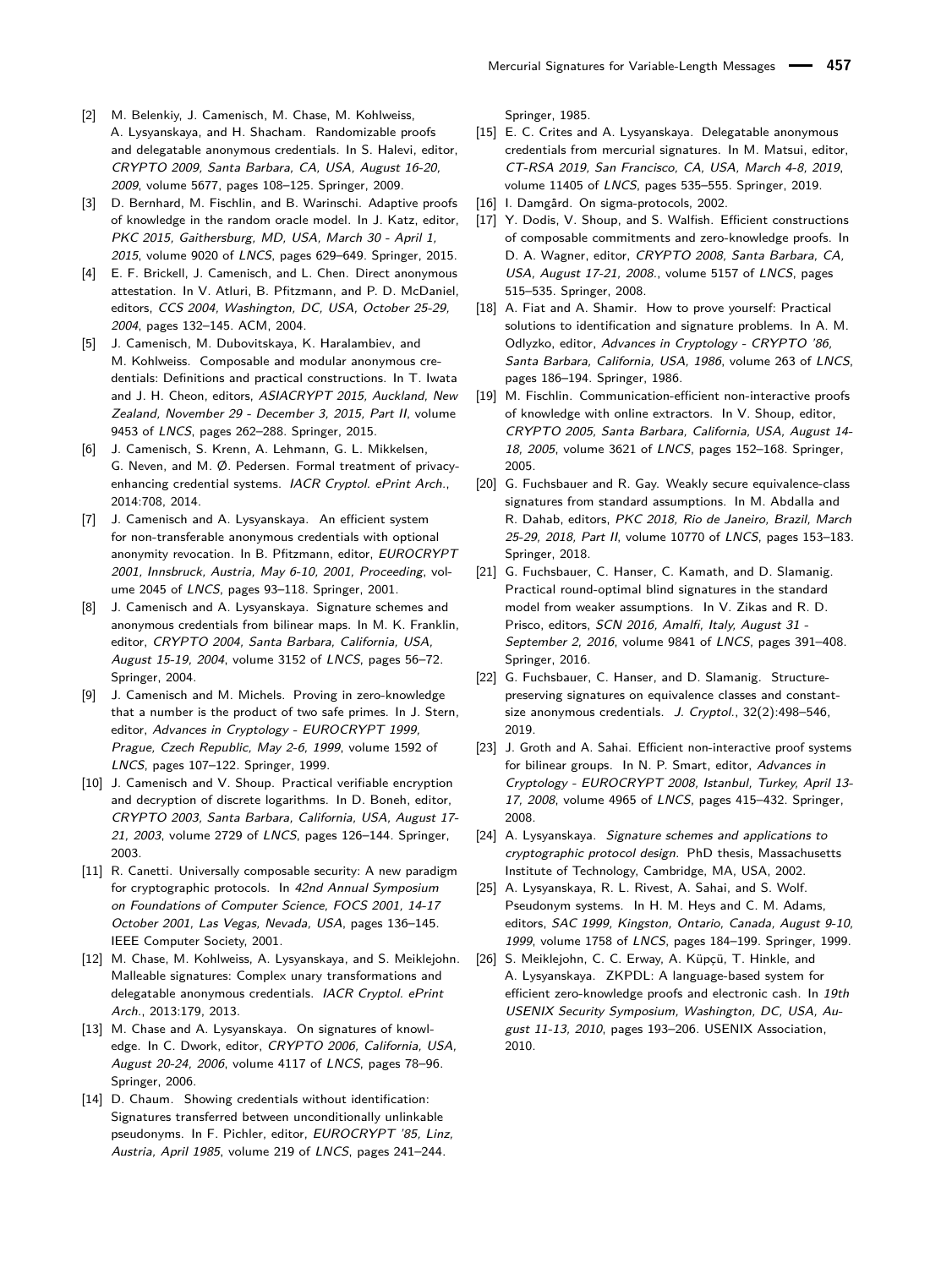# **A Prior Construction [15]**

The prior construction of mercurial signatures is as follows [15]. The message space consists of vectors of group elements from  $\mathbb{G}_1^*$ , the space of secret keys consists of vectors of elements from  $\mathbb{Z}_p^*$ , and the space of public keys consists of vectors of group elements from  $\mathbb{G}_2^*$ . Once the prime  $p, \mathbb{G}_1, \mathbb{G}_2$ , and a fixed length parameter  $\ell$  are well defined, the equivalence relations are as follows:

$$
\mathcal{R}_M = \{ (M, M') \in (\mathbb{G}_1^*)^\ell \times (\mathbb{G}_1^*)^\ell \mid \exists \ \mu \in \mathbb{Z}_p^* \text{ s.t. } M' = M^\mu \}
$$
  

$$
\mathcal{R}_{\mathsf{sk}} = \{ (\mathsf{sk}, \tilde{\mathsf{sk}}) \in (\mathbb{Z}_p^*)^\ell \times (\mathbb{Z}_p^*)^\ell \mid \exists \ \rho \in \mathbb{Z}_p^* \text{ s.t. } \tilde{\mathsf{sk}} = \rho \cdot \mathsf{sk} \}
$$
  

$$
\mathcal{R}_{\mathsf{pk}} = \{ (\mathsf{pk}, \tilde{\mathsf{pk}}) \in (\mathbb{G}_2^*)^\ell \times (\mathbb{G}_2^*)^\ell \mid \exists \ \rho \in \mathbb{Z}_p^* \text{ s.t. } \tilde{\mathsf{pk}} = \mathsf{pk}^\rho \}
$$

The message space for this mercurial signature scheme is  $(\mathbb{G}_1^*)^{\ell}$ , but a mercurial signature scheme with message space  $(\mathbb{G}_2^*)^{\ell}$  can be obtained by simply switching  $\mathbb{G}_1^*$  and  $\mathbb{G}_2^*$  throughout. The algorithms are as follows:

- PPGen(1<sup>k</sup>) → *PP*: Compute BG ← BGGen(1<sup>k</sup>). Output  $PP = BG = (\mathbb{G}_1, \mathbb{G}_2, \mathbb{G}_T, P, \hat{P}, e).$
- $\mathsf{KeyGen}(PP, \ell) \rightarrow (\mathsf{pk}, \mathsf{sk})$ : For  $1 \leq i \leq \ell$ , pick  $x_i \leftarrow \mathbb{Z}_p^*$ , set  $\mathsf{sk} = (x_1, \ldots, x_\ell), \, \mathsf{pk} = (\hat{X}_1, \ldots, \hat{X}_\ell), \, \text{where } \hat{X}_i =$  $\hat{P}^{x_i}$  for  $1 \leq i \leq \ell$ . Output (pk, sk).
- $Sign(sk, M) \rightarrow \sigma$ : On input  $sk = (x_1, \ldots, x_\ell), M =$  $(M_1, \ldots, M_\ell) \in (\mathbb{G}_1^*)^\ell$ , sample  $y \leftarrow \mathbb{Z}_p^*$ , output  $\sigma =$  $(Z, Y, \hat{Y})$ , where  $Z = \left(\prod_{i=1}^{\ell} M_i^{x_i}\right)^y, Y = P^{\frac{1}{y}},$  and  $\hat{Y} = \hat{P}^{\frac{1}{y}}$ .
- $\mathsf{Verify}(\mathsf{pk}, M, \sigma) \ \rightarrow \ 0/1 \colon \text{On input } \mathsf{pk} \ = \ (\hat{X}_1, \dots, \hat{X}_\ell),$  $M = (M_1, \ldots, M_\ell)$ , and  $\sigma = (Z, Y, \hat{Y})$ , check  $\prod_{i=1}^{\ell} e(M_i, \hat{X}_i) = e(Z, \hat{Y}) \land e(Y, \hat{P}) = e(P, \hat{Y})$ . If this holds, output 1; otherwise, output 0.
- ConvertSK(sk,  $\rho$ )  $\rightarrow$  sk: On input sk =  $(x_1, \ldots, x_\ell)$  and key converter  $\rho \in \mathbb{Z}_p^*$ , output new  $\tilde{\mathsf{sk}} = \rho \cdot \mathsf{sk}$ .
- $\mathsf{ConvertPK}(\mathsf{pk},\rho)\,\rightarrow\,\tilde{\mathsf{pk}}\colon\,\mathsf{On}\,\,\mathsf{input}\,\,\mathsf{pk}\,=\,(\hat{X}_1,\ldots,\hat{X}_\ell)$ and key converter  $\rho \in \mathbb{Z}_p^*$ , output new  $\tilde{\mathsf{pk}} = \mathsf{pk}^\rho$ .
- ConvertSig(pk,  $M$ ,  $\sigma$ ,  $\rho$ )  $\rightarrow \tilde{\sigma}$ : On input pk,  $M$ ,  $\sigma$  =  $(Z, Y, \hat{Y})$ , key converter  $\rho \in \mathbb{Z}_p^*$ , sample  $\psi \leftarrow \mathbb{Z}_p^*$ . Output  $\tilde{\sigma} = (Z^{\psi\rho}, Y^{\frac{1}{\psi}}, \hat{Y}^{\frac{1}{\psi}}).$
- ChangeRep(pk,  $M, \sigma, \mu$ )  $\rightarrow$   $(M', \sigma')$ : On input pk, M,  $\sigma = (Z, Y, \hat{Y}), \mu \in \mathbb{Z}_p^*$ , sample  $\psi \leftarrow \mathbb{Z}_p^*$ . Compute  $M' = M^{\mu}, \sigma' = (Z^{\psi\mu}, Y^{\frac{1}{\psi}}, \hat{Y}^{\frac{1}{\psi}})$ . Output  $(M', \sigma')$ .

# **B Zero-Knowledge Proofs**

Let us now address which zero-knowledge proof of knowledge (ZKPoK) protocol ought to be used in the signing protocol (Section 4.1) . There is a rich literature

on ZKPoK protocols for discrete logarithm-based relations that are both practical and provably secure. For our purposes, a ZKPoK protocol needs to be secure under the appropriate notion of composition: our unforgeability game allows the adversary to issue many signing queries, so the challenger must be able to respond to many queries. The best security for our purposes would be UC security [11], but it may come at an efficiency cost. For efficient and UC-secure Σ-protocols [16], Dodis, Shoup, and Walfish [17] offer a solution, but it relies on verifiable encryption [10] or similar, which adds complexity and setup assumptions. In the random oracle model, Fischlin [19] as well as Bernhard, Fischlin, and Warinschi [3] show how to get an extractor that does not need to rewind, thereby allowing composition. If all we want is sequential composition, then we can rely on the fact that proofs of knowledge compose under sequential composition, but that means that in our unforgeability game, the signer can only respond to one signature query at a time.

At the heart of all of these approaches is an efficient  $Σ$ -protocol [16] that is then compiled (using the techniques cited above) into a ZKPoK. Depending on which flavor of ZKPoK is needed, the compiler may be very efficient (e.g., if a Fiat-Shamir proof is good enough) or relatively more involved (e.g., if we want UC security with the Fischlin compiler). Below, we give the  $\Sigma$ protocols that are needed and refer the reader to the cited literature for the details of how to compile them to obtain a ZKPoK.

The signing protocol features two ZKPoKs. In Step 1, the Receiver of the signature on a message  $m =$  $(\hat{g}, u_1, \ldots, u_n)$  gives a ZKPoK that, for all  $1 \leq i \leq n$ , he knows  $m_i$  such that  $u_i = \hat{g}^{m_i}$ . This can be instantiated using a standard transformation from a  $\Sigma$ protocol for proving knowledge of a discrete logarithm (Figure 2) [26].

In Step 3 of the signing protocol, the Signer gives a ZKPoK that he has computed the glue element *h*˜ correctly. If verification of the glue and signature passes, the Receiver outputs the message  $\tilde{m} = (\tilde{q}, \tilde{u}_1, \ldots, \tilde{u}_n)$ and signature  $(h, \sigma)$ . The  $\Sigma$ -protocol for this ZKPoK can be viewed as a combination of the following  $\Sigma$ -protocols: (1) a proof of knowledge of a discrete logarithm; (2) a proof of knowledge of the opening of a commitment (Figure 2); (3) a proof of equality of two committed values; and (4) a proof that a committed value is the product of two other committed values (Figure 3) [24]. This last proof can be used to show that a committed value is the square of another committed value and, furthermore, that a committed value is the  $n^{th}$  power of another.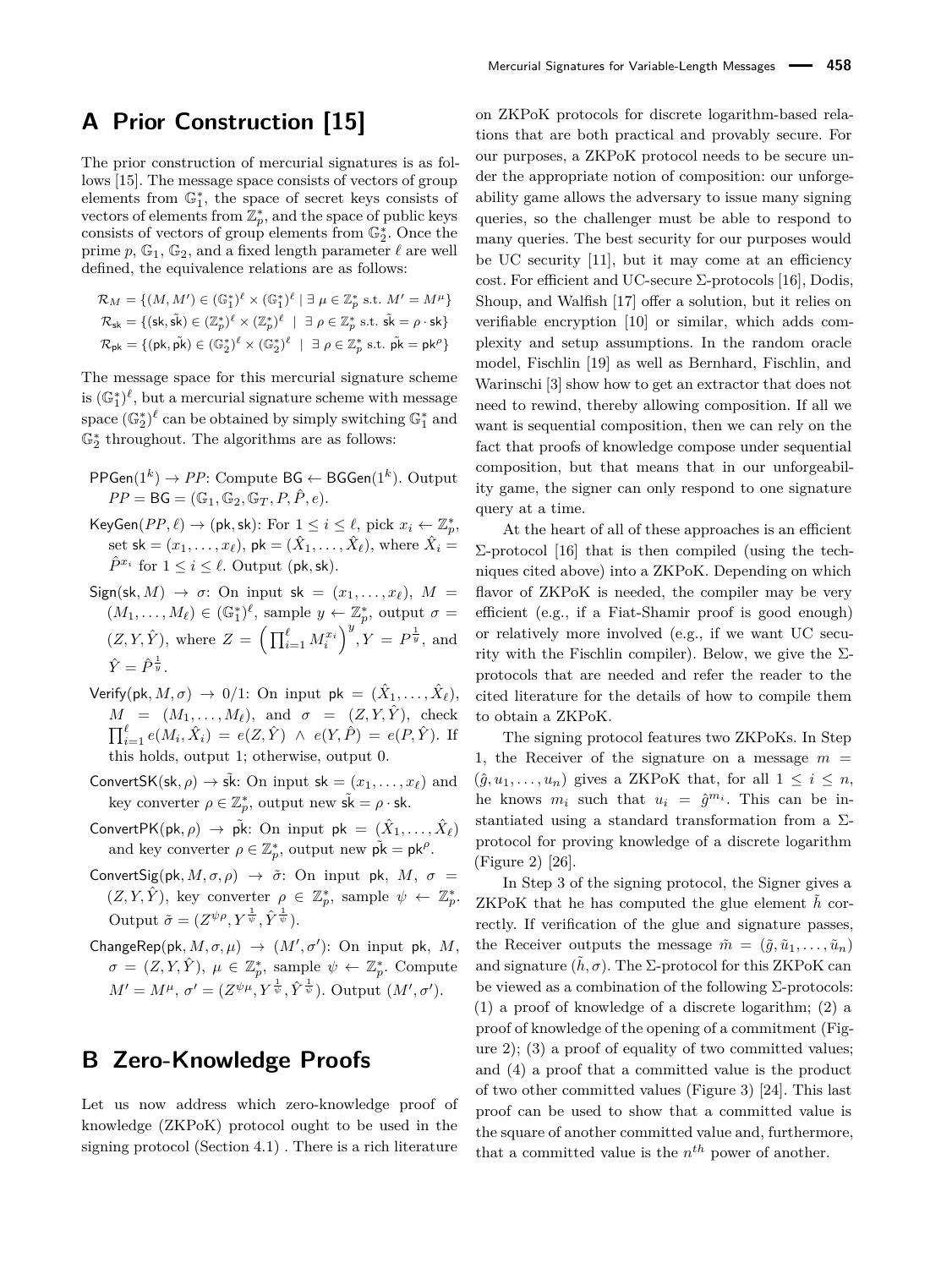| Common inputs:<br>(p, g)<br>$X = q^x$                | Common inputs:<br>(p,q,h)<br>public key of a<br>commitment scheme<br>$X=a^x h^y$                               |
|------------------------------------------------------|----------------------------------------------------------------------------------------------------------------|
| Prover's inputs: $x$                                 | Prover's inputs: $x, y$                                                                                        |
| Prove $\mapsto$ Verify                               | Prove $\mapsto$ Verify                                                                                         |
| $r \leftarrow \mathbb{Z}_n^*$                        | $r_1,r_2\leftarrow \mathbb{Z}_p^*$                                                                             |
| send $R \leftarrow q^r$                              | send $R \leftarrow q^{r_1} h^{r_2}$                                                                            |
| Verify $\mapsto$ Prove                               | Verify $\mapsto$ Prove                                                                                         |
| send $c \leftarrow \mathbb{Z}_p^*$                   | send $c \leftarrow \mathbb{Z}_p^*$                                                                             |
| Prove $\mapsto$ Verify<br>send $s \leftarrow r + cx$ | Prove $\mapsto$ Verify<br>$s_1 \leftarrow r_1 + cx$<br>$s_2 \leftarrow r_2 + c\overline{u}$<br>send $s_1, s_2$ |
| Verify                                               | Verify                                                                                                         |
| return $(RX^c = g^z)$                                | return $(RX^c = g^{s_1}h^{s_2})$                                                                               |

**Fig. 2.** Σ-protocols for proving knowledge of a discrete logarithm (left-hand side) and knowledge of the opening of a commitment (right-hand side).

The honest verifier zero-knowledge property holds for these  $\Sigma$ -protocols information-theoretically. The knowledge extraction holds under the discrete logarithm assumption: the extractor algorithm either outputs the desired values or solves the instance of the discrete logarithm problem defined by the parameters of the system. Note that for the  $\Sigma$ -protocol proving the equality of committed values, the proof of security goes through as long as *one* of the commitment keys was chosen uniformly at random during setup; the other may be chosen arbitrarily. This was observed by Camenisch and Michels [9].

We can construct a  $\Sigma$ -protocol for a ZKPoK of the glue element  $h$  as follows. The Signer (Prover) engages in following protocols with the Receiver (Verifier):

- 1. Prove knowledge of the discrete logarithm of  $\hat{X}_6 =$  $\hat{P}^{x_6}$  and  $\hat{X}_7 \hat{X}_6^{-1} = \hat{P}^{\hat{x}}$ . Let  $\hat{X} = \hat{P}^{\hat{x}}$  and form a commitment  $\hat{C}_{\hat{x}} = \hat{P}^{\hat{x}} \hat{H}^{\hat{r}_{\hat{x}}}$ . Prove knowledge of the discrete logarithm of  $\hat{C}_{\hat{x}} \hat{X}^{-1} = \hat{H}^{\hat{r}_{\hat{x}}}$ . Repeat  $\hat{P}^{x_8}, \hat{P}^{x_8 \cdot y_1}, \hat{P}^{x_8 \cdot y_2} \text{ and } \hat{C}_{y_1} = \hat{P}^{y_1} \hat{H}^{\hat{r}_{y_1}}, \hat{C}_{y_2} = 0$  $\hat{P}^{y_2}\hat{H}^{\hat{r}_{y_2}}$
- 2. Form the commitments  $C_{\hat{x}} = \hat{g}^{\hat{x}} H^{r_{\hat{x}}}, C_{y_1} =$  $\hat{g}^{y_1} H^{r_{y_1}}, C_{y_2} = \hat{g}^{y_2} H^{r_{y_2}}, C_w = \hat{g}^w H^{r_w}.$  Prove knowledge of the discrete logarithm of  $\tilde{g} = \hat{g}^w$  and

**Common inputs: Common inputs:**  $(p, g_1, h_1, g_2, h_2)$   $(p, g, h)$ **public key of a public key of a commitment scheme commitment scheme**  $X = g_1^x h_1^y$ **1**  $C_x = g^x h^{r_x}$  $Y = g_2^x h_2^z$ **2**  $C_y = g^y h^{r_y}$  $C_z = g^{xy}h^{rz}$ **Prover's inputs:** *x, y, z* **Prover's inputs:**  $x, y, r_x, r_y, r_z$ **Prove 7→ Verify Prove ↔ Verify**  $r_1, r_2, r_3 \leftarrow \mathbb{Z}_p^*$ *<sup>p</sup>* **Two steps:**  $R_1 \leftarrow g_1^{r_1} h_1^{r_2}$ **1***. PK*{ $(\alpha, \rho_x)$  :  $R_2 \leftarrow g_2^{r_2} h_2^{r_3}$ **2 c**<sub>*x*</sub> =  $g^{\alpha}h^{\rho_x}$ } **send**  $R_1, R_2$  **2***.*  $PK(\beta, \rho_y, \rho')$  :  $C_y = g^{\beta}h^{\rho_y} \wedge$  $Vert$  **Verify**  $\mapsto$  **Prove**  $\binom{\beta}{x}h^{\rho'}$ send  $c \leftarrow \mathbb{Z}_p^*$ **Prove 7→ Verify**  $s_1 \leftarrow r_1 + cx$  $s_2 \leftarrow r_2 + cy$  $s_3 \leftarrow r_3 + cz$ **send** *s***1***, s***2***, s***<sup>3</sup> Verify** *return*  $(R_1 X^c = g_1^{s_1} h_1^{s_2}) \wedge$  $(R_2Y^c = g_2^{\overline{s}_1}h_2^{\overline{s}_3}$ **)**

**Fig. 3.**  $\Sigma$ -protocols for proving the equality of committed values (left-hand side) and that a committed value is the product of two other committed values (right-hand side).

 $C_w \tilde{g}^{-1} = H^{rw}$ . Prove the equality of the committed values in  $\hat{C}_{\hat{x}} = \hat{P}^{\hat{x}} \hat{H}^{\hat{r}_{\hat{x}}}$  and  $C_{\hat{x}} = \hat{g}^{\hat{x}} H^{r_{\hat{x}}}$ .

3. Form the following commitments:

$$
C_1 = u_1^{w \cdot y_1 \cdot y_2} H^{r_1}
$$
  
\n
$$
C_2 = u_2^{w \cdot y_1 \cdot y_2 \cdot \hat{x}} H^{r_2}
$$
  
\n:  
\n
$$
C_{n-1} = u_{n-1}^{w \cdot y_1 \cdot y_2 \cdot \hat{x}^{n-2}} H^{r_{n-1}}
$$

and prove that they are products of the contents of the commitments  $C_w, C_{y_1}, C_{y_2}, C_{\hat{x}}$ . (Note that the  $C_i$ 's may be computed using  $u_i$ 's as bases because their counterparts in the proofs of equality contain bases chosen from the public parameters.) Now compute  $C_n$  =  $u_n^{w \cdot y_1 \cdot y_2 \cdot \hat{x}^{n-1}} H^{r_n}$ , where  $r_n = -\sum_{i=1}^{n-1} r_i$ . Then:

$$
\prod_{i=1}^{n} C_i = \left(\prod_{i=1}^{n} \tilde{u}_i^{\hat{x}^{i-1}}\right)^y = \tilde{h}
$$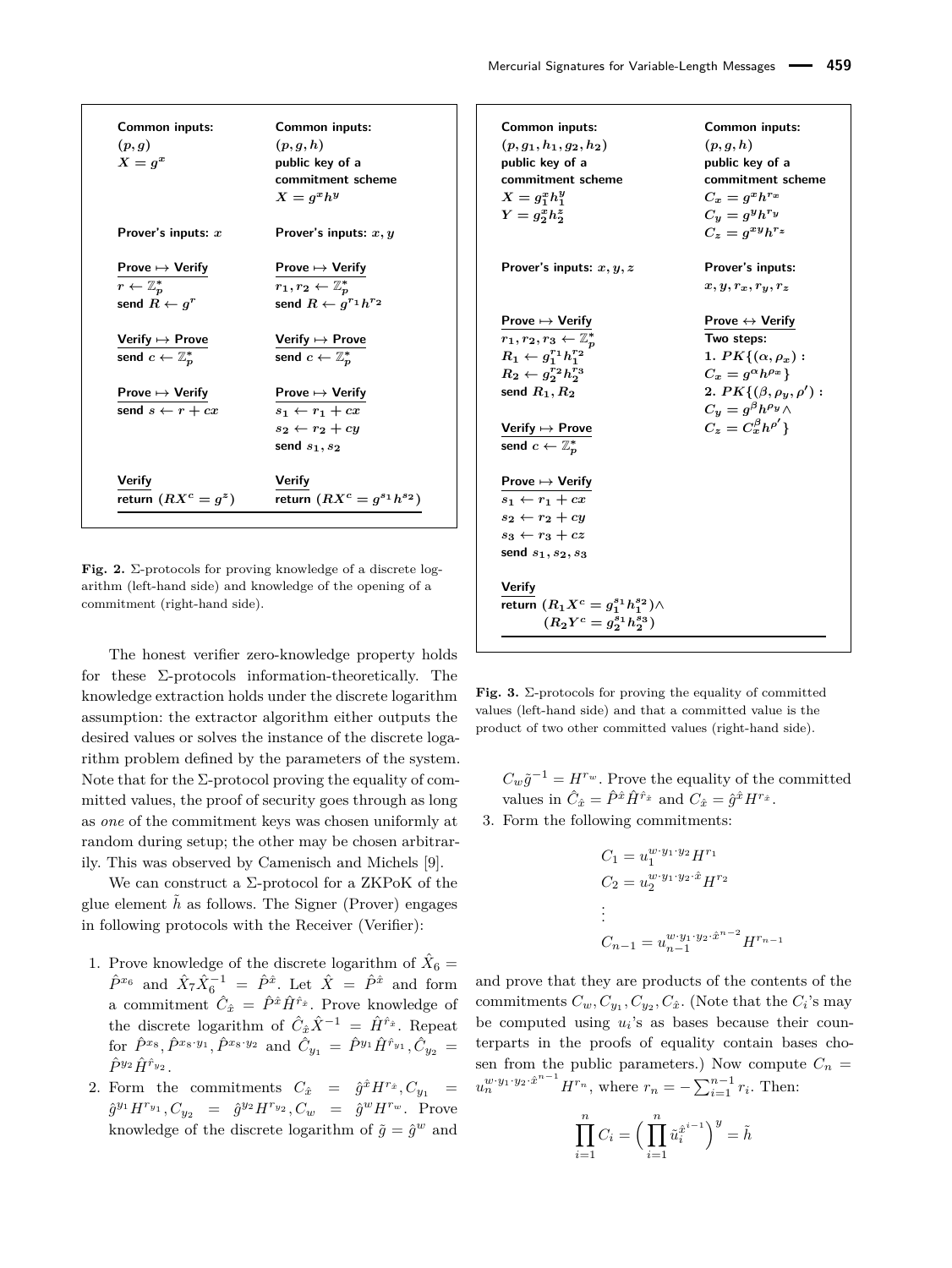*Proof.* Since all of the  $\Sigma$ -protocols used are proofs of knowledge, the appropriate values can be extracted. As for the zero-knowledge property, form each commitment  $C_1, \ldots, C_{n-1}$  at random. Then set

$$
C_n = \frac{\tilde{h}}{\prod_{i=1}^{n-1} C_i}.
$$

Next, invoke the zero-knowledge simulator of all of the constituent Σ-protocols.  $\Box$ 

## **C Public Key Class-Hiding Proof**

*Proof.* We now provide descriptions of the games and proofs of the claims in Section 4.4.

Game 0. In this real signing game, the public keys  $pk_{X,1}$ ,  $pk_{X,2}$  are independent, and the glue element is  $\tilde{h} = \tilde{g}^{y^{(\delta)} \cdot q_{\delta}}$ , where  $q_{\delta} = p(\hat{x}_{\delta})$  for  $\delta \in \{1, 2\}$ . There is no extraction or zero-knowledge simulation.

The challenger  $C$  computes the public parameters  $PP = BG = (\mathbb{G}_1, \mathbb{G}_2, \mathbb{G}_T, P, \hat{P}, e)$  and two sets of keys for a mercurial signature scheme  $MS_f$  on messages of length  $\ell = 5$ :  $(\text{sk}_1, \text{pk}_1) = ((x_{1,1}, x_{1,2}, x_{1,3}, x_{1,4}, x_{1,5}),$  $(\hat{X}_{1,1}, \hat{X}_{1,2}, \hat{X}_{1,3}, \hat{X}_{1,4}, \hat{X}_{1,5}))$ ,  $(\mathsf{sk}_2, \mathsf{pk}_2) = ((x_{2,1}, x_{2,2},$  $(x_{2,3}, x_{2,4}, x_{2,5}), \quad (\hat{X}_{2,1}, \hat{X}_{2,2}, \hat{X}_{2,3}, \hat{X}_{2,4}, \hat{X}_{2,5}),$  where  $\hat{X}_{i,j} = \hat{P}^{x_{i,j}}$ . C chooses uniformly at random secret points  $\hat{x}_1, \hat{x}_2 \leftarrow \mathbb{Z}_p^*$  and secret seeds  $y_1^{(1)}, y_1^{(2)}, y_2^{(1)}, y_2^{(2)}$ ←  $\mathbb{Z}_p^*$ . He also picks  $x_{1,6}, x_{2,6}, x_{1,8}, x_{2,8}$  ←  $\mathbb{Z}_p^*$  and sets:  $x_{1,7} = x_{1,6} \cdot \hat{x}_1, x_{1,9} = x_{1,8} \cdot y_1^{(1)}, x_{1,10} = x_{1,8} \cdot y_2^{(1)},$  $x_{2,7} = x_{2,6} \cdot \hat{x}_2, x_{2,9} = x_{2,8} \cdot y_1^{(2)}, x_{2,10} = x_{2,8} \cdot y_2^{(2)}.$  $\mathcal C$  then sets:  $\mathsf{pk}_{\mathsf{X},1} = (\mathsf{pk}_1, \hat{X}_{1,6}, \hat{X}_{1,7}, \hat{X}_{1,8}, \hat{X}_{1,9}, \hat{X}_{1,10}),$  $pk_{X,2} = (pk_2, \hat{X}_{2,6}, \hat{X}_{2,7}, \hat{X}_{2,8}, \hat{X}_{2,9}, \hat{X}_{2,10}),$  where  $\hat{X}_{i,j} =$  $\hat{P}^{x_{i,j}}$ . C forwards  $PP_{\mathsf{X}} = PP$  and  $\mathsf{pk}_{\mathsf{X},1}$ ,  $\mathsf{pk}_{\mathsf{X},2}$  to A.

A proceeds to make signature queries on messages of the form  $m = (\hat{g}, u_1, \dots, u_n) \in (\mathbb{G}_1^*)^{n+1}$ , where  $\hat{g}$  is a generator of  $\mathbb{G}_1$ . For each signature query, A selects whether he would like  $m$  to be signed under  $sk_{X,1}$  or  $sk_{X,2}$ .  $\mathcal C$  acts as the verifier while  $\mathcal A$  gives a ZKPoK that, for all  $1 \leq i \leq n$ , he knows  $m_i$  such that  $u_i = \hat{g}^{m_i}$ . If the verification fails,  $\mathcal C$  denies  $\mathcal A$  the signature; otherwise,  $\mathcal C$ computes  $y^{(1)} = y_1^{(1)} \cdot y_2^{(1)}$  and  $y^{(2)} = y_1^{(2)} \cdot y_2^{(2)}$  and:  $\hat{h} = \left(\prod_{i=1}^n u_i^{\hat{x}^{i-1}_\delta}\right)^{y^{(\delta)}}$ , where  $\delta \in \{1,2\}$  corresponds to the secret key  $s_{X,\delta}$  *A* selected. C picks uniformly at random  $w \leftarrow \mathbb{Z}_p^*$  and computes  $\tilde{g} = \hat{g}^w, \tilde{h} = \hat{h}^w$ , and

 $\tilde{u}_i = u_i^w \ \forall i$ . He also computes  $\tilde{g}^2, \dots, \tilde{g}^n$ . He then signs *n* messages of the form  $M_i = (\tilde{g}, \tilde{g}^i, \tilde{g}^n, \tilde{h}, \tilde{u}_i)$  using his secret key sk<sub> $\delta$ </sub> for MS<sub>f</sub> and sends  $\tilde{m} = (\tilde{q}, \tilde{u}_1, \dots, \tilde{u}_n)$  and  $(\tilde{h}, \sigma = {\sigma_1, \ldots, \sigma_n})$  to A, along with a ZKPoK that  $\tilde{h}$ was computed correctly.  $A$  issues queries for signatures on messages a polynomial number of times.

**Game 1.** In this game, the public keys  $\mathsf{pk}_{\mathsf{X},1}$ ,  $\mathsf{pk}_{\mathsf{X},2}$  are again independent, and the glue element is again  $h =$  $\tilde{g}^{y^{(\delta)}\cdot q_{\delta}}$ , where  $q_{\delta} = p(\hat{x}_{\delta})$  for  $\delta \in \{1,2\}$ ; however, now there is simulation.

Game 1 is the same as Game 0, except the challenger  $\mathcal C$ simulates the ZKPoK that  $\tilde{h}$  was computed correctly.

**Claim 1.** *A PPT adversary cannot distinguish Game 0 from Game 1, except with negligible probability.*

The only difference between the two games is zeroknowledge simulation. In Game 1, the challenger simulates the ZKPoK that the glue  $\tilde{h}$  was computed correctly, whereas in Game 0, the challenger gives a real ZKPoK. If an adversary could distinguish the two games, it would break the zero-knowledge property. This is the same as Claim 1 in the proof of unforgeability.

**Game 2.** In this game, the public keys  $\mathsf{pk}_{\mathsf{X},1}$ ,  $\mathsf{pk}_{\mathsf{X},2}$  are again independent, and the glue element is again  $\tilde{h}$  =  $\tilde{g}^{y^{(\delta)}\cdot q_{\delta}}$ , where  $q_{\delta} = p(\hat{x}_{\delta})$  for  $\delta \in \{1,2\}$ ; however, now there is extraction and simulation.

Game 2 is the same as Game 1, except for each signature query, the challenger  $\mathcal C$  acts as the extractor while A gives a ZKPoK that, for all  $1 \leq i \leq n$ , he knows  $m_i$ such that  $u_i = \hat{g}^{m_i}$ .  $C$  extracts the  $m_i$ 's, or if the extraction fails,  $\mathcal C$  denies  $\mathcal A$  the signature.  $\mathcal C$  computes  $\tilde h$  as in Game 1, signs *n* messages  $M_i = (\tilde{g}, \tilde{g}^i, \tilde{g}^n, \tilde{h}, \tilde{u}_i)$  using his secret key  $sk_{\delta}$  for  $MS_f$ , and sends  $\tilde{m} = (\tilde{g}, \tilde{u}_1, \dots, \tilde{u}_n)$ and  $(\tilde{h}, \sigma = {\sigma_1, \ldots, \sigma_n})$  to A, along with a simulated ZKPoK that  $\tilde{h}$  was computed correctly.

**Claim 2.** *A PPT adversary cannot distinguish Game 1 from Game 2, except with negligible probability.*

The glue elements  $\tilde{h}$  in both games are identical. The only difference between the two games is extraction. In Game 2, the challenger extracts the  $m_i$ 's to compute the glue  $h$ , whereas in Game 1, the challenger computes the correct  $\tilde{h}$  directly from the  $u_i$ 's, without extracting the  $m_i$ 's. If an adversary could distinguish the two games, it would break the knowledge extractor property. This is the same as Claim 2 in the proof of unforgeability.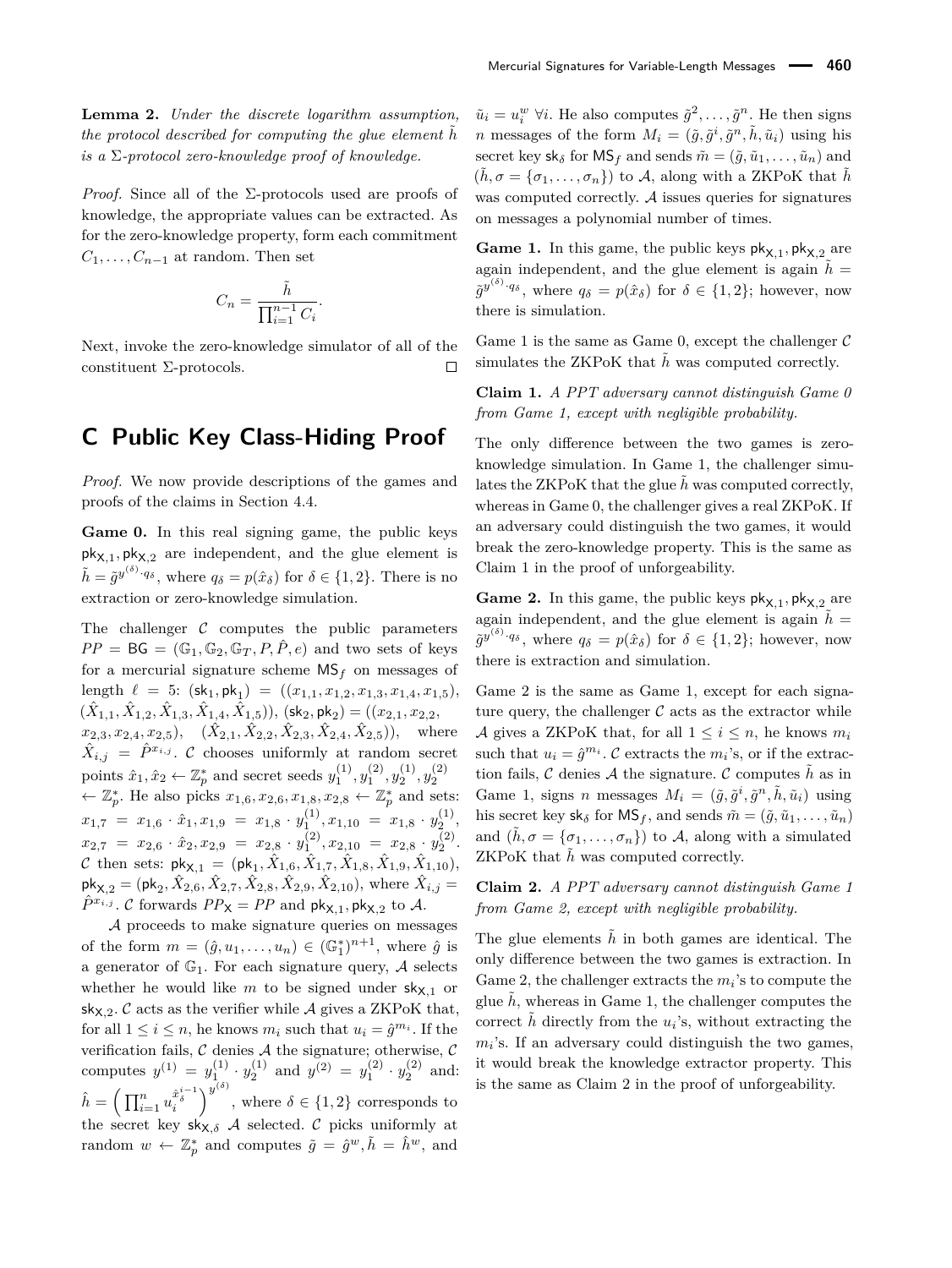**Game 3.** In this game, the public keys  $pk_{X,1}$ ,  $pk_{X,2}$  are now half in the same equivalence class and half independent, but the glue element remains  $\tilde{h} = \tilde{g}^{y^{(\delta)} \cdot q_{\delta}}$ , where  $q_\delta = p(\hat{x}_\delta)$  for  $\delta \in \{1, 2\}.$ 

Game 3 is the same as Game 2, except the challenger C computes  $pk_2$  as  $pk_1^{\beta}$  for a uniformly random  $\beta \leftarrow \mathbb{Z}_p^*$ . C computes  $\tilde{h}$  as in Game 2, signs *n* messages  $M_i =$  $(\tilde{g}, \tilde{g}^i, \tilde{g}^n, \tilde{h}, \tilde{u}_i)$  using his secret key  $sk_{\delta}$  for  $MS_f$ , and sends  $\tilde{m} = (\tilde{q}, \tilde{u}_1, \ldots, \tilde{u}_n)$  and  $(\tilde{h}, \sigma = {\sigma_1, \ldots, \sigma_n})$  to A, along with a simulated ZKPoK that  $\tilde{h}$  was computed correctly.

**Claim 3.** *If a PPT adversary can distinguish Game 2 from Game 3 with non-negligible probability, then public key class-hiding of* MS*<sup>f</sup> doesn't hold.*

Suppose a PPT adversary A can distinguish Game 2 from Game 3 for  $MS_X$  on messages of length  $n^*$ . Then, we construct a PPT reduction  $\beta$  for breaking public key-class hiding of  $MS_f$  as follows. B receives as input *PP* and two fixed public keys  $pk_1$ ,  $pk_2^b$  for a mercurial signature scheme MS*<sup>f</sup>* on messages of length  $\ell = 5$ . His goal is to determine if  $\mathsf{pk}_2^b \in [\mathsf{pk}_1]_{\mathcal{R}_{\mathsf{pk}}}$ or not. He constructs public keys  $\mathsf{pk}_{\mathsf{X},1}, \mathsf{pk}_{\mathsf{X},2}$  as fol- $\text{Iows: } \textsf{pk}_{\mathsf{X},1} = (\textsf{pk}_{1}, \hat{X}_{1,6}, \hat{X}_{1,7}, \hat{X}_{1,8}, \hat{X}_{1,9}, \hat{X}_{1,10}), \textsf{pk}_{\mathsf{X},2}^b =$  $(\mathsf{pk}_{2}^{b}, \hat{X}_{2,6}, \hat{X}_{2,7}, \hat{X}_{2,8}, \hat{X}_{2,9}, \hat{X}_{2,10})$ , where the  $\hat{X}_{i,j}$ 's are computed independently. B then forwards  $PP_X = PP$ and  $\mathsf{pk}_{\mathsf{X},1}, \mathsf{pk}_{\mathsf{X},2}^b$  to  $\mathcal{A}.$ 

For each signature query,  $A$  selects whether he would like the message  $m$  to be signed under  $sk_{X,1}$ or  $sk_{X,2}^b$ . B extracts the  $m_i$ 's, or if the extraction fails,  $\beta$  denies  $\mathcal A$  the signature.  $\beta$  computes  $\tilde h$  as in Game  $2/G$ ame 3, forwards  $n^*$  messages  $M_i$  =  $(\tilde{g}, \tilde{g}^i, \tilde{g}^{n^*}, \tilde{h}, \tilde{u}_i)$  to the appropriate signing oracle, either  $Sign_f(\mathsf{sk}_1, \cdot)$  or  $Sign_f(\mathsf{sk}_2^b, \cdot)$ , and forwards the signature  $\tilde{m} = (\tilde{g}, \tilde{u}_1, \ldots, \tilde{u}_{n^*})$  and  $(\tilde{h}, \sigma = {\sigma_1, \ldots, \sigma_{n^*}})$  to A, along with a simulated  $ZKPoK$  that  $h$  was computed correctly. It is clear that  $\mathsf{pk}_{\mathsf{X},2}^b$  is half in the same equivalence class as  $pk_{X,1}$  and half independent (Game 3) if and only if  $\mathsf{pk}_2^b \in [\mathsf{pk}_1]_{\mathcal{R}_{\mathsf{pk}}}$ , so  $\mathcal{A}$ 's success in distinguishing Game 2 from Game 3 translates directly into  $\mathcal{B}$ 's success in breaking public key class-hiding of  $MS_f$ .

**Game 4.** In this game, the public keys  $pk_{X,1}$ ,  $pk_{X,2}$  are again half in the same equivalence class and half independent, but the glue element is  $\tilde{h} = \tilde{g}^{R_{\delta}(q_{\delta})}$ , where  $q_\delta = p(\hat{x}_\delta)$  and  $R_\delta : \mathbb{Z}_p^* \to \mathbb{Z}_p^*$  is a random function for  $\delta \in \{1, 2\}.$ 

The challenger  $C$  computes the public keys as:  ${\sf pk}_{{\sf X},1}$  =  $({\sf pk}_1, \hat X_{1,6}, \hat X_{1,7}, \hat X_{1,8}, \hat X_{1,9}, \hat X_{1,10}),$   ${\sf pk}_{{\sf X},2}$  =  $(\mathsf{pk}_1^{\beta}, \hat{X}_{2,6}, \hat{X}_{2,7}, \hat{X}_{2,8}, \hat{X}_{2,9}, \hat{X}_{1,10})$ , where the  $\hat{X}_{i,j}$ 's are

computed independently.  $C$  chooses two random func- $R_1, R_2 : \mathbb{Z}_p^* \to \mathbb{Z}_p^*$  and computes  $\tilde{h} = \tilde{g}^{R_\delta(q_\delta)}$ according to the secret key  $sk_{X,\delta}$  *A* selected. He then signs *n* messages  $M_i = (\tilde{g}, \tilde{g}^i, \tilde{g}^n, \tilde{h}, \tilde{u}_i)$  using his secret key  $sk_{\delta}$  for  $MS_f$ , and sends  $\tilde{m} = (\tilde{g}, \tilde{u}_1, \ldots, \tilde{u}_n)$ and  $(\tilde{h}, \sigma = {\sigma_1, \ldots, \sigma_n})$  to A, along with a simulated ZKPoK that  $\tilde{h}$  was computed correctly.

**Claim 4.** *A PPT adversary cannot distinguish Game 3* from Game 4 under the ABDDH<sup>+</sup> assumption in  $\mathbb{G}_1$ .

This is very similar to Claim  $3$  (ABDDH<sup>+</sup>) in the proof of unforgeability.

**Game 5.** In this game, the public keys  $pk_{X,1}$ ,  $pk_{X,2}$  are again half in the same equivalence class and half independent, but the glue element is  $\tilde{h} = \tilde{g}^{R_{\delta}(q_{\delta})}$ , where  $\dot{q}_{\delta} = p(\alpha_{\delta}), \alpha_{\delta}$  is a "fake" secret point, and  $R_{\delta}: \mathbb{Z}_p^* \to \mathbb{Z}_p^*$ is a random function for  $\delta \in \{1,2\}$ .

Game 5 is the same as Game 4, except the challenger C computes the glue element as  $\tilde{h} = \tilde{g}^{R_{\delta}(q_{\delta})}$ , where  $\delta \in$  ${1,2}$  corresponds to the secret key sk<sub>X,δ</sub> A selected.

**Claim 5.** *A PPT adversary* A *cannot distinguish Game 4 from Game 5 under the DL assumption in*  $\mathbb{G}_2$ .

The only difference between the two games is that in Game 5, the polynomials  $p_i(x)$  are evaluated at a "fake" secret point  $\alpha_{\delta}$ , which is independent of the true secret point  $\hat{x}_{\delta}$ . If  $q_{\delta,i} = q_{\delta,i}$  for some  $p_i(x) \neq p_j(x)$  and some  $\delta \in \{1,2\}$ , then  $R_{\delta}(q_{\delta,i}) = R_{\delta}(q_{\delta,i})$ , so A learns that  $p_i(\hat{x}_\delta) = p_i(\hat{x}_\delta)$ . We showed in Claim 4 of the proof of unforgeability that a collision  $p_i(\alpha_{\delta}) = p_j(\alpha_{\delta})$  occurs with negligible probability, so  $A$  can distinguish Game  $4$ from Game 5 only if a collision  $p_i(\hat{x}_{\delta}) = p_i(\hat{x}_{\delta})$  occurs in Game 4 with non-negligible probability. We showed in Claim 5 of the proof of unforgeability that such a collision occurs with negligible probability, or the DL assumption doesn't hold.

**Game 6.** In this game, the public keys  $pk_{X,1}$ ,  $pk_{X,2}$  are again half in the same equivalence class and half independent, but the glue element is  $\tilde{h} = \tilde{g}^{R_{\delta}(m_1,...,m_n)}$ , where  $R_{\delta}$  :  $(\mathbb{Z}_p^*)^n \to \mathbb{Z}_p^*$  is a random function for  $\delta \in \{1,2\}.$ 

Game 6 is the same as Game 5, except the challenger  $\mathcal C$ computes the glue element as  $\tilde{h} = \tilde{g}^{R_{\delta}(m_1,...,m_n)}$ , where  $\delta \in \{1, 2\}$  corresponds to the secret key sk<sub>X, $\delta$ </sub> A selected.

**Claim 6.** *An adversary's view in Game 5 is the same as it is in Game 6, except with negligible probability.*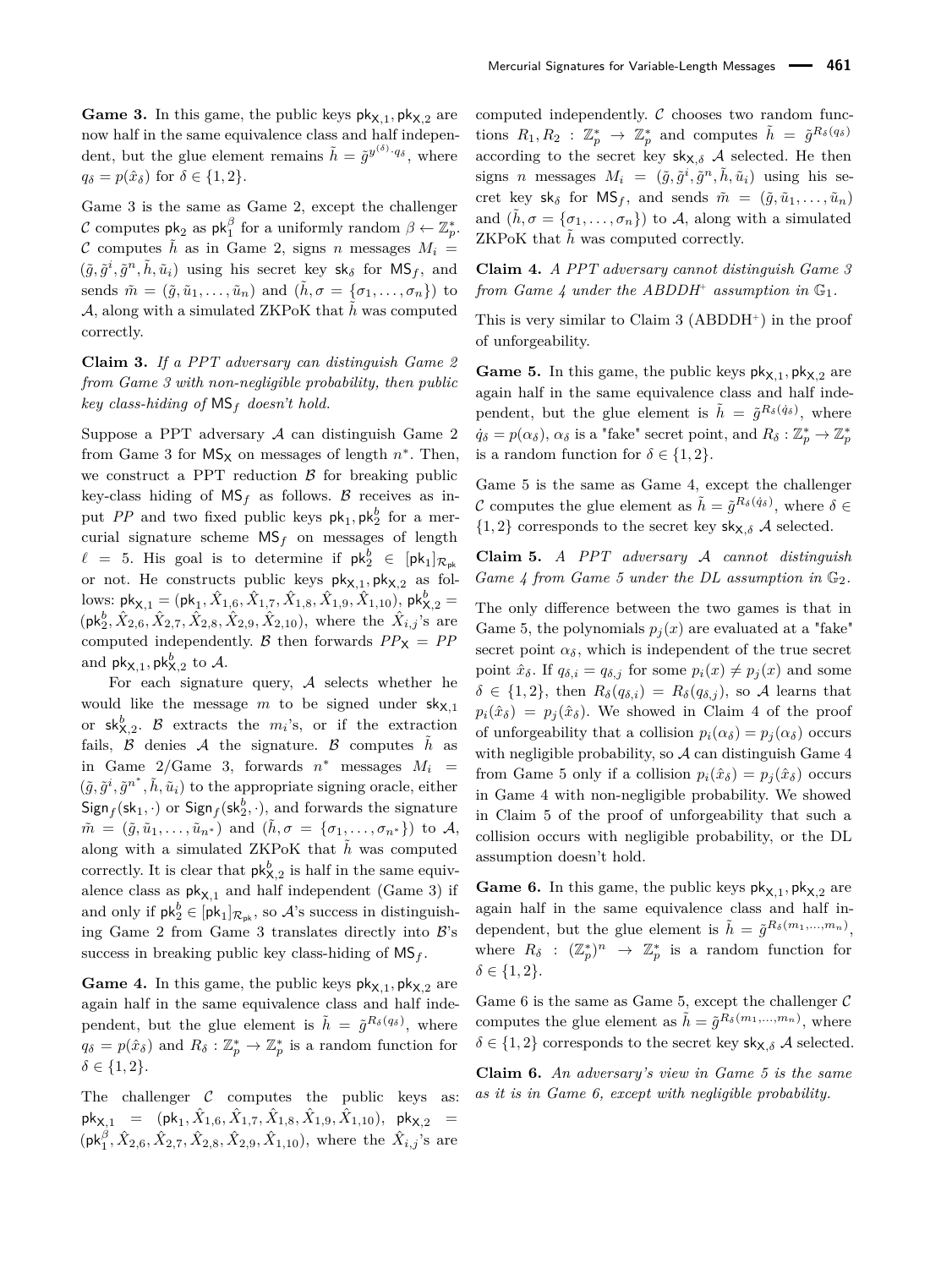If  $\dot{q}_{\delta,i} = \dot{q}_{\delta,j}$  for some  $p_i(x) \neq p_j(x)$  and some  $\delta \in \{1,2\},$ then  $R_{\delta}(\dot{q}_{\delta,i}) = R_{\delta}(\dot{q}_{\delta,i})$ , so A learns that  $p_i(\alpha_{\delta}) =$  $p_i(\alpha_{\delta})$ . The value  $\alpha_{\delta}$  is independent of the adversary's view unless such a collision occurs. We showed in Claim 4 of the proof of unforgeability that a collision  $p_i(\alpha_{\delta}) = p_j(\alpha_{\delta})$  occurs with negligible probability. If there are no such collisions,  $A$ 's view is identical in both games because he receives random values.

**Game 7.** In this game, the public keys  $pk_{X,1}$ ,  $pk_{X,2}$  are again half in the same equivalence class and half independent, but the glue element is  $\tilde{h} = \tilde{g}^{R(m_1,...,m_n)}$ , where  $R: (\mathbb{Z}_p^*)^n \to \mathbb{Z}_p^*$  is a random function.

Game 7 is the same as Game 6, except the challenger C computes the glue element as  $\tilde{h} = \tilde{g}^{R(m_1,...,m_n)}$ . Note that the same function  $R$  is used regardless of which secret key  $\mathsf{sk}_{\mathsf{X},\delta}$  A selected.

#### **Claim 7.** *A PPT adversary cannot distinguish Game 6 from Game 7 under the DDH assumption in*  $\mathbb{G}_1$ *.*

We prove this via a hybrid argument. Suppose a PPT adversary A can distinguish hybrids  $\mathcal{H}_i$  from  $\mathcal{H}_{i+1}$  (described below) for some *i* with non-negligible probability (bounded by the best advantage in breaking DDH). Then, we construct a PPT reduction  $\beta$  for breaking the DDH assumption as follows.  $\beta$  receives as input  $(g_0, A, B, C)$ , where  $g_0$  is a generator of  $\mathbb{G}_1$  and implicitly  $A = g_0^a, B = g_0^b$ , and  $C = g_0^{ab}$  or  $g_0^r$  for some uniformly random  $a, b, r \in \mathbb{Z}_p^*$ . He computes public parameters  $PP$  and public keys  $\mathsf{pk}_{\mathsf{X},1}, \mathsf{pk}_{\mathsf{X},2}$  as fol- $\text{Iows: } \textsf{pk}_{\mathsf{X},1} = (\textsf{pk}_{1}, \hat{X}_{1,6}, \hat{X}_{1,7}, \hat{X}_{1,8}, \hat{X}_{1,9}, \hat{X}_{1,10}), \textsf{pk}_{\mathsf{X},2} =$  $(\mathsf{pk}_1^{\beta}, \hat{X}_{2,6}, \hat{X}_{2,7}, \hat{X}_{2,8}, \hat{X}_{2,9}, \hat{X}_{2,10})$ , where the  $\hat{X}_{i,j}$ 's are computed independently.  $\beta$  chooses random functions  $R_1, R_2 : (\mathbb{Z}_p^*)^n \to \mathbb{Z}_p^*$  and forwards  $PP_X = PP$  and pk $_{\mathsf{X},1},$  pk $_{\mathsf{X},2}$  to  $\mathcal{A}.$ 

Let  $A$ 's  $j$ <sup>th</sup> signature query be on message  $m_j =$  $(\hat{g}_j, u_{j,1}, \dots, u_{j,n})$ . B acts as the extractor while A gives a ZKPoK that, for all  $1 \leq i \leq n$ , he knows  $m_{j,i}$  such that  $u_{j,i} = \hat{g}_j^{m_{j,i}}$ . B extracts the  $m_{j,i}$ 's, or if the extraction fails,  $\beta$  denies  $\mathcal A$  the signature. Otherwise,

(1) If  $j \leq i, \mathcal{B}$  computes:  $\tilde{h}_i^{(1)}$  $j^{(1)}$  =  $(\tilde{g}_j^{(1)})^{R_1(m_{j,1},...,m_{j,n})}, \tilde{h}_j^{(2)} = (\tilde{g}_j^{(2)})^{R_2(m_{j,1},...,m_{j,n})}.$  He signs *n* messages  $M_{j,i}^{(1)} = (\tilde{g}_j^{(1)}, (\tilde{g}_j^{(1)})^i, (\tilde{g}_j^{(1)})^n, \tilde{h}_j^{(1)}, \tilde{u}_{j,i}^{(1)})$ using the secret key  $sk_1$  for  $MS_f$  and also signs *n*  $\text{message: } M^{(2)}_{j,i} = (\tilde{g}^{(2)}_j, (\tilde{g}^{(2)}_j)^i, (\tilde{g}^{(2)}_j)^n, \tilde{h}^{(2)}_j, \tilde{u}^{(2)}_{j,i}) \text{ us-}$ ing the secret key  $sk_2$  for  $MS_f$ . B sends  $\tilde{m}_j^{(1)}$  =  $(\tilde{g}_j^{(1)}, \tilde{u}_{j,1}^{(1)}, \ldots, \tilde{u}_{j,n}^{(1)}), \quad (\tilde{h}_j^{(1)}, \sigma_j^{(1)} = \{\sigma_{j,1}^{(1)}, \ldots, \sigma_{j,n}^{(1)}\}),$  $\tilde{m}^{(2)}_j = (\tilde{g}^{(2)}_j, \tilde{u}^{(2)}_{j,1}, \ldots, \tilde{u}^{(2)}_{j,n}), \text{ and } (\tilde{h}^{(2)}_j, \sigma^{(2)}_j) = 0$ 

 $\{\sigma_{j,1}^{(2)},\ldots,\sigma_{j,n}^{(2)}\}\)$  to A, along with simulated ZKPoKs that  $\tilde{h}^{(1)}_j$  and  $\tilde{h}^{(2)}_j$  are computed correctly.

(2) If  $j = i + 1$ , B computes:  $\tilde{g}_j^{(1)} = g_0, \tilde{h}_j^{(1)} =$  $B, \tilde{u}^{(1)}_{j,i} = g^{m_{j,i}}_0 \ \ \forall i, \tilde{g}^{(2)}_j = A, \tilde{h}^{(2)}_j = C, \tilde{u}^{(2)}_{j,i} = A^{m_{j,i}} \ \ \forall i.$ He then signs *n* messages  $M_{j,i}^{(1)} = (g_0, g_0^i, g_0^n, B, g_0^{m_{j,i}})$ using  $sk_1$  and *n* messages  $M_{j,i}^{(2)} = (A, A^i, A^n, C, A^{m_{j,i}})$ using  $sk_2$  and sends the signatures and simulated proofs to A.

(3) If  $j > i + 1$ ,  $\beta$  computes:  $\tilde{h}^{(1)}_j =$  $(\tilde{g}_j^{(1)})^{R_1(m_{j,1},...,m_{j,n})}, \ \tilde{h}_j^{(2)} = (\tilde{g}_j^{(2)})^{R_1(m_{j,1},...,m_{j,n})}.$  He signs the messages  $M_{j,i}^{(1)}, M_{j,i}^{(2)}$  and forwards the signatures and simulated proofs to A.

Let  $\Gamma(k)$  be the number of queries A makes. Hybrid  $\mathcal{H}_0$  corresponds to the game in which all glue elements are formed as  $\tilde{h}_j = \tilde{g}_j^{R_1(m_1,...,m_n)}$  (Game 7), while  $\mathcal{H}_{\Gamma(k)}$ corresponds to the game in which all glue elements are formed as  $\tilde{h}_j = \tilde{g}_j^{R_\delta(m_1,...m_n)}$  for  $\delta \in \{1,2\}$  (Game 6).  $C = g_0^{ab}$  corresponds to hybrid  $\mathcal{H}_i$  and  $C = g_0^r$  corresponds to hybrid  $\mathcal{H}_{i+1}$ . Thus, if  $\mathcal A$  is able to distinguish  $\mathcal{H}_i$  from  $\mathcal{H}_{i+1}$  for some *i* with non-negligible probability, then  $\beta$  breaks the DDH assumption.

**Game 8.** In this game, now  $pk_{X,2} \in [pk_{X,1}]_{\mathcal{R}_{pk}}$ , but the glue element remains  $\tilde{h} = \tilde{g}^{R(m_1,...,m_n)}$ , where R :  $(\mathbb{Z}_p^*)^n \to \mathbb{Z}_p^*$  is a random function.

Game 8 is the same as Game 7, except the challenger C computes the public keys as  $\mathsf{pk}_{\mathsf{X},2} = \mathsf{pk}^{\beta}_{\mathsf{X},1}$  for a uniformly random  $\beta \leftarrow \mathbb{Z}_p^*$ .

**Claim 8.** *A PPT adversary cannot distinguish Game 7 from Game 8 under the DDH assumption in*  $\mathbb{G}_2$ .

Consider the following set of games. In each game,  $\tilde{h} = \tilde{g}^{R(m_1,...,m_n)}$ , and the reduction  $\mathcal{B}$  receives as input  $(\hat{g}_0, \hat{A}, \hat{B}, \hat{C})$ , where  $\hat{g}_0$  is a generator of  $\mathbb{G}_2$  and implicitly  $\hat{A} = \hat{g}_0^a, \hat{B} = \hat{g}_0^b$ , and  $\hat{C} = \hat{g}_0^{ab}$  or  $\hat{g}_0^r$  for some uniformly random  $a, b, r \in \mathbb{Z}_p^*$ .

**Game 7.** Recall that  $pk_{X,1}$  and  $pk_{X,2}$  are of the form:  ${\sf pk}_{{\sf X},1}$  =  $({\sf pk}_1,\hat{X}_{1,6},\hat{X}_{1,6}^{\hat{x}_1},\hat{X}_{1,8},\hat{X}_{1,8}^{y_1^{(1)}},\hat{X}_{1,8}^{y_2^{(1)}}), {\sf pk}_{{\sf X},2}$  =  $(\mathsf{pk}_1^{\beta}, \hat{X}_{1,6}^{\gamma}, (\hat{X}_{1,6}^{\gamma})^{\hat{x}_2}, \hat{X}_{1,8}^{\lambda}, (\hat{X}_{1,8}^{\lambda})^{y_1^{(2)}}, (\hat{X}_{1,8}^{\lambda})^{y_2^{(2)}}), \text{ where}$  $\beta, \gamma, \lambda, \hat{x}_1, \hat{x}_2, y_1^{(1)}, y_1^{(2)}, y_2^{(1)}, y_2^{(2)} \leftarrow \mathbb{Z}_p^*$  are all uniformly random.

**Intermediate Game 1.** Consider  $pk_{X,1}$  and  $pk_{X,2}$  of  $\text{the form:}~~ \mathsf{pk}_{\mathsf{X},1} \;=\; (\mathsf{pk}_1, \hat{X}_{1,6}, \hat{X}_{1,6}^{\hat{x}}, \hat{X}_{1,8}, \hat{X}_{1,8}^{y_1^{(1)}}, \hat{X}_{1,8}^{y_2^{(1)}}),$  $\mathsf{pk}_{\mathsf{X},2}~=~(\mathsf{pk}_1^\beta, \hat{X}_{1,6}^\gamma, (\hat{X}_{1,6}^\gamma)^\hat{x}, \hat{X}_{1,8}^\lambda, (\hat{X}_{1,8}^\lambda)^{y_1^{(2)}}, (\hat{X}_{1,8}^\lambda)^{y_2^{(2)}}),$ where  $\beta, \gamma, \lambda, y_1^{(1)}, y_1^{(2)}, y_2^{(1)}, y_2^{(2)} \leftarrow \mathbb{Z}_p^*$  are all uniformly random.